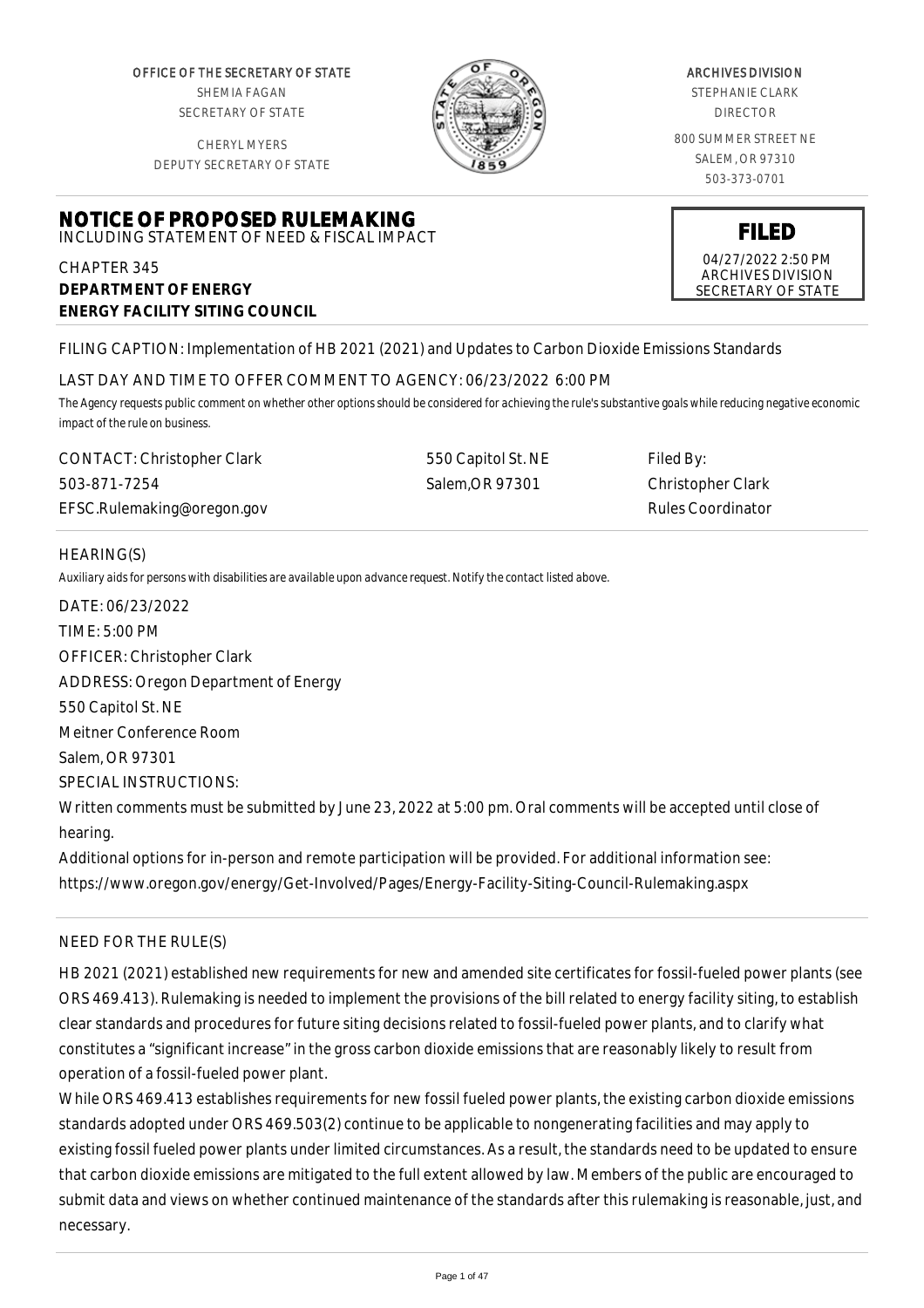## DOCUMENTS RELIED UPON, AND WHERE THEY ARE AVAILABLE

Staff report, presentation, and meeting recording for Agenda Item E of the April 22, 2022 Energy Facility Siting Council Meeting. Available from: https://www.oregon.gov/energy/facilities-safety/facilities/Pages/Council-Meetings.aspx 2021 Oregon Laws Chapter 508. Available from: https://www.oregonlegislature.gov/ Any other data or documents referenced in this notice are available from the Oregon Department of Energy upon request.

## STATEMENT IDENTIFYING HOW ADOPTION OF RULE(S) WILL AFFECT RACIAL EQUITY IN THIS STATE

These rules implement and expand upon the new standards for fossil-fueled power plants established under ORS 469.413 and update carbon dioxide emissions standards for energy facilities established under ORS 469.503(2). The provisions of HB 2021 and the implementing rules prohibit the Council from issuing a site certificate for a new fossil fueled power plant unless the Council finds that the facility will only generate electricity in a manner that does not emit greenhouse gasses into the atmosphere. The new law also prohibits the Council from approving the amendment of a site certificate for an existing fossil fueled power plant that would significantly increases the greenhouse gas emissions from that facility. The rules do not directly affect racial equity in Oregon; however, the rules are generally intended to reduce future greenhouse gas emissions produced by energy facilities in Oregon and, by extension, the disproportionate climate impacts those emissions would have on the health, safety, and wellbeing of tribal communities, communities of color, and other communities that have historically been underrepresented in public decision-making processes. The updates to the carbon dioxide emissions standards under ORS 469.503(2) are intended to mitigate some of the carbon dioxide emissions that may result from the construction or modification of nongenerating facilities or the incremental increases in emissions that may result from minor modifications in the design or operation of existing fossilfueled power plants. There are currently three carbon dioxide emitting nongenerating facilities and seven fossil-fueled power plants operating under site certificates in Oregon. New non-generating facilities could be proposed anywhere in Oregon, but the existing facilities are located in rural northwest Oregon. The existing fossil-fueled power plants are located in Columbia, Klamath, Morrow, and Umatilla counties. Overall, these counties have similar demographics as the statewide population, however, Umatilla and Klamath County both contain tribal lands and according to 2021 data from the US Census Bureau Population Estimates Program, have a higher percentage of people who identify as American Indian than the statewide population. Morrow and Umatilla Counties also have a higher percentage of people that identify as Hispanic or Latino than the statewide population. Most of the existing fossil-fueled power plants are located on lands zoned for industrial development, and as a result, are located in areas that may have elevated levels of air pollutants or other environmental burdens. While the rules are expected to reduce climate impacts as described above, they are not expected to have a significant impact on local air quality or other environmental indicators.

## FISCAL AND ECONOMIC IMPACT:

These rules implement and expand upon the new standards for fossil-fueled power plants established under ORS 469.413 and update carbon dioxide emissions standards for energy facilities established under ORS 469.503. Excluding fiscal and economic impacts that are attributable to the enactment of ORS 469.413, these rules are expected to have minimal fiscal and economic impacts on state agencies, units of local government, or members of the public. The proposed changes to the carbon dioxide emissions standards in OAR 345-024-0550, 345-024-0590, and 345-024- 0620, and to the monetary offset rate in OAR 345-024-0580 may result in small increases in costs of compliance associated with the mitigating carbon dioxide emissions that would result from the construction or modification of an energy facility.

Based on cost and performance estimates provided in the 2022 Annual Energy Outlook, the combined effect of the proposed increase in the monetary offset rate from \$2.85 to \$4.27 and of resetting the carbon dioxide emissions standard for base load power plants from 0.614 pounds of carbon dioxide per kilowatt hour to 0.574 pounds of carbon dioxide per kilowatt hour would increase the cost of constructing a new natural gas-fired power plant by approximately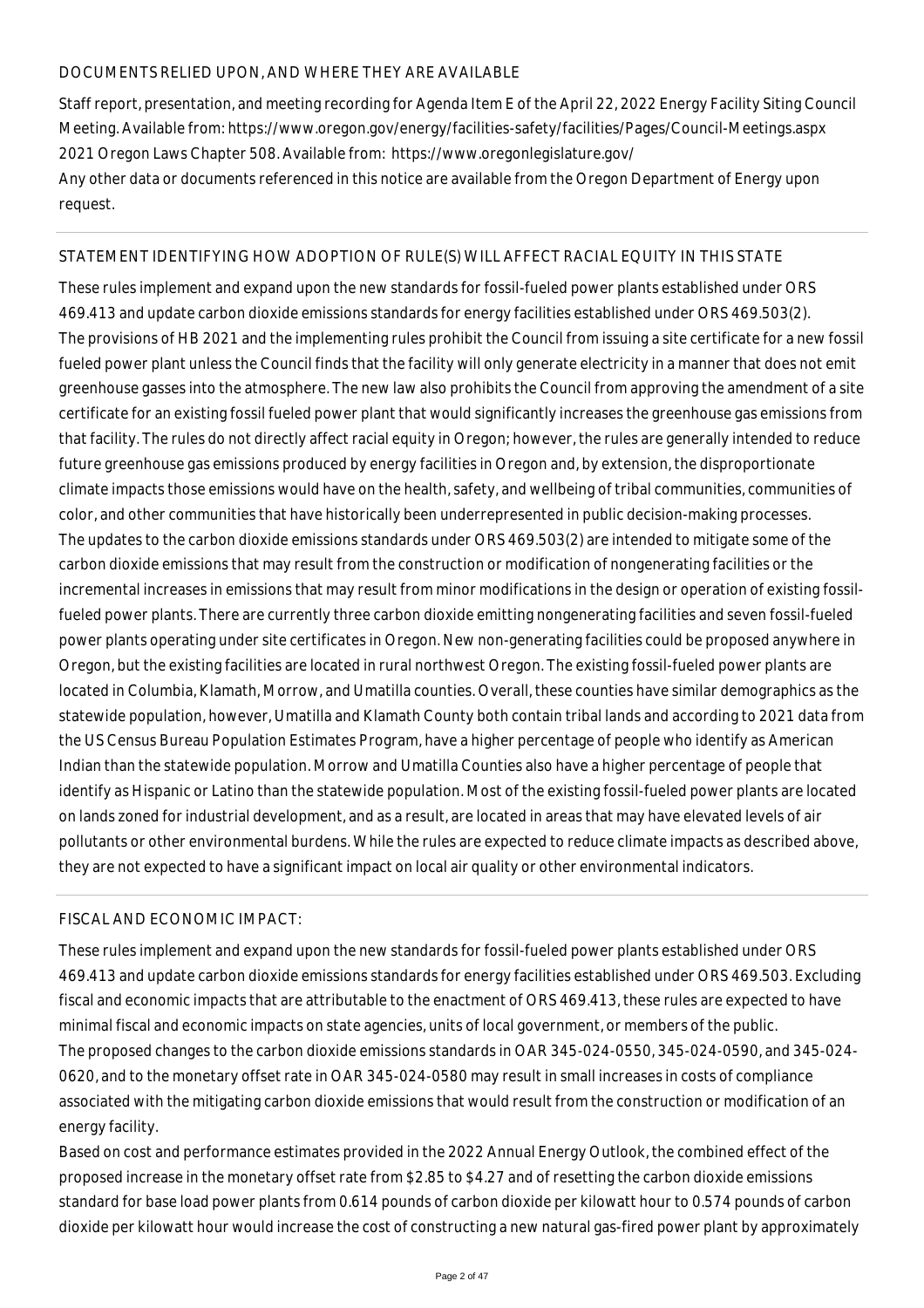3.9 percent, or approximately \$0.40 for each megawatt hour the fossil fueled power plant is expected to produce over its assumed 30-year life. For comparison, the average retail price of electricity in the United States in January 2022 was approximately \$137.20 per megawatt hour. While we are unable to quantify the impacts on nongenerating facilities that emit carbon dioxide, we assume that these impacts will be of similar magnitude. These relatively small increases are expected to be economically achievable for various types of power plants.

The small increases in costs incurred by applicants and certificate holders would provide for the mitigation of approximately 120 additional pounds of carbon dioxide per megawatt hour over the existing rules. Using an assumed social cost of carbon of \$58 per ton of carbon dioxide, this represents a benefit of \$3.96 per megawatt hour of electricity produced by a new fossil fueled power plant. Accounting for the \$.040 increase in costs, this represents a net social benefit of \$3.56 per megawatt hour.

The methods used to develop these estimates do not account for the provisions of ORS 469.413 which prohibit the Council from issuing a site certificate for a new fossil-fueled power plant and restrict the amendment of site certificates for existing fossil fueled power plants. While the estimates above likely reflect the magnitude and direction of impacts that would occur if the rule changes were applied to the development or modification of a carbon dioxide emitting facility, the limited applicability means that it is unlikely that either the costs or benefits of the rule change will be fully realized, and the actual impacts of the rules are expected to be minimal.

## COST OF COMPLIANCE:

*(1) Identify any state agencies, units of local government, and members of the public likely to be economically affected by the rule(s). (2) Effect on Small Businesses: (a) Estimate the number and type of small businesses subject to the rule(s); (b) Describe the expected reporting, recordkeeping and administrative activities and cost required to comply with the rule(s); (c) Estimate the cost of professional services, equipment supplies, labor and increased administration required to comply with the rule(s).*

As described above, the proposed rules are expected to increase the cost of compliance with the Council's carbon dioxide emissions standards, if applicable, by approximately 3.9 percent. These costs would only be incurred by a utility, independent power producer, or other person that proposed to construct or modify a carbon dioxide emitting energy facility. While the proposed rules change information and application requirements that could apply to other energy facilities, these changes are not expected to result in additional costs associated with reporting, recordkeeping, administrative activities or professional services. Because the rules only apply to the construction and operation of large energy facilities, no small businesses, as that term is defined in ORS 183.310, are likely to be subject to the proposed rules.

#### DESCRIBE HOW SMALL BUSINESSES WERE INVOLVED IN THE DEVELOPMENT OF THESE RULE(S):

Small businesses are not expected to be affected by the proposed rules and were not specifically consulted in their development.

#### WAS AN ADMINISTRATIVE RULE ADVISORY COMMITTEE CONSULTED? NO IF NOT, WHY NOT?

A RAC was not consulted in the development of proposed rules due to the narrow scope of issues involved in the rulemaking, and because the public comment period and hearings established by the notice provide reasonable opportunities for interested persons to submit additional data and views.

#### RULES PROPOSED:

345-001-0010, 345-020-0011, 345-020-0016, 345-021-0010, 345-021-0021, 345-024-0500, 345-024-0503, 345- 024-0510, 345-024-0550, 345-024-0570, 345-024-0580, 345-024-0590, 345-024-0620, 345-025-0010, 345-027- 0375

AMEND: 345-001-0010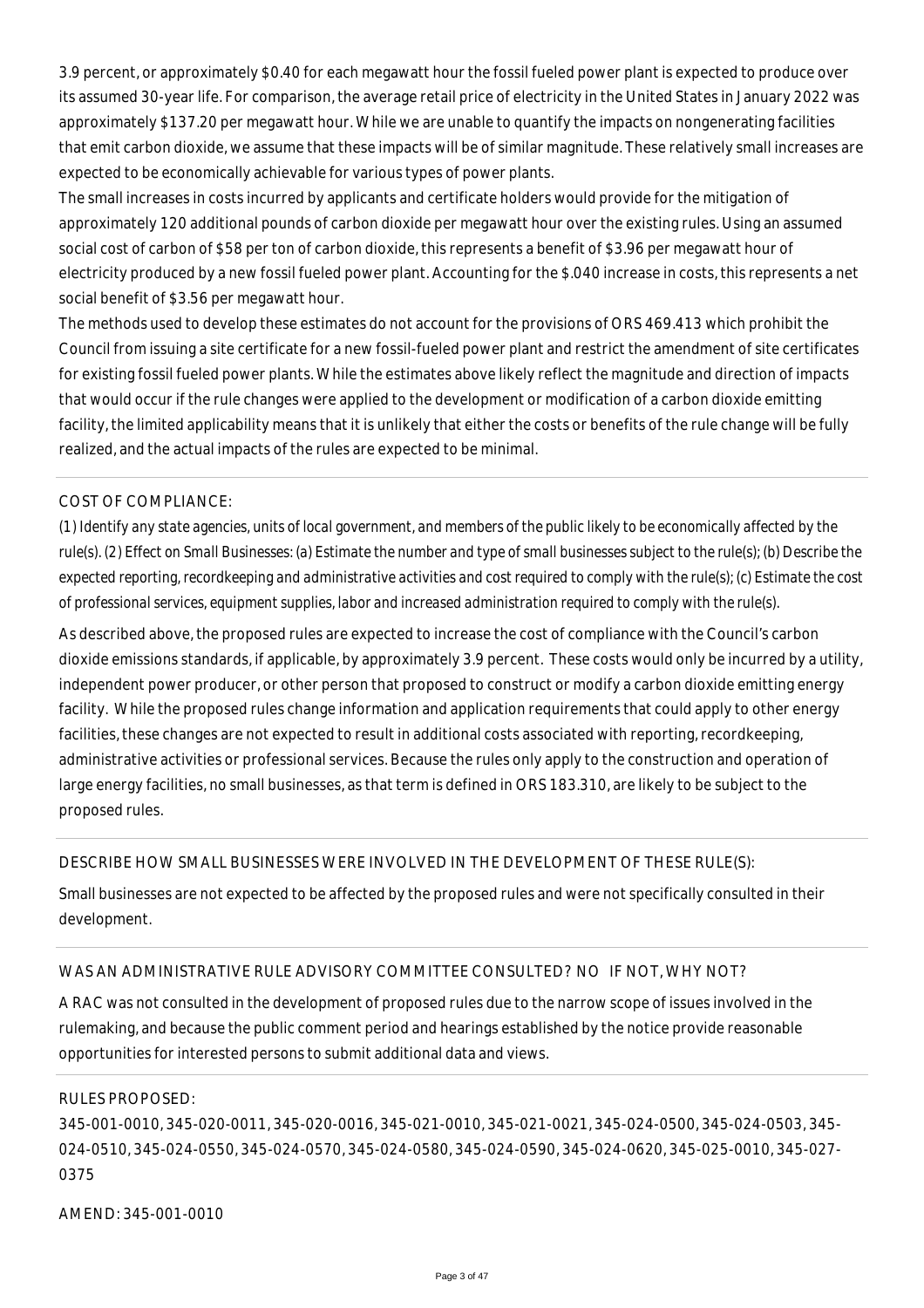RULE SUMMARY: Provides definitions for OAR chapter 345. Adopts definitions in ORS 469.300 by reference. References related to carbon dioxide emissions standards relocated to new rule in OAR 345-024-0500 to 345-024- 0720.

CHANGES TO RULE:

345-001-0010 Definitions ¶

In this chapter, the following definitions apply unless the context requires otherwise or a term is specifically defined within a division or a rule:¶

(1) "Adjusted to ISO conditions" as defined in ORS 469.503(2)(e)., terms have the meaning provided in ORS 469.300 and the following definitions:¶

(21) "Analysis area" means the area or areas specifically described in the project order issued under OAR 345- 015-0160(1), containing resources that the proposed facility may significantly affect. The analysis area is the area for which the applicant must describe the proposed facility's impacts in the application for a site certificate. A proposed facility might have different analysis areas for different types of resources. For the purpose of submitting an application for a site certificate in an expedited review granted under 345-015-0300 or 345-015- 0310, the analysis areas are the study areas defined in this rule, subject to modification in the project order. [1] (32) "Applicant" as defined in ORS 469.300 or, if an application has not been submitted, a person who has submitted, or intends to submit, a notice of intent or a request for expedited review.¶

(4) "Associated transmission lines" as defined in ORS 469.300.¶

(5) "Average electric generating capacity" as defined in ORS 469.300.¶

(63) "Background radiation" means the direct radiation (gamma) and concentrations of potential radionuclide contaminants in construction materials and the environment in the vicinity of the plant not associated with the nuclear operation and retirement of the facility. Background must be determined as follows:¶

(a) For direct radiation, the results of any background measurements taken prior to operation of the facility must be provided and 6 to 10 measurements must be taken in areas in the vicinity of the site with materials and/or geological formations representative of the site that have not been affected by the operation and retirement of the facility. Background must be calculated at the average and at the 95% confidence level.¶

(b) Environmental samples must be taken for soil, sediment, water, and other materials present at the facility site that could have been affected by facility operations and retirement. Measurements for these samples must be calculated at the average and 95% confidence levels, based on 6 to 10 measurements. Background environmental samples must be taken at locations on site or in the immediate vicinity of the site which are unaffected by plant operations. Background must be calculated at the average and 95% confidence levels, based on 6 to 10 measurements at each location.¶

(c) For construction material such as concrete, asphalt, block, brick and other materials used to construct the buildings and systems at the site, representative samples of materials unaffected by site operations must be selected and surveyed. Six to ten samples of each material must be taken to determine the level of naturally occurring and artificially induced concentrations of naturally occurring radioactivity present. Measurements must include direct radiation (beta-gamma and alpha), wipes and qualitative and quantitative laboratory analyses. Concentrations of fission and activation products from historical fallout must be characterized as well.¶ (d) All measurements must be made using appropriate instruments, properly calibrated, and in sufficient number to determine compliance with requirements.¶

(7) "Base load gas plant" as defined in ORS 469.503(2)(e).¶

(8) "Carbon dioxide equivalent" as defined in ORS 469.503(2)(e).¶

 $(94)$  "Certificate holder" means the person to whom a site certificate has been granted by the Council pursuant to this chapter.¶

(405) "Chair" means the chair<del>man or chairwoman</del> of the Energy Facility Siting Council. **T** 

 $(416)$  "Committed firm energy and capacity resources" means generating facilities or power purchase contracts that are assured to be available to the energy supplier over a defined time period. Committed firm energy and capacity resources include existing generating facilities, existing power purchase contracts and planned generating facilities that sponsors have made firm commitments to develop.¶

## (12) "Construction" as defined in ORS 469.300.¶

(137) "Corridor" means a continuous area of land not more than one-half mile in width and running the entire length of a proposed transmission line or pipeline. "Micrositing corridor" is defined below in this rule.¶

(148) "Council" means the Energy Facility Siting Council established under ORS 469.450.¶

(459) "Council Secretary" means the person designated by the Director of the Oregon Department of Energy to serve as secretary to the Council.¶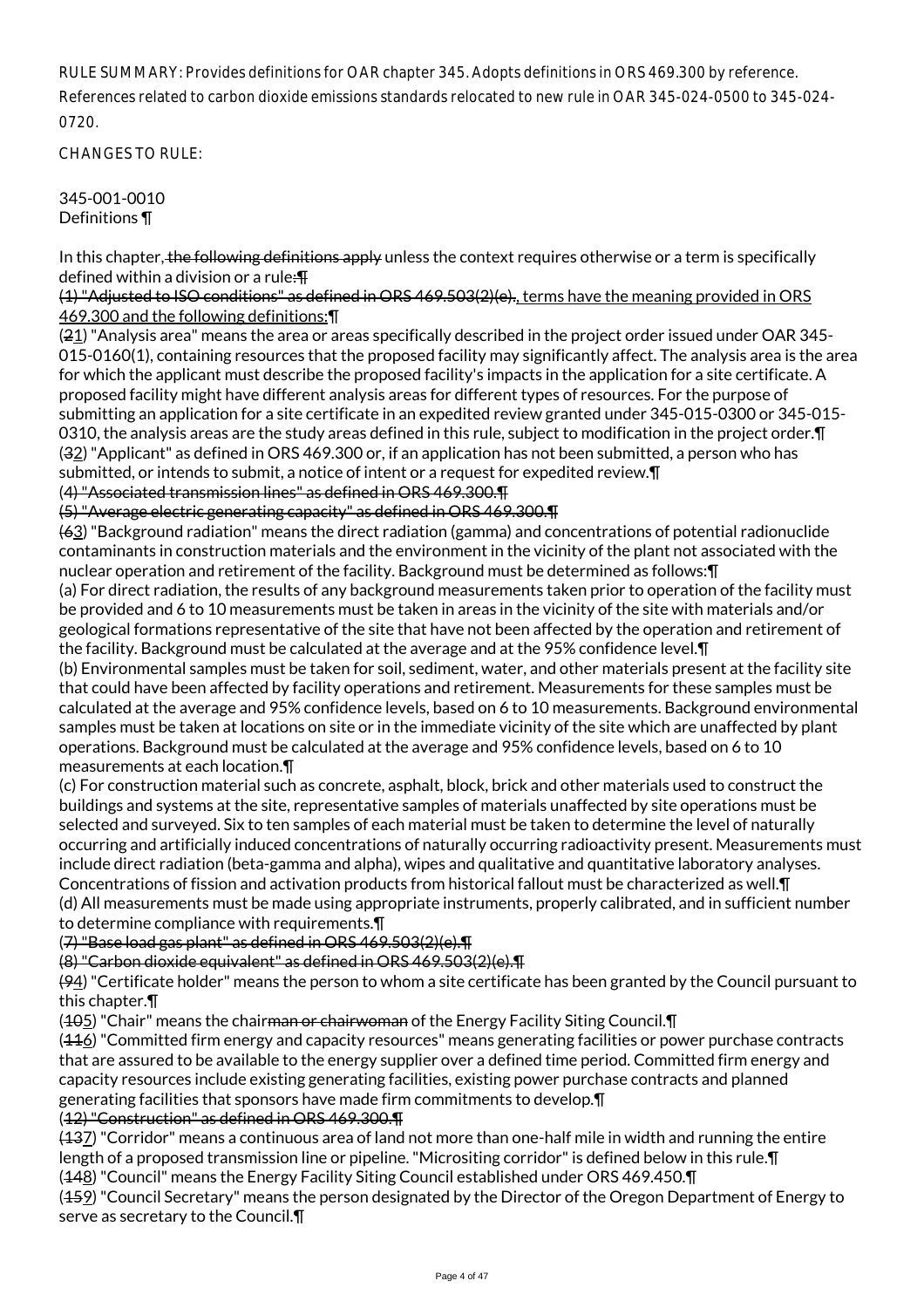(160) "Department" means the Oregon Department of Energy created under ORS 469.030.¶

(171) "Direct cost" means the discounted sum of all monetary costs to the ultimate consumer over the lifetime of the facility or resource plan or resource strategy.¶

(182) "Energy facility" includes:¶

(a) An energy facility as defined in ORS 469.300; ¶

(b) A small generating plant for which an applicant must have a site certificate according to OAR 345-001-0210; and¶

(c) A facility for which a developer or governing body has elected to defer regulatory authority to the Council under ORS 469.320(8).¶

(193) "Energy supplier" means:¶

(a) A retail electric utility, a federal power marketing agency, or a local gas distribution company, or¶ (b) A person or public agency generating electric energy for its own consumption, lawfully purchasing electric energy directly from a generator for its own consumption, or transmitting or distributing natural or synthetic gas from an energy facility for its own consumption.¶

(2014) "Existing corridor," as used in ORS 469.300 and 469.442, means the right-of-way of an existing transmission line, not to exceed 100 feet on either side of the physical center line of the transmission line or 100 feet from the physical center line of the outside lines if the corridor contains more than one transmission line.¶ (215) "Facility" as defined in ORS 469.300 or a small generating plant for which an applicant must have a site certificate according to OAR 345-001-0210 together with any related or supporting facilities.¶ (2216) "Facility substantially similar to the proposed facility" means:¶

(a) A facility that uses the same fuel and substantially similar technology, that has substantially the same in-service date, and that has a direct cost not substantially greater than that of the proposed facility; or¶

(b) A facility that is demonstrated to provide as good a mix of reliability, compatibility with the power system, strategic flexibility, environmental impact and direct cost as the proposed facility taking into account reasonable trade-offs among such factors.¶

(2317) "Fossil fuel" means natural gas, petroleum, coal and any form of solid, liquid or gaseous fuel derived from such materials that is used to produce useful energy.¶

(24) "Fossil-fueled power plant" as defined in ORS 469.503(2)(e).¶

(2518) "Fuel chargeable to power heat rate" means the net heat rate of electric power production during the first twelve months of commercial operation. A fuel chargeable to power heat rate is calculated with all factors adjusted to the average temperature, barometric pressure and relative humidity at the site during the times of the year when the facility is intended to operate using the formula, FCP = (FI - FD)/ P, where:¶

(a) FCP = Fuel chargeable to power heat rate.¶

(b) FI = Annual fuel input to the facility applicable to the cogeneration process in British thermal units (higher heating value).¶

(c) FD = Annual fuel displaced in any industrial or commercial process, heating, or cooling application by supplying useful thermal energy from a cogeneration facility instead of from an alternate source, in British thermal units (higher heating value). (d) P = Annual net electric output of the cogeneration facility in kilowatt-hours.¶ (26) "Generating facility" as defined in ORS 469.503(2)(e).¶

(27) "Greenhouse gas" as defined in ORS 469.503(2)(e).¶

(28) "Gross carbon dioxide emissions" as defined in ORS 469.503(2)(e). The Council must measure the gross carbon dioxide emissions of a fossil-fueled power plant on a new and clean basis. For nongenerating energy facilities that emit carbon dioxide, the Council must measure the gross carbon dioxide emissions as described in OAR 345-024-0620(1).¶

(219) "High efficiency cogeneration facility" means an energy facility, except coal and nuclear power plants, that sequentially produces electrical and useful thermal energy from the same fuel source and under average annual operating conditions:¶

(a) Has a nominal electric generating capacity of less than 50 megawatts and the fuel chargeable to power heat rate value is not greater than 5550 Btu per kilowatt-hour (higher heating value); or¶

(b) Has a nominal electric generating capacity of 50 megawatts or more and the fuel chargeable to power heat rate value is not greater than 6000 Btu per kilowatt-hour (higher heating value).¶

(320) "Land use approval" means a final quasi-judicial decision or determination made by a local government that:¶

(a) Applies existing comprehensive plan provisions or land use regulations to a proposed facility;¶

(b) Amends a comprehensive plan map or zoning map to accommodate a proposed facility;¶

(c) Amends comprehensive plan text or land use regulations to accommodate a proposed facility;¶

(d) Applies the statewide planning goals to a proposed facility; or¶

(e) Takes an exception to the statewide planning goals adopted by the Land Conservation and Development Commission for a proposed facility.¶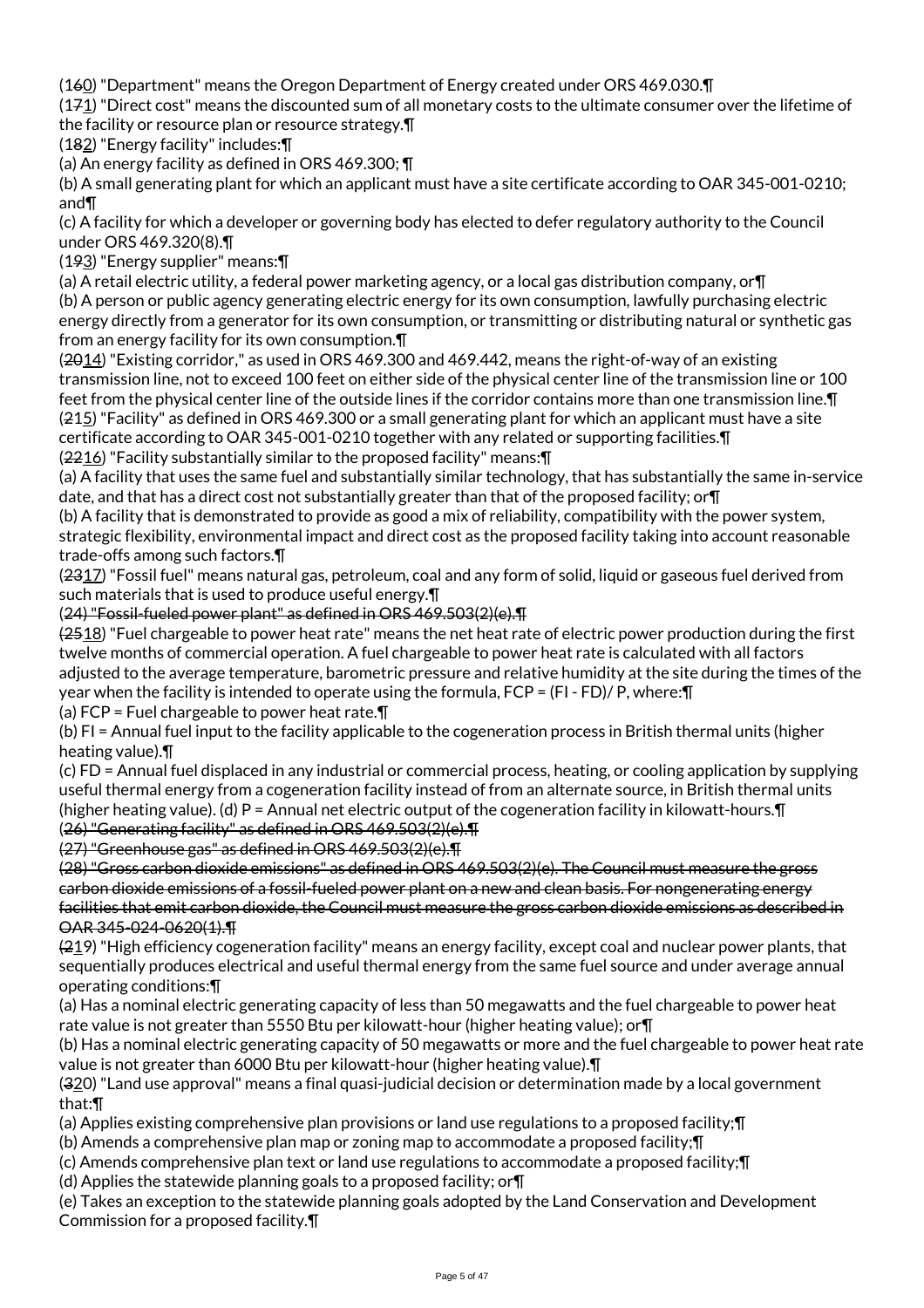(321) "Local government" as defined in ORS 469.300.¶

(32) "Micrositing corridor" means a continuous area of land within which construction of facility components may occur, subject to site certificate conditions.¶

(3322) "Mitigation" means taking one or more of the following actions listed in order of priority:¶

(a) Avoiding the impact altogether by not taking a certain action or parts of an action;¶

(b) Minimizing impacts by limiting the degree or magnitude of the action and its implementation;¶

(c) Partially or completely rectifying the impact by repairing, rehabilitating or restoring the affected environment;¶

(d) Reducing or eliminating the impact over time by preservation and maintenance operations during the life of the action by monitoring and taking appropriate corrective measures;¶

(e) Partially or completely compensating for the impact by replacing or providing comparable substitute resources or environments; or¶

(f) Implementing other measures approved by the Council.¶

(34) "Natural gas" means gas as defined in ORS 520.005.¶

(35) "Natural gas-fired facility" means an energy facility that is intended to be fueled by natural gas except for infrequent periods when the natural gas supply is interrupted, during which an alternate fuel may be used. Such alternate fuel use may not exceed 10 percent of expected fuel use in British thermal units, higher heating value on an annual basis.¶

(36) "Net carbon dioxide emissions" as defined in ORS 469.503(2)(e).¶

(37) "Net electric power output" means the electric power produced or capacity made available for use. Calculation of net electric power output subtracts losses from on-site transformers and power used for any onsite electrical loads from gross capacity as measured or estimated at the generator terminals for each generating unit.¶

(38) "New and clean basis" means the average carbon dioxide emissions rate per hour and net electric power output of the energy facility, without degradation. The site certificate holder must determine the new and clean basis:¶

(a) By a 100-hour test at full power that the site certificate holder completes during the first 12 months of commercial operation of the energy facility, unless the Council specifies a different testing period for a non-base load power plant (or power augmentation) or a nongenerating energy facility. A 100-hour test performed for purposes of the certificate holder's commercial acceptance of the facility may suffice in lieu of testing after beginning commercial operation;¶

(b) With the results adjusted for the average annual site condition for temperature, barometric pressure and relative humidity and use of alternative fuels unless the Council specifies that the results for a non-base load power plant (or power augmentation) or a nongenerating energy facility be adjusted for the average temperature, barometric pressure and relative humidity at the site during the times of the year when the facility is intended to operate;¶

(c) Using a rate of 117 pounds of carbon dioxide per million Btu of natural gas fuel (higher heating value); and,¶ (d) Using a rate of 161 pounds of carbon dioxide per million Btu of distillate fuel (higher heating value), if such fuel use is proposed by the applicant.¶

(e) Notwithstanding subsection (a) and including subsections (b) through (d), for a facility that employs major power generating equipment that has previously been used, the new and clean basis means the average carbon dioxide emissions rate and net electric power output for the first use of the equipment at the site, as determined by historical data from the previous usage or by testing on site.¶

(39) "Nominal electric generating capacity" as defined in ORS 469.300.¶

(40) "Non-base load power plant" means a fossil-fueled generating facility that is limited by the site certificate to an average number of hours of operation per year of not more than 6,600 hours. For a non-base load power plant designed to operate at variable loads, the facility's annual hours of operation are determined by dividing the actual annual electric output of the facility in megawatt-hours by the facility's nominal electric generating capacity in megawatts. The Council will assume a 30-year life for the plants for purposes of determining gross carbon dioxide emissions, unless the applicant requests and the Council approves a shorter operational life in the site certificate. If the Council approves a shorter operational life, the certificate holder must operate the facility for no longer than the approved operational life or, before the expiration of the approved operational life, must request an amendment of the site certificate to extend the operational life.¶

(41) "Nongenerating facility" as defined in ORS 469.503(2)(e).¶

(42) "Offset" as defined in ORS 469.503(2)(e).¶

(43) "Offset funds" means the amount of funds determined by the Council to satisfy the applicable carbon dioxide emissions standard pursuant to OAR 345-024-0560(3), 345-024-0600(3) or 345-024-0630(2) and (4).¶ (423) "Net electric power output" means the electric power produced or capacity made available for use. Calculation of net electric power output subtracts losses from on-site transformers and power used for any on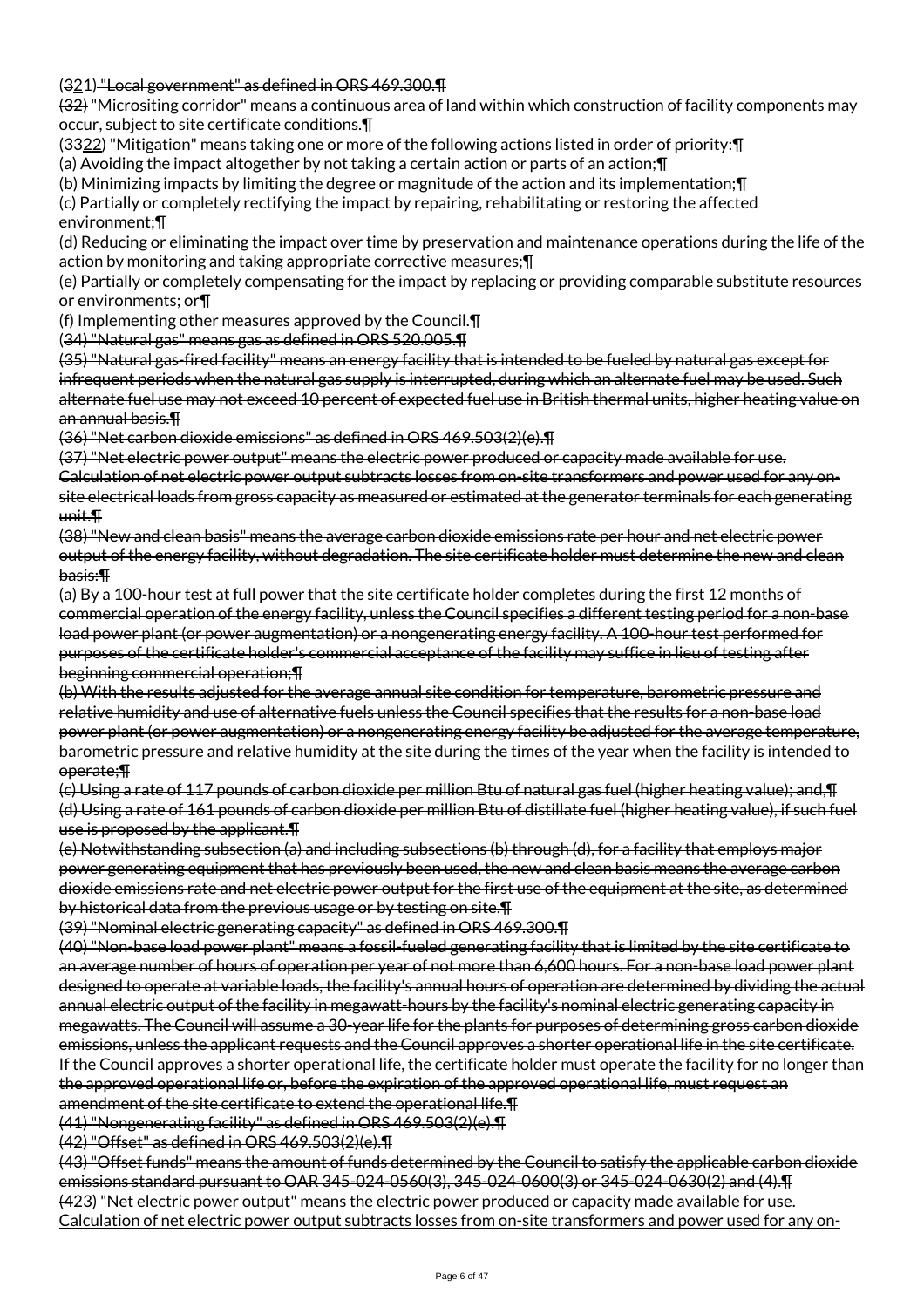site electrical loads from gross capacity as measured or estimated at the generator terminals for each generating unit.¶

(24) "Owner" means owner or lessee under a capital lease.¶

 $(425)$  "Permit" means any permit, license, certificate or other approval required by federal law, state statute, state administrative rule or local government ordinance.¶

(46) "Person" as defined in ORS 469.300.¶

(47) "Power augmentation" means technologies that increase the capacity and the heat rate of the plant above the capacity and heat rate of the base load gas plant. These include, but are not limited to, duct burning and some forms of steam augmentation.¶

(48) "Project order" as defined in ORS 469.300.¶

(49) "Qualified organization" means an organization that:¶

(a) Is exempt from federal taxation under section 501(c)(3) of the Internal Revenue Code as amended and in effect on September 18, 2015;¶

(b) Either is incorporated in the State of Oregon or is a foreign corporation authorized to do business in the State of Oregon;¶

(c) Has in effect articles of incorporation that:¶

(A) Require that offset funds received under OAR 345-024-0710(3) are used for offsets;¶

(B) Require that decisions on the use of the offset funds are made by a decision-making body composed of seven voting members of which three are appointed by the Council, three are Oregon residents appointed by the Bullitt Foundation or an alternative environmental nonprofit organization named by the body, and one is appointed by the applicants for site certificates that are subject to OAR 345-024-0550, 345-024-590, and 345-024-0620 and the holders of such site certificates; and¶

(C) Require nonvoting membership on the decision-making body for holders of site certificates that have provided funds not yet disbursed under OAR 345-024-0710(3);¶

(d) Has made available on an annual basis, beginning after the first year of operation, a signed opinion of an independent certified public accountant stating that the qualified organization's use of funds pursuant to ORS 469.503 conforms with generally accepted accounting procedures except that the qualified organization will have one year to conform with generally accepted accounting principles in the event of a nonconforming audit;¶ (e) Has to the extent applicable, except for good cause, entered into contracts obligating at least 60 percent of the offset funds to implement offsets within two years after the commencement of construction of the facility; and¶ (f) Has to the extent applicable, except for good cause, complied with OAR 345-024-0710(3).¶

(5026) "Related or supporting facilities" as defined in ORS 469.300. The Council interprets the terms "proposed to be constructed in connection with" to mean that a structure is a related or supporting facility if it would not be built but for construction or operation of the energy facility. "Related or supporting facilities" does not include any structure existing prior to construction of the energy facility, unless such structure must be substantially modified solely to serve the energy facility.¶

(5127) "Reviewing agency" means any of the following officers, agencies or tribes:¶

(a) The Department of Environmental Quality;¶

(b) The Water Resources Commission and the Water Resources Director through the Water Resources Department;¶

(c) The Fish and Wildlife Commission through the Oregon Department of Fish and Wildlife;¶

(d) The State Geologist;¶

(e) The Department of Forestry;¶

(f) The Public Utility Commission of Oregon;¶

(g) The Oregon Department of Agriculture;¶

(h) The Department of Land Conservation and Development;¶

(i) The Oregon Department of Aviation;¶

(j) The Pacific Northwest Electric Power and Conservation Planning Council;¶

(k) The Office of State Fire Marshal;¶

(l) The Department of State Lands;¶

(m) The State Historic Preservation Office;¶

(n) Any other agency identified by the Department;¶

(o) Any tribe identified by the Legislative Commission on Indian Services as affected by the proposed facility;¶

(p) The governing body of any incorporated city or county in Oregon within the study area as defined in OAR 345- 001-0010 for impacts to public services;¶

(q) Any special advisory group designated by the Council under ORS 469.480; and¶

(r) The federal land management agency with jurisdiction if any part of the proposed site is on federal land.¶ (528) "Significant" means having an important consequence, either alone or in combination with other factors, based upon the magnitude and likelihood of the impact on the affected human population or natural resources, or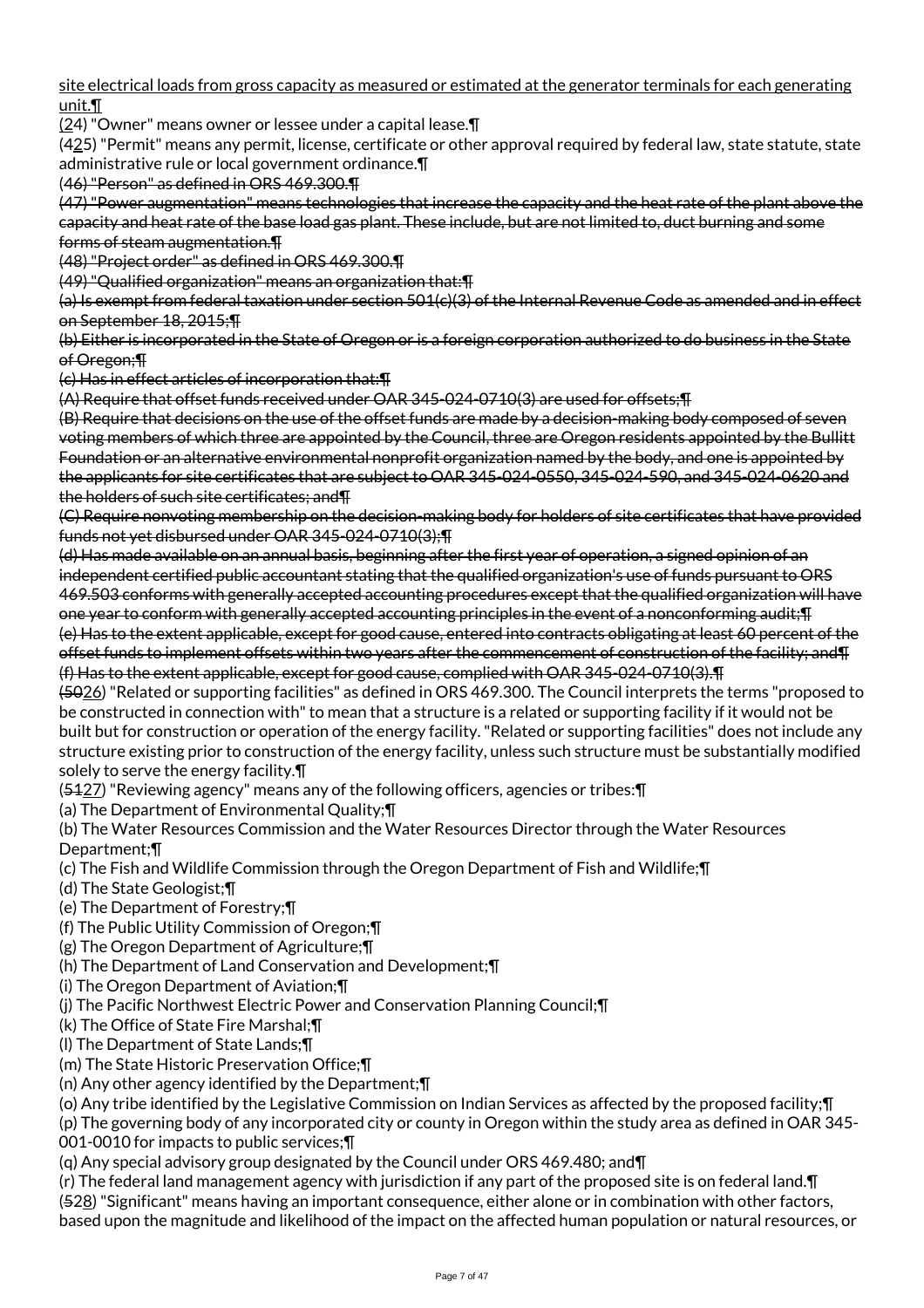on the importance of the natural resource affected, considering the context of the action or impact, its intensity and the degree to which possible impacts are caused by the proposed action. Nothing in this definition is intended to require a statistical analysis of the magnitude or likelihood of a particular impact.¶

(5329) "Site" as defined in ORS 469.300. "Energy facility site" means all land upon which an energy facility is located or proposed to be located. "Related or supporting facilities site" means all land upon which related or supporting facilities for an energy facility are located or proposed to be located.¶

(5430) "Site boundary" means the perimeter of the site of a proposed energy facility, its related or supporting facilities, all temporary laydown and staging areas and all corridors and micrositing corridors proposed by the applicant.¶

(55) "Site certificate" as defined in ORS 469.300.¶

(56) 31) "Solar photovoltaic power generation facility" includes, but is not limited to, an assembly of equipment that converts sunlight into electricity and then stores or transfers that electricity. This includes photovoltaic modules, mounting and tracking equipment, posts, electrical cabling, inverters, transformers, collection systems, fencing, and other components.¶

(a) For the purposes of applying the acreage standards of ORS 469.300(11)(a)(D), the land used by a solar photovoltaic power generation facility includes the land occupied by its related or supporting facilities. Related or supporting facilities are not otherwise considered to be components of the solar photovoltaic power generation facility;¶

(b) A proposed solar photovoltaic power generation project may be determined to be an expansion of any existing or proposed solar photovoltaic power generation facility that is:¶

(A) Within one mile of the proposed project; and¶

(B) Determined to be under common ownership with the proposed project. Projects connected to the same parent company or individuals will be considered to be in common ownership, regardless of the operating business structure;¶

(c) As used in this rule and OAR 345-001-0250, a "proposed solar photovoltaic power generation project" means:¶

(A) The proposed development of a separate and independent solar photovoltaic power generation facility; or¶ (B) The proposed expansion or modification of a proposed or existing solar photovoltaic power generation facility.¶

(5732) "Special nuclear material" means plutonium, uranium-233 or uranium enriched in the isotope 233 or in the isotope 235.¶

(5833) "Strategic flexibility" means the value of a resource as part of a strategy to manage variance in costs or risks caused by future uncertainty.¶

 $(5934)$  "Study area" means an area defined in this rule. Except as specified in subsections (f) and (g), the study area is an area that includes all the area within the site boundary and the area within the following distances from the site boundary:¶

(a) For impacts to threatened and endangered plant and animal species, 5 miles.¶

(b) For impacts to scenic resources and to public services, 10 miles.¶

(c) For land use impacts and impacts to fish and wildlife habitat, one-half mile.¶

(d) For impacts to recreational opportunities, 5 miles.¶

(e) For impacts to protected areas described in OAR 345-022-0040, 20 miles.¶

(f) The distance stated in subsection (a) above does not apply to surface facilities related to an underground gas storage reservoir.¶

(g) The distances stated in subsections (a) and (d) above do not apply to pipelines or transmission lines.¶  $(6035)$  "Substantial loss of steam host" means the thermal energy user associated with a high efficiency cogeneration facility has made such long-term changes in its manner and magnitude of operation as to result in the loss of one or more work shifts for at least a year, accompanied by at least a 30 percent resultant reduction in the use of thermal energy.¶

(361) "Substantial loss of fuel use efficiency" means an increase in the fuel chargeable to power heat rate at a high efficiency cogeneration facility to greater than 7000 Btu per kilowatt-hour (higher heating value), or reduction of the fraction of energy output going to the thermal energy user associated with the facility to less than 20 percent, as a result of a substantial loss of steam host. Substantial loss of fuel use efficiency does not include efficiency losses due to equipment wear or condition.¶

(6237) "Surface facilities related to an underground gas storage reservoir" means structures or equipment adjacent to and associated with an underground gas storage reservoir that are proposed to be built in connection with an underground gas storage reservoir and include, but are not limited to: [1]

(a) Facilities such as stripping plants, main line dehydration stations, offices, warehouses, equipment shops, odorant storage and injection equipment and compressors;¶

(b) Pipelines, such as gathering lines and liquid collection lines; and¶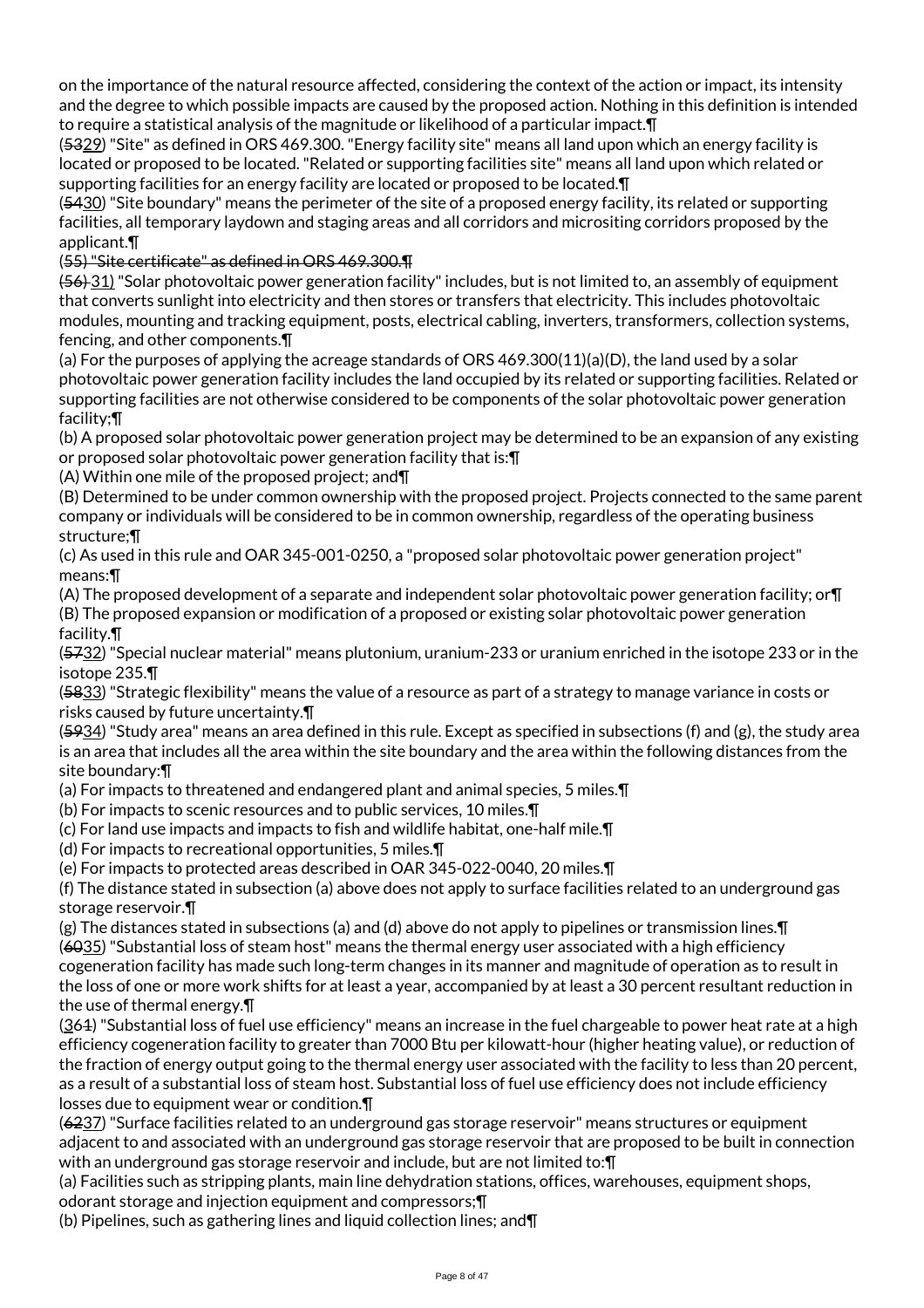(c) Roads and road maintenance equipment housing at the reservoir site.¶

(63) "Thermal power plant" as defined in ORS 469.300.¶

(6438) "Total energy output" means the sum of useful thermal energy output and useful electrical energy output.¶ (65) "Underground gas storage reservoir" as defined in ORS 469.300.¶

(6639) "Useful thermal energy" means the verifiable thermal energy used in any industrial or commercial process, heating or cooling application;¶

(67) "Utility" as defined in ORS 469.300.¶

(6840) "Vice-chair" means the vice-chairman or vice-chairwoman of the Energy Facility Siting Council.¶

(69) "Waste disposal facility" as defined in ORS 469.300.

Statutory/Other Authority: ORS 469.470, 469.503

Statutes/Other Implemented: ORS 469.300-469.570, 469.590-469.619, 469.992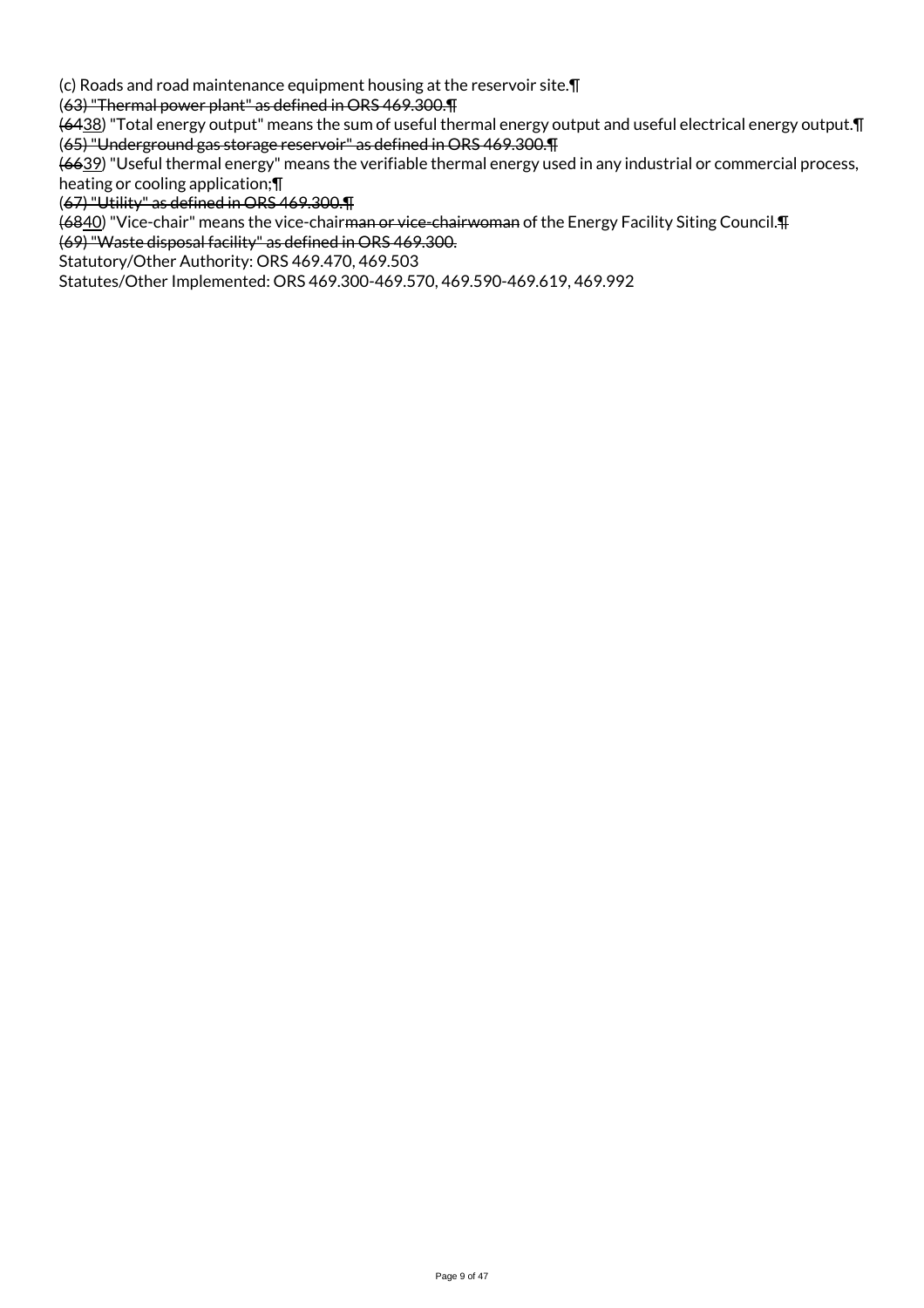RULE SUMMARY: Clarifies requirements for information that must be included in Notice of Intent for electric power generation plants that produce electricity from fossil or renewable fuels. Establishes new information requirements for fossil fueled power plants to facilitate implementation of ORS 469.413.

CHANGES TO RULE:

## 345-020-0011 Contents of a Notice of Intent ¶

(1) The applicant must, to the extent reasonably practicable, include in the notice of intent (NOI) the information described in the following subsections. If the applicant proposes alternative sites, the applicant must describe each alternative separately. The applicant must designate the information with the appropriate exhibit label identified in the following subsections:¶

(a) Exhibit A. Information about the applicant and participating persons, including:¶

(A) The name and address of the applicant including all co-owners of the proposed facility, the name, mailing address, email address and telephone number of the contact person for the NOI, and if there is a contact person other than the applicant, the name, title, mailing address, email address and telephone number of that person;¶ (B) The contact name, mailing address, email address and telephone number of all participating persons, other than individuals, including but not limited to any parent corporation of the applicant, persons upon whom the applicant will rely for third-party permits or approvals related to the facility, and persons upon whom the applicant will rely in meeting any facility standard adopted by the Council;¶

(C) If the applicant is a corporation:¶

(i) The full name, official designation, mailing address, email address and telephone number of the officer responsible for submitting the NOI;¶

(ii) The date and place of its incorporation;¶

(iii) A copy of its articles of incorporation and its authorization for submitting the NOI; and¶

(iv) In the case of a corporation not incorporated in Oregon, the name and address of the resident attorney-in-fact in this state and proof of registration to do business in Oregon;¶

(D) If the applicant is a wholly owned subsidiary of a company, corporation or other business entity, in addition to the information required by paragraph (C), the full name and business address of each of the applicant's full or partial owners;¶

(E) If the person submitting the NOI is an association of citizens, a joint venture or a partnership:¶

(i) The full name, official designation, mailing address, email address and telephone number of the person responsible for submitting the NOI;¶

(ii) The name, business address and telephone number of each person participating in the association, joint venture or partnership and the percentage interest held by each;¶

(iii) Proof of registration to do business in Oregon;¶

(iv) A copy of its articles of association, joint venture agreement or partnership agreement and a list of its members and their cities of residence; and¶

(v) If there are no articles of association, joint venture agreement or partnership agreement, the applicant must state that fact over the signature of each member;¶

(F) If the applicant is a public or governmental entity:¶

(i) The full name, official designation, mailing address, email address and telephone number of the person responsible for submitting the NOI; and¶

(ii) Written authorization from the entity's governing body to submit an NOI;¶

(G) If the applicant is an individual, the individual's mailing address, email address and telephone number; and¶ (H) If the applicant is a limited liability company:¶

(i) The full name, official designation, mailing address, email address and telephone number of the officer responsible for submitting the NOI;¶

(ii) The date and place of its formation;¶

(iii) A copy of its articles of organization and its authorization for submitting the NOI; and  $\P$ 

(iv) In the case of a limited liability company not registered in Oregon, the name and address of the resident attorney-in-fact in this state and proof of registration to do business in Oregon.¶

(b) Exhibit B. Information about the proposed facility, including:¶

(A) A description of the proposed energy facility, including as applicable:¶

(i) TFor electric power generating plants, the nominal electric generating capacity and the average electrical generating capacity, as defined in ORS 469.300;¶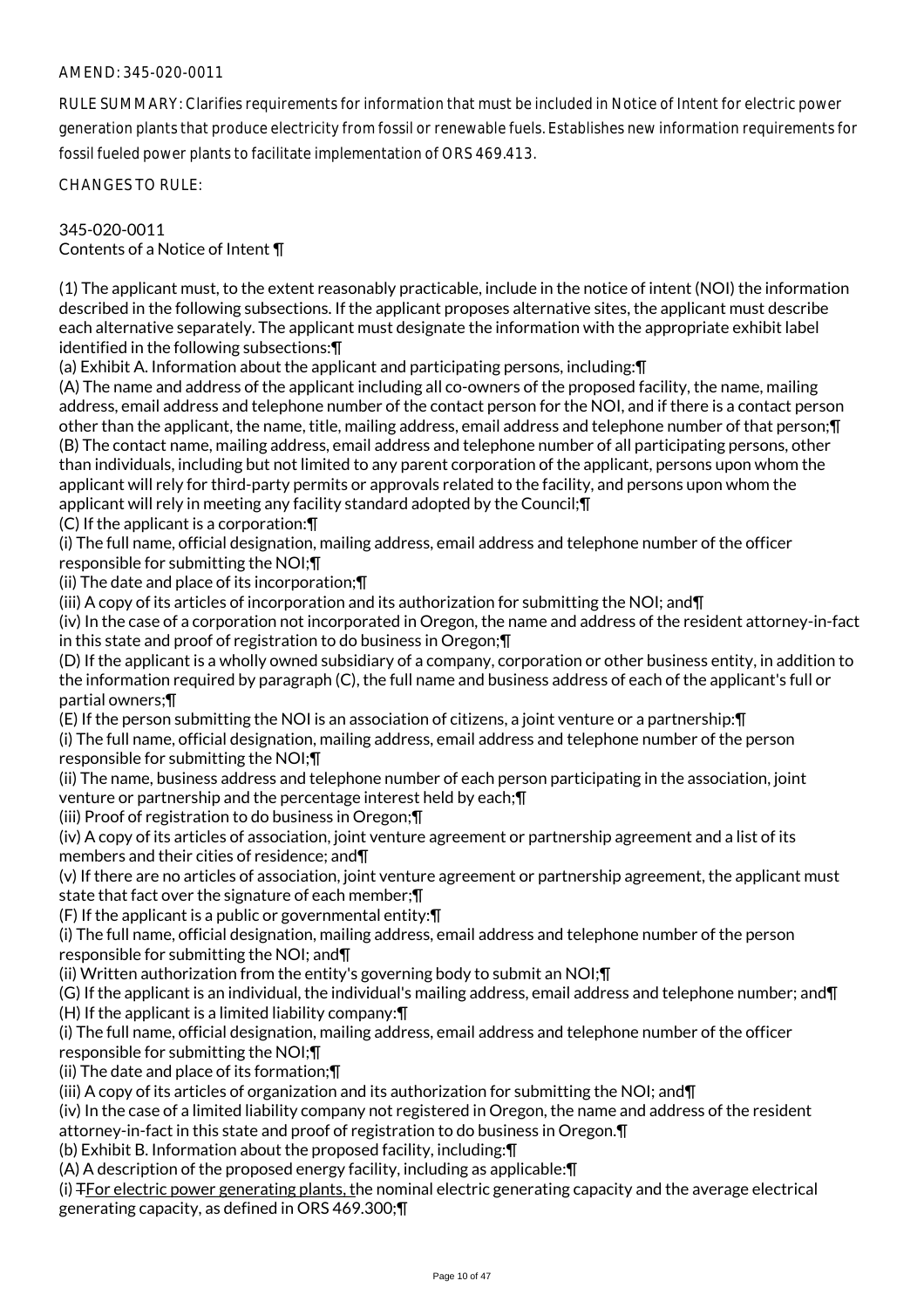(ii) Major components, structures and systems, including a description of the size, type and configuration of equipment used to generate, store, transmit, or transport electricity and, useful thermal energy, or fuels; [[ (iii) Methods for waste management and waste disposal, including, to the extent known, the amount of wastewater the applicant anticipates, the applicant's plans for disposal of wastewater and storm water, and the location of disposal;¶

(iv) For thermal power plants, combustion turbine power plants, or other facilities designed to generate electricity from any gas, liquid, or solid fuels: ¶

(I) A discussion of the source, quantity and availability of all fuels proposed to be used in the facility to generate electricity or useful thermal energy;¶

(II) MIf the facility will generate electric power from natural gas, petroleum, coal or any form of solid, liquid or gaseous fuel derived from such material, a discussion of methods the facility will use to ensure that the facility does not emit greenhouse gasses into the atmosphere, and a description of any equipment the facility will used to capture, sequester, or store greenhouse gases;¶

(III) A discussion of the methods for the disposal of waste heat generated by the facility; $\P$ 

(v) For transmission lines, approximate transmission line voltage, load carrying capacity and type of current;¶ (vi) For pipelines, approximate operating pressure and delivery capacity in thousand cubic feet per day;¶

(vii) For surface facilities related to underground gas storage, estimated daily injection and withdrawal rates, horsepower compression required to operate at design injection or withdrawal rates, operating pressure range and fuel type of compressors;¶

(viii) For facilities to store liquefied natural gas, the approximate volume, maximum pressure, liquefication and gasification capacity in thousand cubic feet per hour;¶

(B) A description of major components, structures and systems of each related or supporting facility; and¶ (C) The approximate dimensions of major facility structures and visible features.¶

(c) Exhibit C. A description of the location of the proposed energy facility site and the proposed site of each related or supporting facility and all areas that might be temporarily disturbed during construction of the facility, including the approximate land area of each.¶

(d) Exhibit D. If the proposed energy facility is a pipeline or a transmission line or has, as a related or supporting facility, a transmission line or pipeline that, by itself, is an energy facility under the definition in ORS 469.300, identification of at least two proposed corridors, as defined in OAR 345-001-0010, or identification of a single proposed corridor with an explanation of why alternate corridors are unlikely to better meet the applicant's needs and satisfy the Council's standards. The applicant must include an explanation of the basis for selecting the proposed corridors and, for each proposed corridor, the information described in subsections (e), (g), (i), (j), (k), (n) and (p) that is available from existing maps, aerial photographs, and a search of readily available literature. [1] (e) Exhibit E. Identification of all federal, state and local government permits related to the siting of the proposed facility, a legal citation of the statute, rule or ordinance governing each permit, and the name, address, email address and telephone number of the agency or office responsible for each permit. For each permit, the applicant must provide a preliminary analysis of whether the permit should or should not be included in and governed by the site certificate.¶

(f) Exhibit F. A list of the names and mailing addresses of property owners, as described in this rule:¶

(A) The list must include all owners of record, as shown on the most recent property tax assessment roll, of property located:¶

(i) Within 100 feet of property which the subject of the NOI, where the subject property is wholly or in part within an urban growth boundary;¶

(ii) Within 250 feet of property which is the subject of the NOI, where the subject property is outside an urban growth boundary and not within a farm or forest zone; or¶

(iii) Within 500 feet of property which is the subject of the NOI, where the subject property is within a farm or forest zone; and¶

(B) In addition to incorporating the list in the NOI, the applicant must submit the list to the Department in an electronic format acceptable to the Department.¶

(g) Exhibit G. A map or maps showing:¶

(A) The proposed locations of the energy facility site, all related or supporting facility sites and all areas that might be temporarily disturbed during construction of the facility in relation to major roads, water bodies, cities and towns, important landmarks and topographic features;¶

(B) The proposed locations of the corridors the applicant has identified under subsection (d) in relation to major roads, water bodies, cities and towns, important landmarks and topographic features;¶

(C) The study areas for the proposed facility as defined in OAR 345-001-0010;¶

(D) The topography of the study areas including streams, rivers, lakes, major roads and contour lines;¶

(E) All protected areas in the study area as defined in OAR 345-001-0010 for impacts to protected areas;¶

(F) The location of any potential waters of the state or waters of the United States that are on or adjacent to the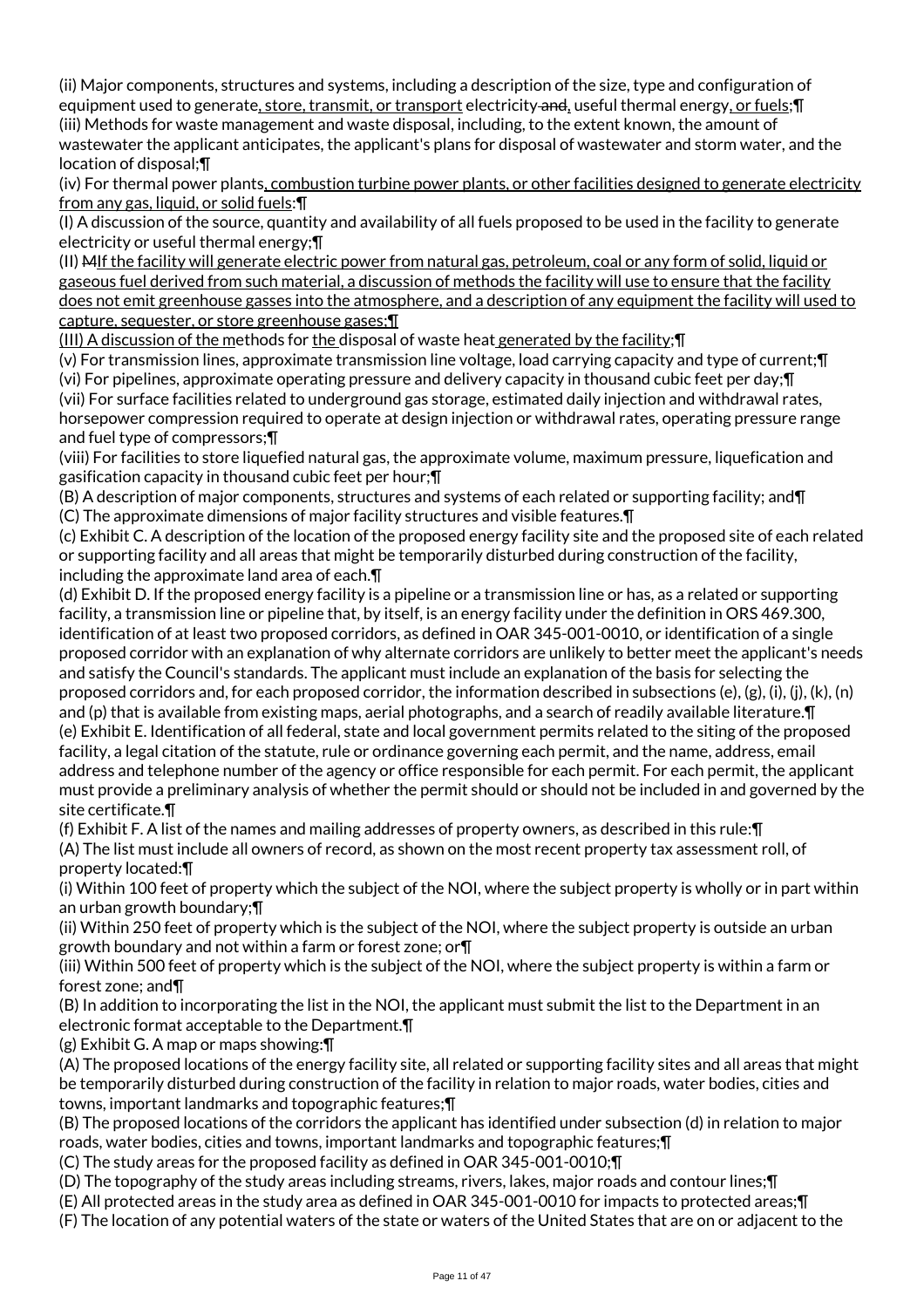site; and¶

(G) For energy generation facilities, the approximate locations of any other energy generation facilities that are known to the applicant to be permitted at the state or local level within the study area as defined in OAR 345-001- 0010 for impacts to public services.¶

(h) Exhibit H. If the proposed facility is a non-generating energy facility for which the applicant must demonstrate need under OAR 345-023-0005, identification of the rule in division 23 of this chapter under which the applicant intends to demonstrate need and a summary statement of the need and justification for the proposed facility.¶ (i) Exhibit I. A statement indicating whether the applicant intends to satisfy the Council's land use standard, OAR 345-022-0030, by obtaining local land use approval under ORS 469.504(1)(a) or by seeking a Council determination under ORS 469.504(1)(b).¶

(j) Exhibit J. Identification of significant potential environmental impacts of construction and operation of the proposed facility on the study areas, including those impacts affecting air quality, surface and ground water quality and availability, wildlife and wildlife habitat, threatened and endangered plant and animal species, historic, cultural and archaeological resources, scenic and aesthetic areas, recreation, and land use.¶

(k) Exhibit K. Information about significant potential adverse impacts of construction and operation of the proposed facility on the ability of communities in the study area to provide the services listed in OAR 345-022- 0110.¶

(l) Exhibit L. Information about anticipated water use during construction and operation of the proposed facility, including:¶

(A) A description of each source of water and the applicant's estimate of the amount of water the facility will need from each source;¶

(B) If a new water right is required, the approximate location of the points of diversion and the estimated quantity of water to be taken at each point; and¶

(C) For operation, the source of cooling water and the estimated consumptive use of cooling water, based on annual average conditions.¶

(m) Exhibit M. If the proposed facility would emit carbon dioxide, an estimate of the gross rate of carbon dioxide emissions, a table listing all the factors tha that are reasonably likely to result forom the basis for calculating the estimate,operation of the facility and a statement of the means by which the applicant intends to comply with the applicable carbon dioxide emissions standard under OAR 345-024-560, 345-024-600, or 345-024-6300.¶ (n) Exhibit N. Identification, by legal citation, of all state statutes and administrative rules and local government ordinances containing standards or criteria that the proposed facility must meet for the Council to issue a site certificate, other than statutes, rules and ordinances identified in Exhibit E, and identification of the agencies administering those statutes, administrative rules and ordinances. The applicant must analyze and describe any problems the applicant foresees in satisfying the requirements of any such statute, rule or ordinance.¶ (o) Exhibit O. A schedule stating when the applicant expects to submit a preliminary application for a site certificate.¶

(p) Exhibit P. Evidence of consultation with the Legislative Commission on Indian Services to identify each appropriate tribe to consult with regarding the proposed facility's possible effects on Indian historic and cultural resources.¶

(2) Documents prepared in connection with an environmental assessment or environmental impact statement for the proposed facility under the National Environmental Policy Act of 1970, if any, may contain some of the information required by section (1) of this rule. The applicant may copy relevant sections of such documents into the appropriate exhibits of the NOI. The applicant may otherwise submit full copies of those documents and include, in the appropriate exhibits of the NOI, cross-references to the relevant sections of those documents. The applicant may use such documents only to avoid duplication. The applicant must include additional information in the NOI as needed to meet the requirements of section (1) of this rule.¶

(3) The applicant must include a table of contents in the NOI identifying the location of each exhibit required by this rule.¶

(4) The applicant must submit, to the Department, two printed copies of the NOI, and an electronic version of the NOI in a non-copy-protected format acceptable to the Department. The applicant must submit additional printed copies of the NOI to the Department upon request. The applicant must prepare and distribute additional copies of the NOI as required by OAR 345-020-0040. ¶

(5) The applicant or the applicant's representative must attend all public informational meetings on the NOI as described in OAR 345-015-0130 to discuss the proposed facility and to answer questions from the public. If the applicant has identified one or more proposed corridors in Exhibit D of the NOI as required by section (1)(d), the applicant may present adjustments to the proposed corridor(s) at any public informational meeting. An adjustment is any change that is outside the boundaries of the corridors proposed in the NOI and may include an entirely new corridor.

Statutory/Other Authority: ORS 469.470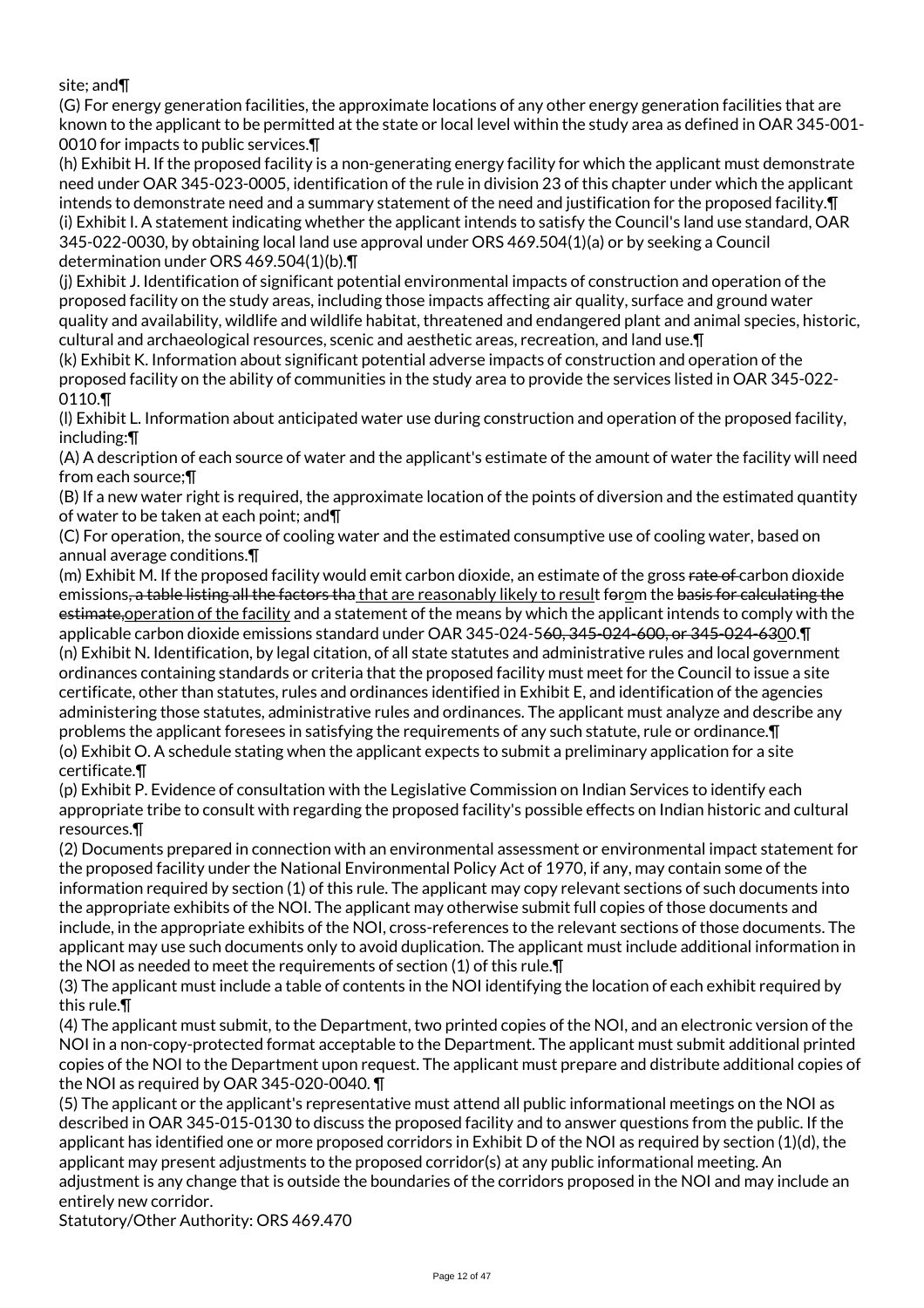Statutes/Other Implemented: ORS 469.330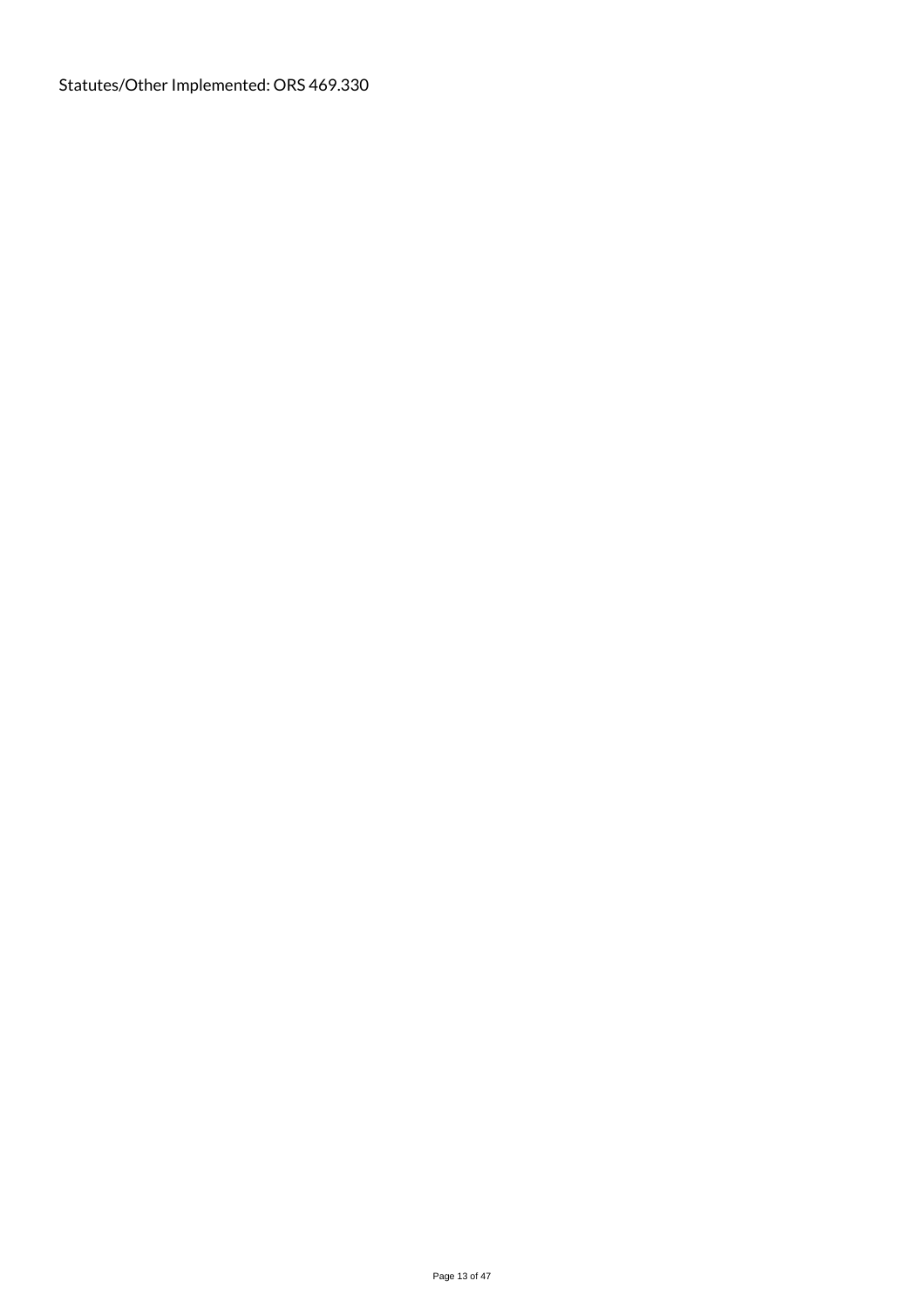RULE SUMMARY: Requires Department to give public notice of a change to a Notice of Intent that would significantly increase the estimated gross carbon dioxide emissions that are reasonably likely to result from operation of a proposed facility. Makes additional changes to improve clarity and consistency of rules.

CHANGES TO RULE:

345-020-0016 Amendment of Notice of Intent ¶

(1) The applicant may amend the notice of intent (NOI). The applicant must submit, to the Department, two printed copies of the amended NOI, and an electronic version of the amended NOI in a non-copy-protected format acceptable to the Department. The applicant must prepare and submit additional copies of the amended NOI as required by OAR 345-020-0040.¶

(2) The Department must inform the public, in the manner described in OAR 345-015-0110, of any amendment that:¶

(a) Significantly changes the proposed site boundary or location of the proposed energy facility or related or supporting facility;¶

(b) Changes the proposed fuel type, significantly increases tSignificantly increases:¶

(A) The estimated quantity of fuel that will be used or produced by the proposed facility, or changes the proposed fuel type or source;¶

(B) The generating capacity of the proposed energy facility, increases t;¶

(C) The voltage of a proposed transmission line, or significantly increases  $t$ ;  $\mathbb T$ 

(D) The capacity or operating pressure of a proposed pipeline; or¶

(cE) Increases water consumption or disposal by more than 5 percent;¶

(d) Changes the source of water; or¶

(e) Significantly changes theThe estimated gross carbon dioxide emissions that are reasonably likely to result from the operation of the proposed facility, or the proposed means of compliance with thany applicable carbon dioxide standard, if applicableemissions standard.¶

(c) Increases water consumption or disposal by more than 5 percent; or¶

(d) Changes the source of water.¶

(3) Submission of an amended NOI does not extend the expiration date of the NOI. The applicant, however, may petition the Council to extend the duration of the NOI as provided in OAR 345-020-0060.

Statutory/Other Authority: ORS 469.470

Statutes/Other Implemented: ORS 469.330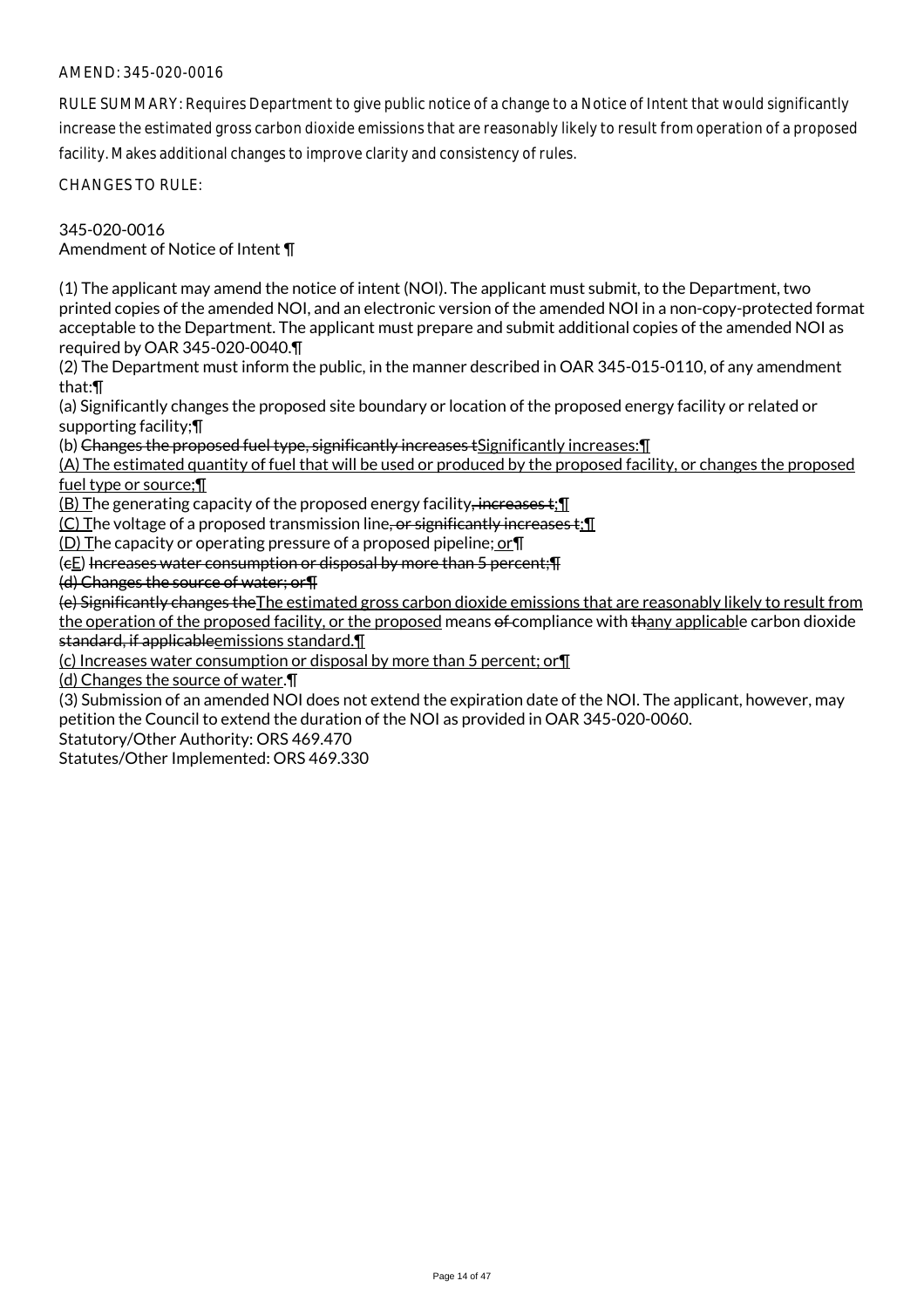RULE SUMMARY: Clarifies application requirements for proposed facility that would generate electricity from a solid, liquid, or gaseous fuel. Relocates application requirements for fossil-fueled power plants to OAR 345-021-0021. Makes additional changes to improve clarity and consistency of rules.

CHANGES TO RULE:

## 345-021-0010 Contents of an Application ¶

(1) The project order described in OAR 345-015-0160(1) identifies the provisions of this rule applicable to the application for the proposed facility, including any appropriate modifications to applicable provisions of this rule. The applicant must include in its application for a site certificate information that addresses each provision of this rule identified in the project order. The applicant must designate the information with the appropriate exhibit label identified in the following subsections. If the same information is required in each of several exhibits the applicant may provide the required information in one exhibit and include appropriate references in the others. For the purpose of submitting an application for a site certificate in an expedited review granted under OAR 345- 015-0300 or 345-015-0310, the applicant must include information that addresses all provisions of this rule. In such expedited reviews, analysis areas addressed in this rule are the study areas defined in OAR 345-001-0010, subject to later modification in the project order.¶

(a) Exhibit A. Information about the applicant and participating persons, including:¶

(A) The name and address of the applicant including all co-owners of the proposed facility, the name, mailing address, email address and telephone number of the contact person for the application, and if there is a contact person other than the applicant, the name, title, mailing address, email address and telephone number of that person;¶

(B) The contact name, mailing address, email address and telephone number of all participating persons, other than individuals, including but not limited to any parent corporation of the applicant, persons upon whom the applicant will rely for third-party permits or approvals related to the facility, and, if known, other persons upon whom the applicant will rely in meeting any facility standard adopted by the Council;¶

(C) If the applicant is a corporation:¶

(i) The full name, official designation, mailing address, email address and telephone number of the officer responsible for submitting the application;¶

(ii) The date and place of its incorporation;¶

(iii) A copy of its articles of incorporation and its authorization for submitting the application; and  $\P$ 

(iv) In the case of a corporation not incorporated in Oregon, the name and address of the resident attorney-in-fact in this state and proof of registration to do business in Oregon;¶

(D) If the applicant is a wholly owned subsidiary of a company, corporation or other business entity, in addition to the information required by paragraph (C), the full name and business address of each of the applicant's full or partial owners;¶

(E) If the applicant is an association of citizens, a joint venture or a partnership:¶

(i) The full name, official designation, mailing address, email address and telephone number of the person responsible for submitting the application;¶

(ii) The name, business address and telephone number of each person participating in the association, joint venture or partnership and the percentage interest held by each;¶

(iii) Proof of registration to do business in Oregon;¶

(iv) A copy of its articles of association, joint venture agreement or partnership agreement and a list of its members and their cities of residence; and¶

(v) If there are no articles of association, joint venture agreement or partnership agreement, the applicant must state that fact over the signature of each member;¶

(F) If the applicant is a public or governmental entity:¶

(i) The full name, official designation, mailing address, email address and telephone number of the person responsible for submitting the application; and¶

(ii) Written authorization from the entity's governing body to submit an application;¶

(G) If the applicant is an individual, the individual's mailing address, email address and telephone number; and¶ (H) If the applicant is a limited liability company:¶

(i) The full name, official designation, mailing address, email address and telephone number of the officer responsible for submitting the application;¶

(ii) The date and place of its formation;¶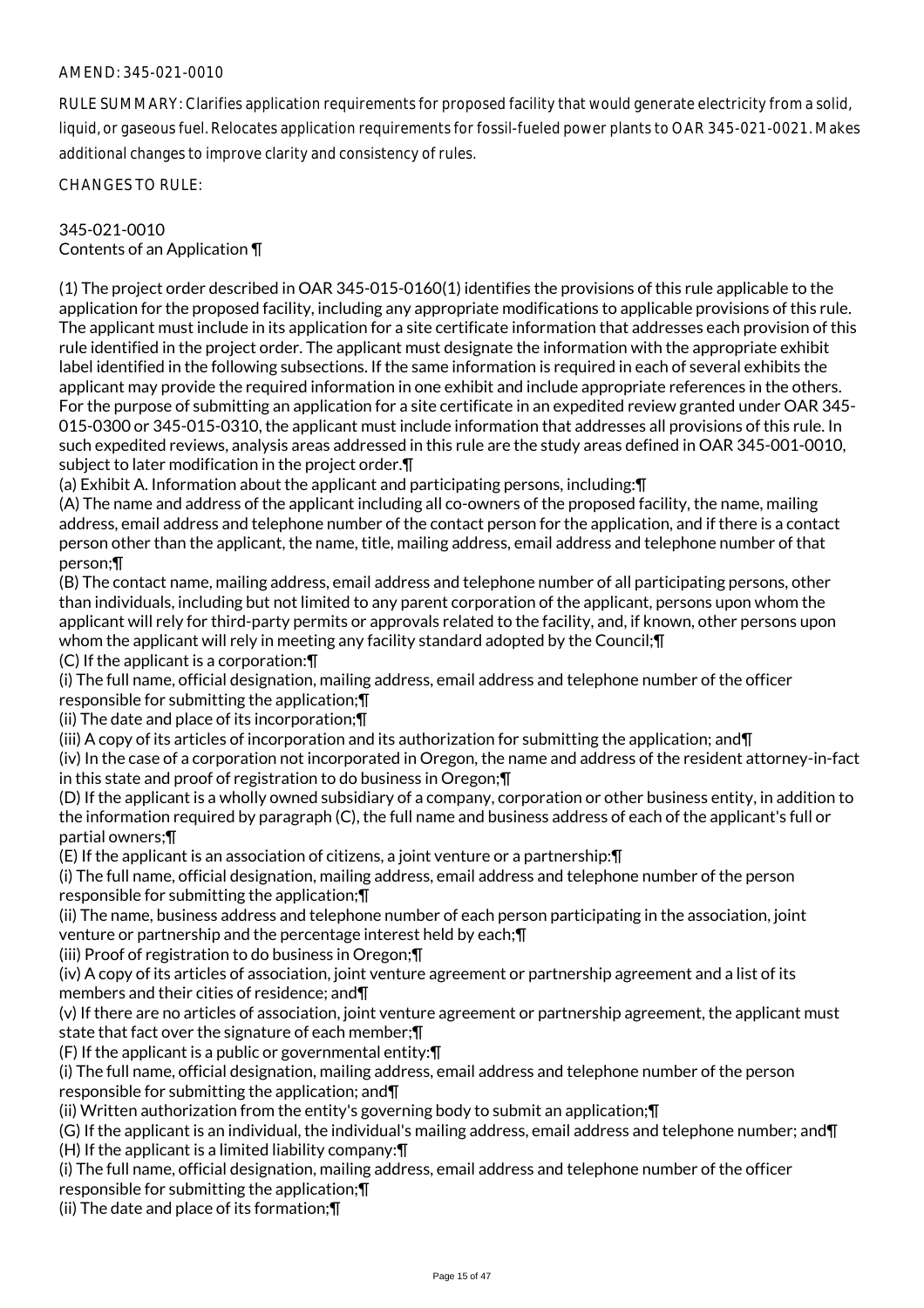(iii) A copy of its articles of organization and its authorization for submitting the application; and¶

(iv) In the case of a limited liability company not registered in Oregon, the name and address of the resident attorney-in-fact in this state and proof of registration to do business in Oregon.¶

(b) Exhibit B. Information about the proposed facility, construction schedule and temporary disturbances of the site, including:¶

(A) A description of the proposed energy facility, including as applicable:¶

(i) TFor electric power generating plants, the nominal electric generating capacity and the average electrical generating capacity, as defined in ORS 469.300;¶

(ii) Major components, structures and systems, including a description of the size, type and configuration of equipment used to generate, store, transmit, or transport electricity and, useful thermal energy, or fuels; [] (iii) A site plan and general arrangement of buildings, equipment and structures;¶

(iv) Fuel and chemical storage facilities, including structures and systems for spill containment;¶

(v) Equipment and systems for fire prevention and control;¶

(vi) For thermal power plants, combustion turbine power plants, or other facilities designed to generate electricity from gas, liquid, or solid fuels:¶

(I) A discussion of the source, quantity and availability of all fuels proposed to be used in the facility to generate electricity or useful thermal energy;¶

(II) Process flow, including power cycle and steam cycle diagrams to describe the energy flows within the system;¶ (III) EIf the facility will generate electric power from natural gas, petroleum, coal or any form of solid, liquid or gaseous fuel derived from such material, a discussion of methods the facility will use to ensure that the facility does not emit greenhouse gasses into the atmosphere, and a description of any equipment the facility will used to capture, sequester, or store greenhouse gases;¶

(III) A description of energy flows within the facility, including power cycle and steam cycle diagrams, as appropriate;¶

(IV) A description of equipment and systems for disposal of waste heat generated by the facility;¶ (IV) The fuel chargeable to power heat rate of the energy facility;¶

(vii) For surface facilities related to underground gas storage, estimated daily injection and withdrawal rates, horsepower compression required to operate at design injection or withdrawal rates, operating pressure range and fuel type of compressors;¶

(viii) For facilities to store liquefied natural gas, the volume, maximum pressure, liquefication and gasification capacity in thousand cubic feet per hour;¶

(B) A description of major components, structures and systems of each related or supporting facility;¶

(C) The approximate dimensions of major facility structures and visible features;¶

(D) If the proposed energy facility is a pipeline or a transmission line or has, as a related or supporting facility, a transmission line or pipeline that, by itself, is an energy facility under the definition in ORS 469.300, a corridor selection assessment explaining how the applicant selected the corridors for analysis in the application. In the assessment, the applicant must evaluate the corridor adjustments the Department has described in the project order, if any. The applicant may select any corridor for analysis in the application and may select more than one corridor. However, if the applicant selects a new corridor, then the applicant must explain why the applicant did not present the new corridor for comment at an informational meeting under OAR 345-015-0130. In the assessment, the applicant must discuss the reasons for selecting the corridors, based upon evaluation of the following factors:¶

(i) Least disturbance to streams, rivers and wetlands during construction;¶

(ii) Least percentage of the total length of the pipeline or transmission line that would be located within areas of Habitat Category 1, as described by the Oregon Department of Fish and Wildlife;¶

(iii) Greatest percentage of the total length of the pipeline or transmission line that would be located within or adjacent to public roads and existing pipeline or transmission line rights-of-way;¶

(iv) Least percentage of the total length of the pipeline or transmission line that would be located within lands that require zone changes, variances or exceptions;¶

(v) Least percentage of the total length of the pipeline or transmission line that would be located in a protected area as described in OAR 345-022-0040;¶

(vi) Least disturbance to areas where historical, cultural or archaeological resources are likely to exist;¶ (vii) Greatest percentage of the total length of the pipeline or transmission line that would be located to avoid seismic, geological and soils hazards;¶

(viii) Least percentage of the total length of the pipeline or transmission line that would be located within lands zoned for exclusive farm use;¶

(E) If the proposed energy facility is a pipeline or transmission line or has, as a related or supporting facility, a transmission line or pipeline of any size:¶

(i) The length of the pipeline or transmission line;¶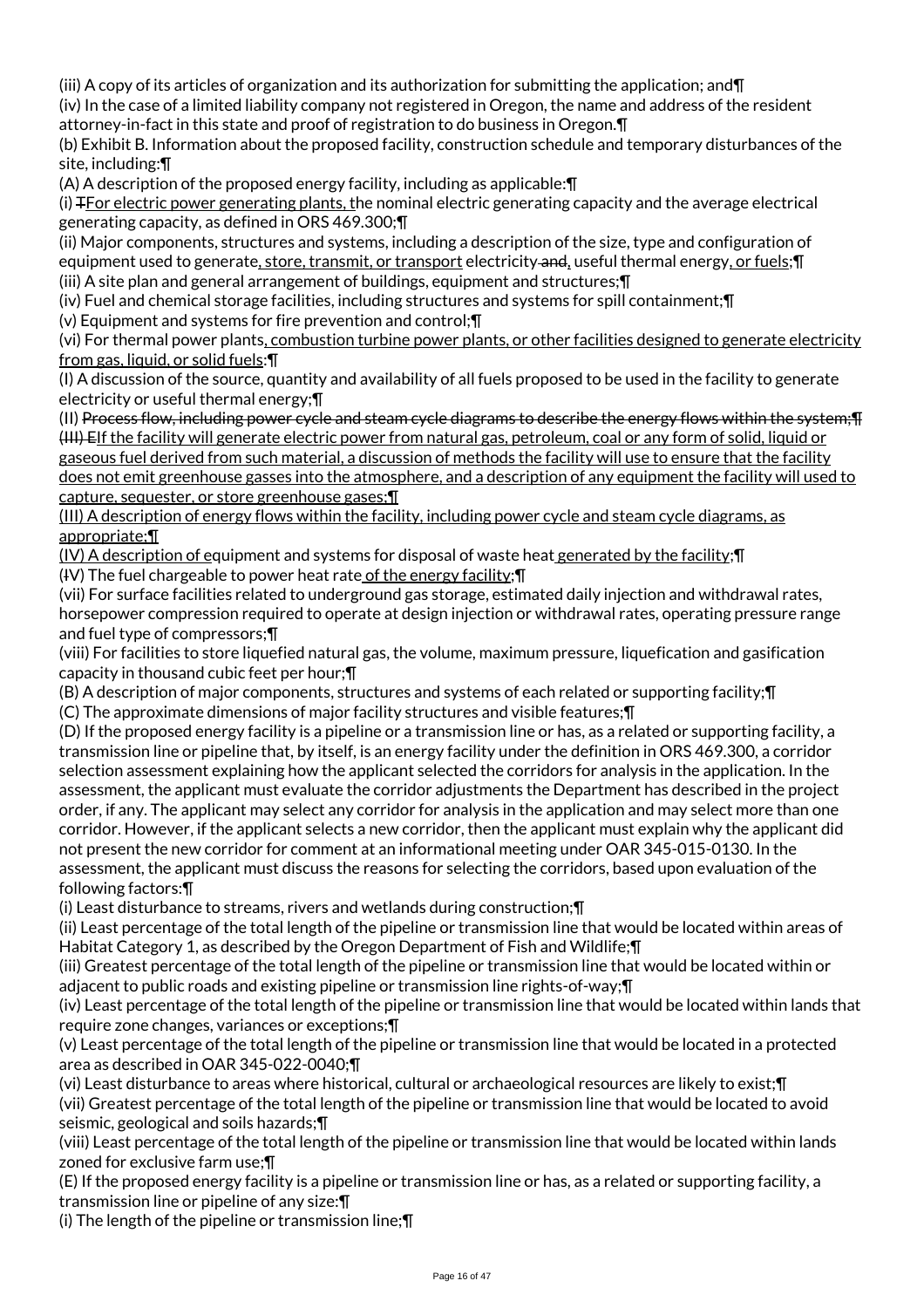(ii) The proposed right-of-way width of the pipeline or transmission line, including to what extent new right-ofway will be required or existing right-of-way will be widened;¶

(iii) If the proposed transmission line or pipeline corridor follows or includes public right-of-way, a description of where the transmission line or pipeline would be located within the public right-of-way, to the extent known. If the applicant proposes to locate all or part of a transmission line or pipeline adjacent to but not within the public rightof-way, describe the reasons for locating the transmission line or pipeline outside the public right-of-way. The applicant must include a set of clear and objective criteria and a description of the type of evidence that would support locating the transmission line or pipeline outside the public right-of-way, based on those criteria;¶ (iv) For pipelines, the operating pressure and delivery capacity in thousand cubic feet per day and the diameter and location, above or below ground, of each pipeline;¶

(v) For transmission lines, the rated voltage, load carrying capacity, and type of current and a description of transmission line structures and their dimensions; and¶

(F) A construction schedule including the date by which the applicant proposes to begin construction and the date by which the applicant proposes to complete construction. Construction is defined in OAR 345-001-0010. The applicant must describe in this exhibit all work on the site that the applicant intends to begin before the Council issues a site certificate. The applicant must include an estimate of the cost of that work. For the purpose of this exhibit, "work on the site" means any work within a site or corridor, other than surveying, exploration or other activities to define or characterize the site or corridor, that the applicant anticipates or has performed as of the time of submitting the application.¶

(c) Exhibit C. Information about the location of the proposed facility, including:¶

(A) A map or maps showing the proposed locations of the energy facility site, all related or supporting facility sites and all areas that might be temporarily disturbed during construction of the facility in relation to major roads, water bodies, cities and towns, important landmarks and topographic features, using a scale of 1 inch = 2000 feet or smaller when necessary to show detail;¶

(B) A description of the location of the proposed energy facility site, the proposed site of each related or supporting facility and areas of temporary disturbance, including the total land area (in acres) within the proposed site boundary, the total area of permanent disturbance, and the total area of temporary disturbance. If a proposed pipeline or transmission line is to follow an existing road, pipeline or transmission line, the applicant must state to which side of the existing road, pipeline or transmission line the proposed facility will run, to the extent this is known; and¶

(C) For energy generation facilities, a map showing the approximate locations of any other energy generation facilities that are known to the applicant to be permitted at the state or local level within the study area as defined in OAR 345-001-0010 for impacts to public services;¶

(d) Exhibit D. Information about the organizational expertise of the applicant to construct and operate the proposed facility, providing evidence to support a finding by the Council as required by OAR 345-022-0010, including:¶

(A) The applicant's previous experience, if any, in constructing and operating similar facilities;¶

(B) The qualifications of the applicant's personnel who will be responsible for constructing and operating the facility, to the extent that the identities of such personnel are known when the application is submitted;¶ (C) The qualifications of any architect, engineer, major component vendor, or prime contractor upon whom the applicant will rely in constructing and operating the facility, to the extent that the identities of such persons are known when the application is submitted;¶

(D) The past performance of the applicant, including but not limited to the number and severity of any regulatory citations in constructing or operating a facility, type of equipment, or process similar to the proposed facility;¶ (E) If the applicant has no previous experience in constructing or operating similar facilities and has not identified a prime contractor for construction or operation of the proposed facility, other evidence that the applicant can successfully construct and operate the proposed facility. The applicant may include, as evidence, a warranty that it will, through contracts, secure the necessary expertise;¶

(F) If the applicant has an ISO 9000 or ISO 14000 certified program and proposes to design, construct and operate the facility according to that program, a description of the program; and¶

(G) If the applicant relies on mitigation to demonstrate compliance with any standards of Division 22 or 24 of this chapter, evidence that the applicant can successfully complete such proposed mitigation, including past experience with other projects and the qualifications and experience of personnel upon whom the applicant will rely, to the extent that the identities of such persons are known at the date of submittal.¶

(e) Exhibit E. Information about permits needed for construction and operation of the facility, including:¶ (A) Identification of all federal, state and local government permits related to the siting of the proposed facility, a legal citation of the statute, rule or ordinance governing each permit, and the name, mailing address, email address and telephone number of the agency or office responsible for each permit;¶

(B) A description of each permit, the reasons the permit is needed for construction or operation of the facility and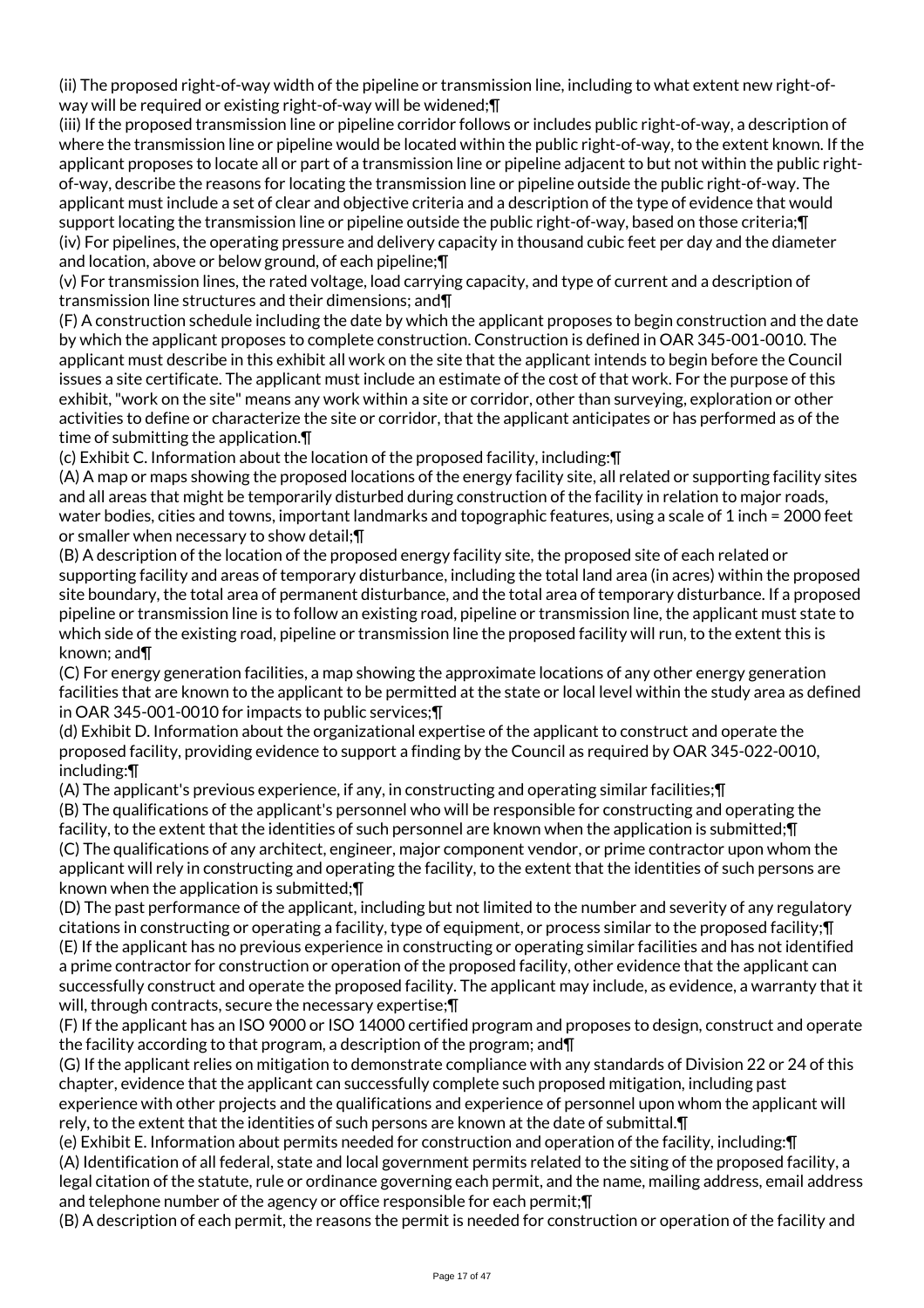the applicant's analysis of whether the permit should or should not be included in and governed by the site certificate;¶

(C) For any state or local government agency permits, licenses or certificates that are proposed to be included in and governed by the site certificate, evidence to support findings by the Council that construction and operation of the proposed facility will comply with the statutes, rules and standards applicable to the permit. The applicant may show this evidence:¶

(i) In Exhibit J for permits related to wetlands; or¶

(ii) In Exhibit O for permits related to water rights;¶

(D) For federally-delegated permit applications, evidence that the responsible agency has received a permit application and the estimated date when the responsible agency will complete its review and issue a permit decision;¶

(E) If the applicant relies on a state or local government permit or approval issued to a third party, identification of any such third-party permit and for each:¶

(i) Evidence that the applicant has, or has a reasonable likelihood of entering into, a contract or other agreement with the third party for access to the resource or service to be secured by that permit;¶

(ii) Evidence that the third party has, or has a reasonable likelihood of obtaining, the necessary permit;¶ (iii) An assessment of the impact of the proposed facility on any permits that a third party has obtained and on which the applicant relies to comply with any applicable Council standard;  $\P$ 

(F) If the applicant relies on a federally-delegated permit issued to a third party, identification of any such thirdparty permit and for each:¶

(i) Evidence that the applicant has, or has a reasonable likelihood of entering into, a contract or other agreement with the third party for access to the resource or service to be secured by that permit;¶

(ii) Evidence that the responsible agency has received a permit application;¶

(iii) The estimated the date when the responsible agency will complete its review and issue a permit decision; and¶ (G) The applicant's proposed monitoring program, if any, for compliance with permit conditions.¶

(f) Exhibit F. A list of the names and mailing addresses of property owners, as described in this subsection: ¶ (A) The list must include all owners of record, as shown on the most recent property tax assessment roll, of property located:¶

(i) Within 100 feet of property which is the subject of the application, where the subject property is wholly or in part within an urban growth boundary;¶

(ii) Within 250 feet of the property which is the subject of the application, where the subject property is outside an urban growth boundary and not within a farm or forest zone; or¶

(iii) Within 500 feet of the property which is the subject of the application, where the property is within a farm or forest zone;¶

(B) The applicant must submit an updated list of property owners as requested by the Department before the Department issues notice of any public hearing on the application for a site certificate as described in OAR 345- 015-0220; and¶

(C) In addition to incorporating the list in the application, the applicant must submit the list to the Department in an electronic format approved by the Department.¶

(g) Exhibit G. A materials analysis including:¶

(A) An inventory of substantial quantities of industrial materials flowing into and out of the proposed facility during construction and operation;¶

(B) The applicant's plans to manage hazardous substances during construction and operation, including measures to prevent and contain spills; and¶

(C) The applicant's plans to manage non-hazardous waste materials during construction and operation.¶

(h) Exhibit H. Information from reasonably available sources regarding the geological and soil stability within the analysis area, providing evidence to support findings by the Council as required by OAR 345-022-0020, including:¶

(A) A geologic report meeting the Oregon State Board of Geologist Examiners geologic report guidelines. Current guidelines must be determined based on consultation with the Oregon Department of Geology and Mineral Industries, as described in paragraph (B) of this subsection;¶

(B) A summary of consultation with the Oregon Department of Geology and Mineral Industries regarding the appropriate methodology and scope of the seismic hazards and geology and soil-related hazards assessments, and the appropriate site-specific geotechnical work that must be performed before submitting the application for the Department to determine that the application is complete;¶

(C) A description and schedule of site-specific geotechnical work that will be performed before construction for inclusion in the site certificate as conditions;¶

(D) For all transmission lines, and for all pipelines that would carry explosive, flammable or hazardous materials, a description of locations along the proposed route where the applicant proposes to perform site specific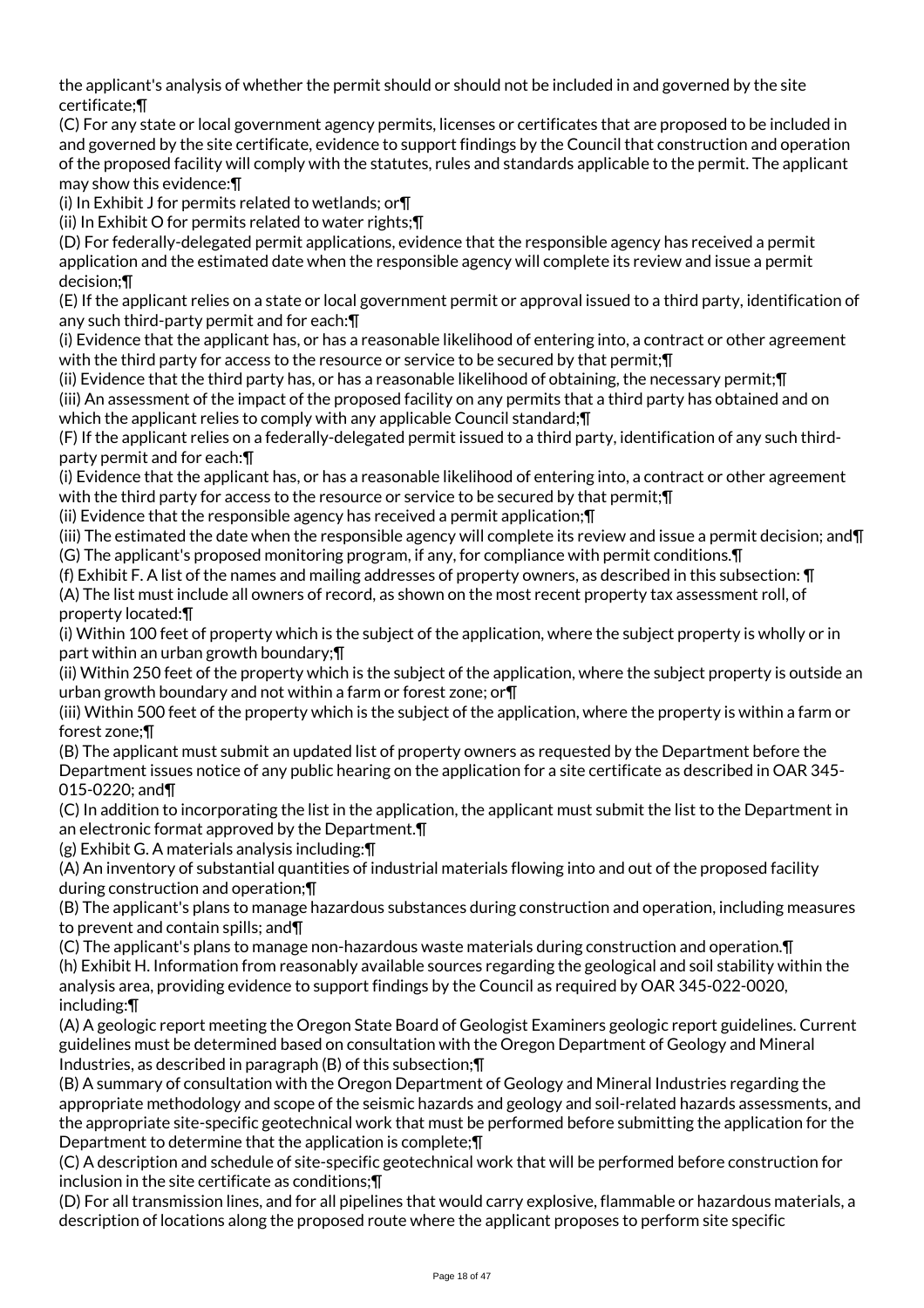geotechnical work, including but not limited to railroad crossings, major road crossings, river crossings, dead ends (for transmission lines), corners (for transmission lines), and portions of the proposed route where geologic reconnaissance and other site specific studies provide evidence of existing landslides, marginally stable slopes or potentially liquefiable soils that could be made unstable by the planned construction or experience impacts during the facility's operation;¶

(E) An assessment of seismic hazards, in accordance with standard-of-practice methods and best practices, that addresses all issues relating to the consultation with the Oregon Department of Geology and Mineral Industries described in paragraph (B) of this subsection, and an explanation of how the applicant will design, engineer, construct, and operate the facility to avoid dangers to human safety and the environment from these seismic hazards. Furthermore, an explanation of how the applicant will design, engineer, construct and operate the facility to integrate disaster resilience design to ensure recovery of operations after major disasters. The applicant must include proposed design and engineering features, applicable construction codes, and any monitoring and emergency measures for seismic hazards, including tsunami safety measures if the site is located in the DOGAMIdefined tsunami evacuation zone; and¶

(F) An assessment of geology and soil-related hazards which could, in the absence of a seismic event, adversely affect or be aggravated by the construction or operation of the facility, in accordance with standard-of-practice methods and best practices, that address all issues relating to the consultation with the Oregon Department of Geology and Mineral Industries described in paragraph (B) of this subsection. An explanation of how the applicant will design, engineer, construct and operate the facility to adequately avoid dangers to human safety and the environment presented by these hazards, as well as:¶

(i) An explanation of how the applicant will design, engineer, construct and operate the facility to integrate disaster resilience design to ensure recovery of operations after major disasters; and¶

(ii) An assessment of future climate conditions for the expected life span of the proposed facility and the potential impacts of those conditions on the proposed facility.¶

(i) Exhibit I. Information from reasonably available sources regarding soil conditions and uses in the analysis area, providing evidence to support findings by the Council as required by OAR 345-022-0022, including:¶ (A) Identification and description of the major soil types in the analysis area;¶

(B) Identification and description of current land uses in the analysis area, such as growing crops, that require or depend on productive soils;¶

(C) Identification and assessment of significant potential adverse impact to soils from construction, operation and retirement of the facility, including, but not limited to, erosion and chemical factors such as salt deposition from cooling towers, land application of liquid effluent, and chemical spills;¶

(D) A description of any measures the applicant proposes to avoid or mitigate adverse impact to soils; and¶ (E) The applicant's proposed monitoring program, if any, for adverse impact to soils during construction and operation.¶

(j) Exhibit J. Information based on literature and field study, as appropriate, about waters of this state, as defined under ORS 196.800, including:¶

(A) A description of all areas within the site boundary that might be waters of this state and a map showing the location of these features;¶

(B) An analysis of whether construction or operation of the proposed facility would adversely affect any waters of this state;¶

(C) A description of the significance of potential adverse impacts to each feature identified in (A), including the nature and amount of material the applicant would remove from or place in the waters analyzed in (B); [I] (D) If the proposed facility would not need a removal-fill authorization, an explanation of why no such

authorization is required for the construction and operation of the proposed facility;¶

(E) If the proposed facility would need a removal-fill authorization, information to support a determination by the Council that the Oregon Department of State Lands should issue a removal-fill permit, including information in the form required by the Department of State Lands under OAR Chapter 141 Division 85; and¶

(F) A description of proposed actions to mitigate adverse impacts to the features identified in (A) and the applicant's proposed monitoring program, if any, for such impacts.¶

(k) Exhibit K. Information about the proposed facility's compliance with the statewide planning goals adopted by the Land Conservation and Development Commission, providing evidence to support a finding by the Council as required by OAR 345-022-0030. The applicant must state whether the applicant elects to address the Council's land use standard by obtaining local land use approvals under ORS 469.504(1)(a) or by obtaining a Council determination under ORS 469.504(1)(b). An applicant may elect different processes for an energy facility and a related or supporting facility but may not otherwise combine the two processes. Once the applicant has made an election, the applicant may not amend the application to make a different election. In this subsection, "affected local government" means a local government that has land use jurisdiction over any part of the proposed site of the facility. In the application, the applicant must:¶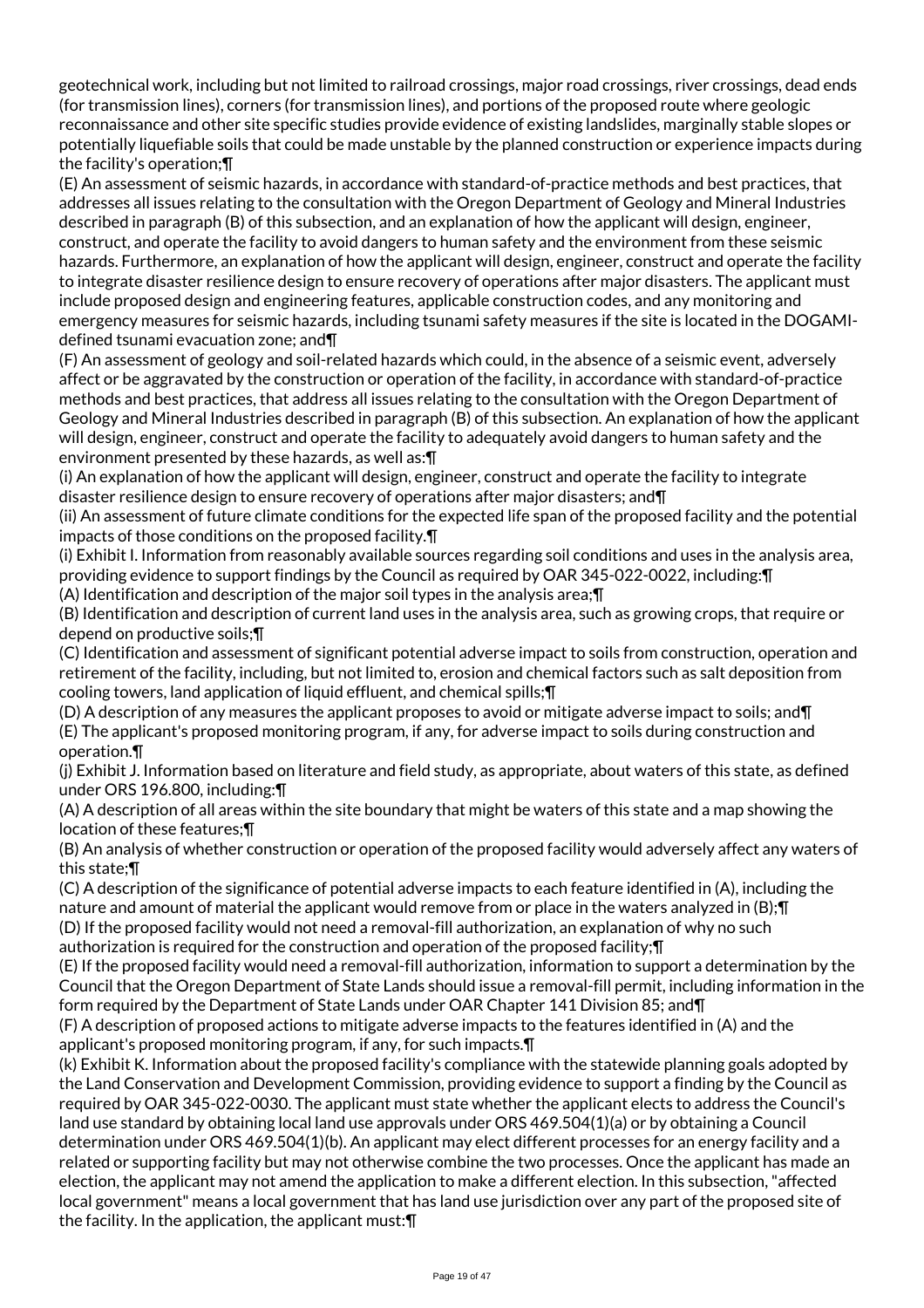(A) Include a map showing the comprehensive plan designations and land use zones in the analysis area;¶ (B) If the applicant elects to obtain local land use approvals:¶

(i) Identify the affected local governments from which land use approvals will be sought;¶

(ii) Describe the land use approvals required in order to satisfy the Council's land use standard;¶

(iii) Describe the status of the applicant's application for each land use approval;¶

(iv) Provide an estimate of time for issuance of local land use approvals;¶

(C) If the applicant elects to obtain a Council determination on land use:¶

(i) Identify the affected local governments;¶

(ii) Identify the applicable substantive criteria from the affected local government's acknowledged comprehensive plan and land use regulations that are required by the statewide planning goals and that are in effect on the date the application is submitted and describe how the proposed facility complies with those criteria;¶

(iii) Identify all Land Conservation and Development Commission administrative rules, statewide planning goals and land use statutes directly applicable to the facility under ORS 197.646(3) and describe how the proposed facility complies with those rules, goals and statutes;¶

(iv) If the proposed facility might not comply with all applicable substantive criteria, identify the applicable statewide planning goals and describe how the proposed facility complies with those goals;¶

(v) If the proposed facility might not comply with all applicable substantive criteria or applicable statewide planning goals, describe why an exception to any applicable statewide planning goal is justified, providing evidence to support all findings by the Council required under ORS 469.504(2); and¶

(D) If the proposed facility will be located on federal land:¶

(i) Identify the applicable land management plan adopted by the federal agency with jurisdiction over the federal land;¶

(ii) Explain any differences between state or local land use requirements and federal land management requirements;¶

(iii) Describe how the proposed facility complies with the applicable federal land management plan;¶

(iv) Describe any federal land use approvals required for the proposed facility and the status of application for each required federal land use approval;¶

(v) Provide an estimate of time for issuance of federal land use approvals; and¶

(vi) If federal law or the land management plan conflicts with any applicable state or local land use requirements, explain the differences in the conflicting requirements, state whether the applicant requests Council waiver of the land use standard described under paragraph (B) or (C) of this subsection and explain the basis for a waiver.¶ (L) Exhibit L. Information about the proposed facility's impact on protected areas, providing evidence to support a finding by the Council as required by OAR 345-022-0040, including:¶

(A) A list of the protected areas within the analysis area showing the distance and direction from the proposed facility and the basis for protection by reference to a specific subsection under OAR 345-022-0040(1); [[

(B) A map showing the location of the proposed facility in relation to the protected areas listed in OAR 345-022- 0040 located within the analysis area; and¶

(C) A description of significant potential impacts of the proposed facility, if any, on the protected areas including, but not limited to, potential impacts such as:¶

(i) Noise resulting from facility construction or operation;¶

(ii) Increased traffic resulting from facility construction or operation;¶

(iii) Water use during facility construction or operation;¶

(iv) Wastewater disposal resulting from facility construction or operation;¶

(v) Visual impacts of facility structures or plumes; and¶

(vi) Visual impacts from air emissions resulting from facility construction or operation, including, but not limited to, impacts on Class 1 Areas as described in OAR 340-204-0050.¶

(m) Exhibit M. Information about the applicant's financial capability, providing evidence to support a finding by the Council as required by OAR 345-022-0050(2). Nothing in this subsection requires the disclosure of information or records protected from public disclosure by any provision of state or federal law. The applicant must include:¶ (A) An opinion or opinions from legal counsel stating that, to counsel's best knowledge, the applicant has the legal authority to construct and operate the facility without violating its bond indenture provisions, articles of incorporation, common stock covenants, or similar agreements;¶

(B) The type and amount of the applicant's proposed bond or letter of credit to meet the requirements of OAR 345-022-0050; and¶

(C) Evidence that the applicant has a reasonable likelihood of obtaining the proposed bond or letter of credit in the amount proposed in paragraph (B), before beginning construction of the facility.¶

(n) Exhibit N. If the proposed facility is a non-generating facility for which the applicant must demonstrate need under OAR 345-023-0005, information about the need for the facility, providing evidence to support a finding by the Council as required by OAR 345-023-0005, including:¶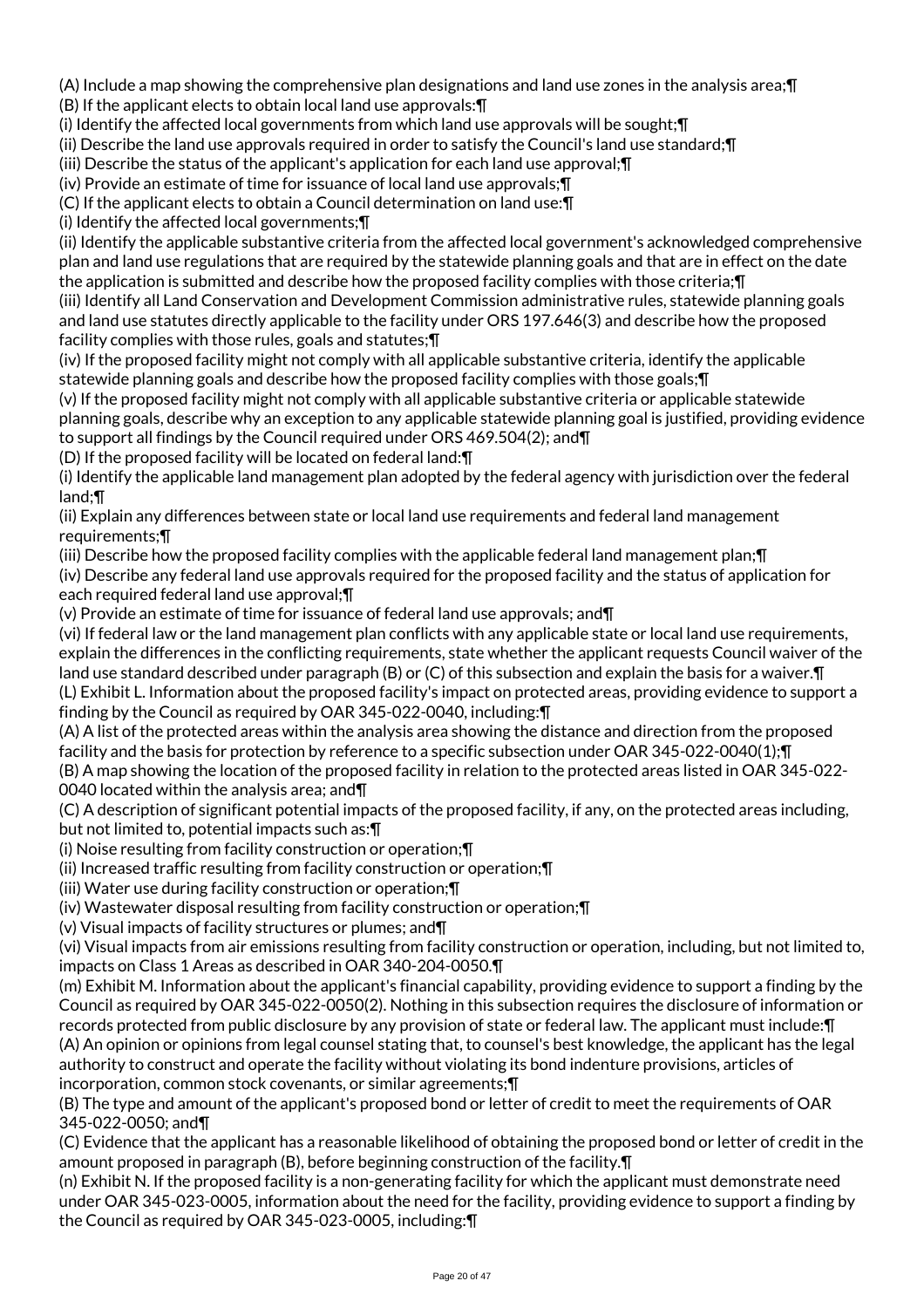(A) Identification of the rule in Division 23 of this chapter under which the applicant chooses to demonstrate need;¶

(B) If the applicant chooses to demonstrate need for the proposed facility under OAR 345-023-0020(1), the leastcost plan rule:¶

(i) Identification of the energy resource plan or combination of plans on which the applicant relies to demonstrate need;¶

(ii) The name, address and telephone number of the person responsible for preparing each energy resource plan identified in subparagraph (i);¶

(iii) For each plan reviewed by a regulatory agency, the agency's findings and final decision, including:¶ (I) For a plan reviewed by the Oregon Public Utility Commission, the acknowledgment order; or¶

(II) For a plan reviewed by any other regulatory agency, a summary of the public process including evidence to support a finding by the Council that the agency's decision process included a full, fair and open public participation and comment process as required by OAR 345-023-0020(1)(L), and the location of and means by which the Department can obtain a complete copy of the public record;¶

(iv) Identification of the sections of the short-term action plan that call for the acquisition of the proposed facility or, as defined in OAR 345-001-0010, a facility substantially similar to the proposed facility;¶

(v) The attributes of the proposed facility that qualify it as one called for in the short-term action plan of the energy resource plan or combination of plans identified in subparagraph (i) or a demonstration that, as defined in OAR 345-001-0010, a facility substantially similar to the proposed facility is called for in the plan;¶ (C) In addition to the information described in paragraph (B), if the applicant chooses to demonstrate need for the

proposed facility under OAR 345-023-0020(1), the least-cost plan rule, and relies on an energy resource plan not acknowledged by the Public Utility Commission of Oregon:¶

(i) The names, addresses and telephone numbers of members of any public advisory groups that participated in the preparation and review of each plan identified in paragraph (B);¶

(ii) A discussion of how the plan or combination of plans conforms to the standards in OAR 345-023-0020(1)(a) through (L) including citations to relevant portions of the plan documents or other supporting evidence;¶ (iii) The expected annual emissions in tons of nitrogen oxides, PM-10 particulate, sulfur dioxide, carbon dioxide and mercury and a discussion of other environmental impacts, as compared to resources in the applicable energy resource plan;¶

(D) In addition to the information described in paragraphs (B) and (C), if the applicant chooses to demonstrate need for a proposed natural gas pipeline or storage facility for liquefied natural gas under OAR 345-023-0020(1), the least-cost plan rule, and relies on an energy resource plan not acknowledged by the Public Utility Commission of Oregon, the applicant must include the information described in paragraph (G) of this subsection if the energy resource plan or combination of plans does not contain that information. If the energy resource plan or combination of plans contains the information described in paragraph (G), the applicant must provide a list of citations to the sections of the energy resource plan that contain the information;¶

(E) In addition to the information described in paragraphs (B) and (C), if the applicant chooses to demonstrate need for a proposed electric transmission line under OAR 345-023-0020(1), the least-cost plan rule and relies on an energy resource plan not acknowledged by the Public Utility Commission of Oregon, the applicant must include the information described in paragraph (F) of this subsection if the energy resource plan or combination of plans does not contain that information. If the energy resource plan or combination of plans contains the information described in paragraph (F), the applicant must provide a list of citations to the sections of the energy resource plan that contain the information;¶

(F) If the applicant chooses to demonstrate need for a proposed electric transmission line under OAR 345-023- 0030, the system reliability rule:¶

(i) Load-resource balance tables for the area to be served by the proposed facility. In the tables, the applicant must include firm capacity demands and existing and committed firm resources for each of the years from the date of submission of the application to at least five years after the expected in-service date of the facility;¶ (ii) Within the tables described in subparagraph (i), a forecast of firm capacity demands for electricity and firm annual electricity sales for the area to be served by the proposed facility. The applicant must separate firm capacity demands and firm annual electricity sales into loads of retail customers, system losses, reserve margins and each wholesale contract for firm sale. In the forecast, the applicant must include a discussion of how the forecast incorporates reductions in firm capacity demand and firm annual electricity sales resulting from:¶ (I) Existing federal, state or local building codes, and equipment standards and conservation programs required by law for the area to be served by the proposed facility;¶

(II) Conservation programs provided by the energy supplier, as defined in OAR 345-001-0010;¶

(III) Conservation that results from responses to price; and¶

(IV) Retail customer fuel choice;¶

(iii) Within the tables described in subparagraph (i), a forecast of existing and committed firm resources used to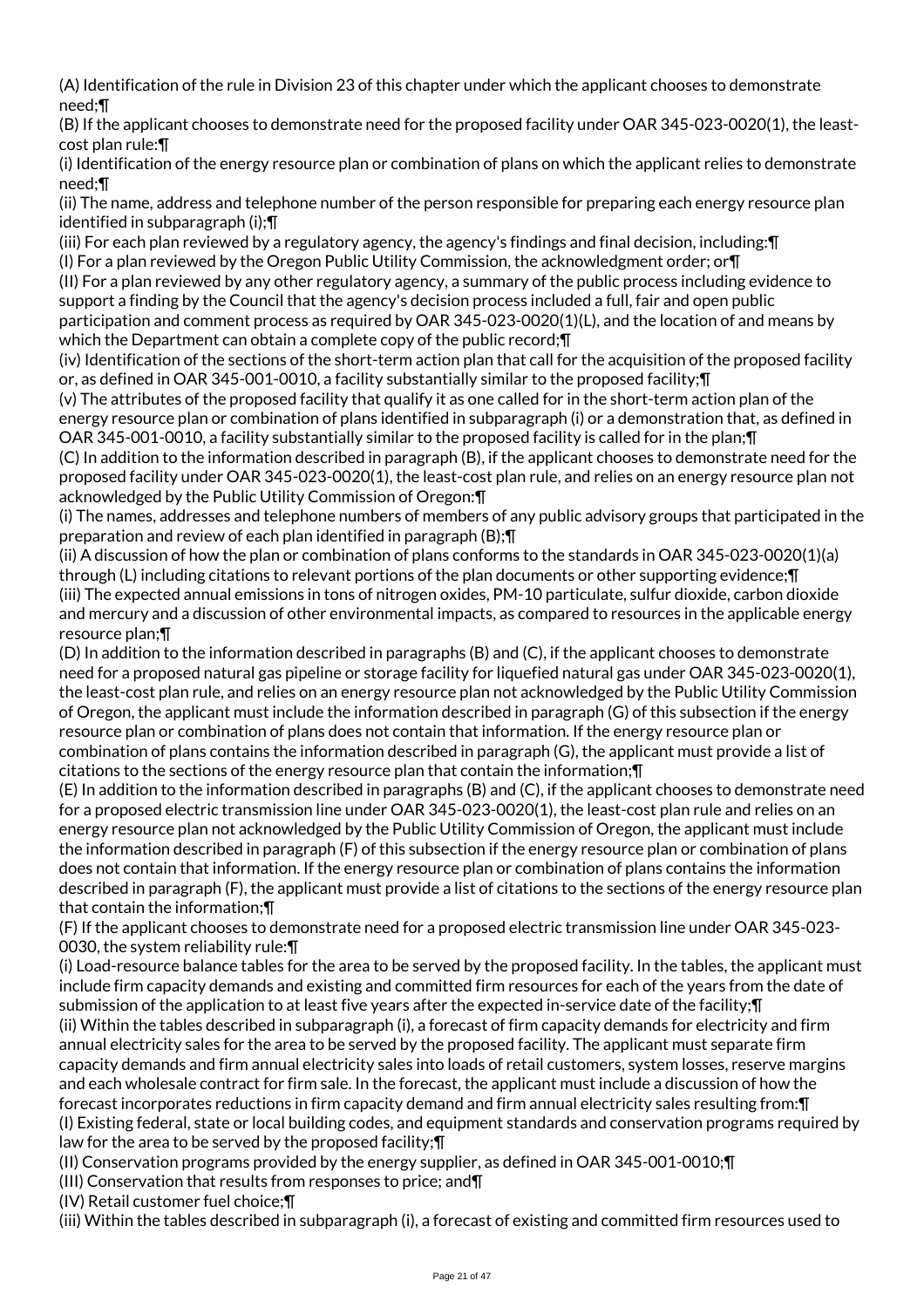meet the demands described in subparagraph (ii). The applicant must include, as existing and committed firm resources, existing generation and transmission facilities, firm contract resources and committed new resources minus expected resource retirements or displacement. In the forecast, the applicant must list each resource separately;¶

(iv) A discussion of the reasons each resource is being retired or displaced if the forecast described in subparagraph (iii) includes expected retirements or displacements;¶

(v) A discussion of the annual capacity factors assumed for any generating facilities listed in the forecast described in subparagraph (iii);¶

(vi) A discussion of the reliability criteria the applicant uses to demonstrate the proposed facility is needed, considering the load carrying capability of existing transmission system facilities supporting the area to be served by the proposed facility;¶

(vii) A discussion of reasons why the proposed facility is economically reasonable compared to the alternatives described below. In the discussion, the applicant must include a table showing the amounts of firm capacity and firm annual electricity available from the proposed facility and each alternative and the estimated direct cost, as defined in OAR 345-001-0010, of the proposed facility and each alternative. The applicant must include documentation of assumptions and calculations supporting the table. The applicant must evaluate alternatives to construction and operation of the proposed facility that include, but are not limited to:¶

(I) Implementation of cost-effective conservation, peak load management and voluntary customer interruption as a substitute for the proposed facility;¶

(II) Construction and operation of electric generating facilities as a substitute for the proposed facility;¶

(III) Direct use of natural gas, solar or geothermal resources at retail loads as a substitute for use of electricity transmitted by the proposed facility;¶

(IV) Adding standard sized smaller or larger transmission line capacity;¶

(viii) The earliest and latest expected in-service dates of the facility and a discussion of the circumstances of the energy supplier, as defined in OAR 345-001-0010, that determine these dates; and¶

(G) If the applicant chooses to demonstrate need for a proposed natural gas pipeline or a proposed facility for storing liquefied natural gas under OAR 345-023-0040, the economically reasonable rule:¶

(i) Load-resource balance tables for the area to be served by the proposed facility. In the tables, the applicant must include firm demands and resource availability for each of the years from the date of submission of the application to at least five years after the expected in-service date of the proposed facility. In the tables, the applicant must list flowing supply and storage supply separately;¶

(ii) Within the tables described in subparagraph (i), a forecast of firm capacity demands for the area to be served by the proposed facility. The applicant must separate firm capacity demands into firm demands of retail customers, system losses and each wholesale contract for firm sale. The applicant must accompany the tables with load duration curves of firm capacity and interruptible demands for the most recent historical year, the year the facility is expected to be placed in service and the fifth year after the expected in-service date. In the forecast of firm capacity demands, the applicant must include a discussion of how the forecast incorporates reductions in firm capacity demand resulting from:¶

(I) Existing federal, state or local building codes and equipment standards and conservation programs required by law for the area to be served by the proposed facility;¶

(II) Conservation programs provided by the energy supplier, as defined in OAR 345-001-0010;¶

(III) Conservation that results from responses to price; and¶

(IV) Retail customer fuel choice;¶

(iii) Within the tables described in subparagraph (i), a forecast of existing and committed firm resources used to meet the demands described in subparagraph (ii). The applicant must include, as existing and committed firm capacity resources, existing pipelines, storage facilities, and scheduled and budgeted new facilities minus expected resource retirements or displacement. In the forecast, the applicant must list each committed resource separately;¶

(iv) A discussion of the reasons each resource is being retired or displaced if the forecast described in subparagraph (iii) includes expected retirements or displacements; [

(v) A discussion of the capacity factors assumed for any storage facilities listed in the forecast described in subparagraph (iii);¶

(vi) A discussion of the reliability criteria the applicant uses to demonstrate the proposed facility is needed, considering the capacity of existing gas system facilities supporting the area to be served by the proposed facility;¶

(vii) A discussion of reasons why the proposed facility is economically reasonable compared to the alternatives described in subparagraphs (viii) or (ix). In the discussion, the applicant must include a table showing the amounts of firm capacity available from the proposed facility and each alternative and the estimated direct cost, as defined in OAR 345-001-0010, of the proposed facility and each alternative. The applicant must include documentation of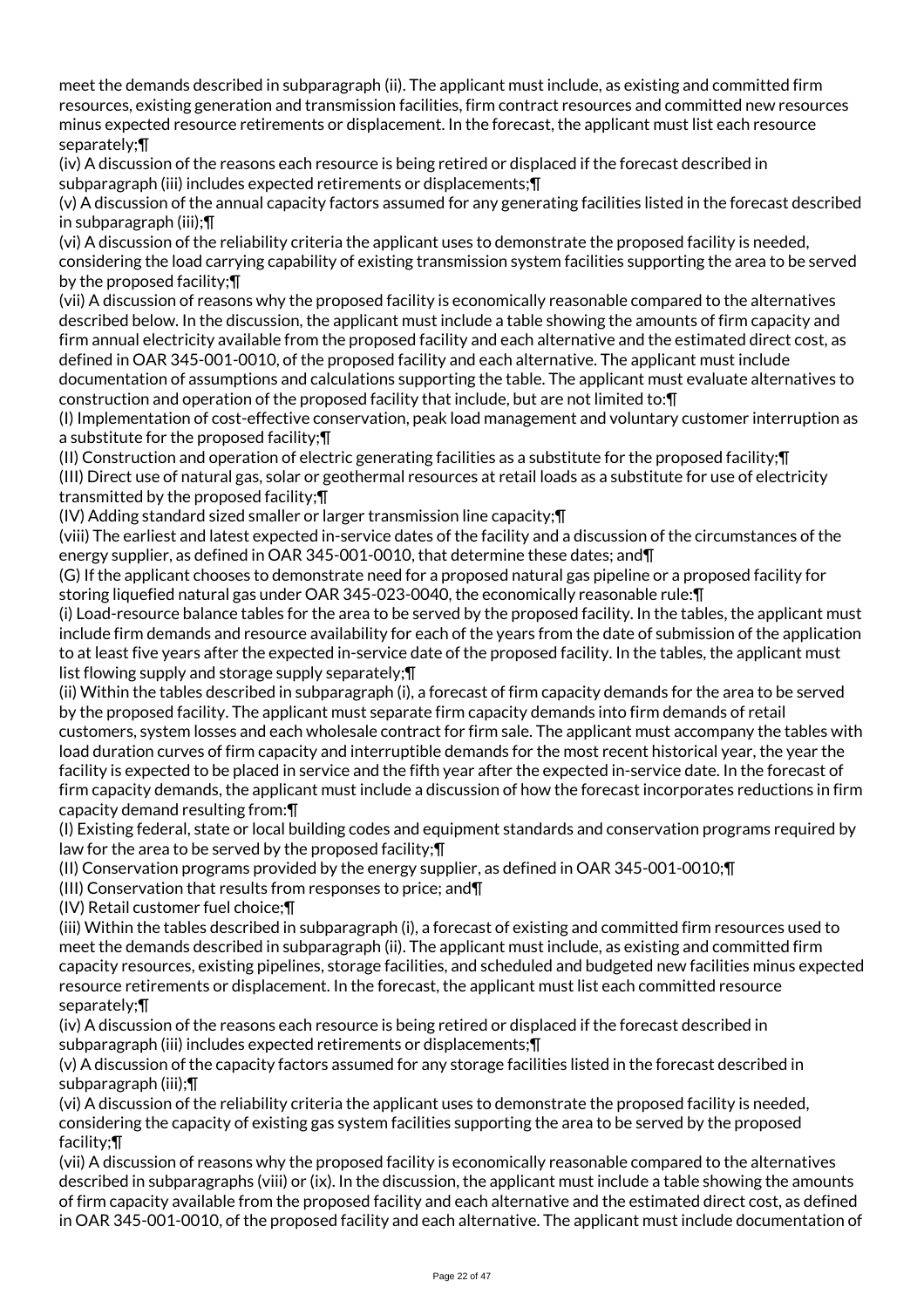assumptions and calculations supporting the table;¶

(viii) In an application for a proposed natural gas pipeline, an evaluation of alternatives to construction and operation of the proposed facility including, but not limited to:¶

(I) Implementation of cost-effective conservation, peak load management and voluntary customer interruption as a substitute for the proposed facility;¶

(II) Installation of propane storage systems, facilities to store liquefied natural gas and underground gas storage reservoirs as a substitute for the proposed facility;¶

(III) Direct use of electricity, solar or geothermal resources at retail loads as a substitute for use of natural gas supplied by the proposed facility;¶

(IV) Adding standard sized smaller or larger pipeline capacity;¶

(ix) In an application for a proposed liquefied natural gas storage facility, an evaluation of alternatives to construction and operation of the proposed facility including, but not limited to:¶

(I) Implementation of cost-effective conservation, peak load management and voluntary customer interruption as a substitute for the proposed facility;¶

(II) Installation of propane storage systems, natural gas pipelines and underground gas storage facilities as a substitute for the proposed facility;¶

(III) Direct use of electricity, solar or geothermal resources at retail loads as a substitute for use of natural gas supplied by the proposed facility;¶

(IV) Adding smaller or larger liquefied natural gas storage capacity; and¶

(x) The earliest and latest expected in-service date of the facility and a discussion of the circumstances of the energy supplier, as defined in OAR 345-001-0010, that determine these dates.¶

(o) Exhibit O. Information about anticipated water use during construction and operation of the proposed facility. The applicant must include:¶

(A) A description of the use of water during construction and operation of the proposed facility;¶

(B) A description of each source of water and the applicant's estimate of the amount of water the facility will need during construction and during operation from each source under annual average and worst-case conditions;¶ (C) A description of each avenue of water loss or output from the facility site for the uses described in (A), the applicant's estimate of the amount of water in each avenue under annual average and worst-case conditions and the final disposition of all wastewater;¶

(D) For thermal power plants, a water balance diagram, including the source of cooling water and the estimated consumptive use of cooling water during operation, based on annual average conditions;¶

(E) If the proposed facility would not need a groundwater permit, a surface water permit or a water right transfer, an explanation of why no such permit or transfer is required for the construction and operation of the proposed facility;¶

(F) If the proposed facility would need a groundwater permit, a surface water permit or a water right transfer, information to support a determination by the Council that the Water Resources Department should issue the permit or transfer of a water use, including information in the form required by the Water Resources Department under OAR Chapter 690, Divisions 310 and 380; and¶

(G) A description of proposed actions to mitigate the adverse impacts of water use on affected resources.¶ (p) Exhibit P. Information about the fish and wildlife habitat and the fish and wildlife species, other than the species addressed in subsection (q) that could be affected by the proposed facility, providing evidence to support a finding by the Council as required by OAR 345-022-0060. The applicant must include:¶

(A) A description of biological and botanical surveys performed that support the information in this exhibit, including a discussion of the timing and scope of each survey;¶

(B) Identification of all fish and wildlife habitat in the analysis area, classified by the general fish and wildlife habitat categories as set forth in OAR 635-415-0025 and the sage-grouse specific habitats described in the Greater Sage-Grouse Conservation Strategy for Oregon at OAR 635-140-0000 through 635-140-0025 (core, low density, and general habitats), and a description of the characteristics and condition of that habitat in the analysis area, including a table of the areas of permanent disturbance and temporary disturbance (in acres) in each habitat category and subtype;¶

(C) A map showing the locations of the habitat identified in (B);¶

(D) Based on consultation with the Oregon Department of Fish and Wildlife (ODFW) and appropriate field study and literature review, identification of all State Sensitive Species that might be present in the analysis area and a discussion of any site-specific issues of concern to ODFW;¶

(E) A baseline survey of the use of habitat in the analysis area by species identified in (D) performed according to a protocol approved by the Department and ODFW;¶

(F) A description of the nature, extent and duration of potential adverse impacts on the habitat identified in (B) and species identified in (D) that could result from construction, operation and retirement of the proposed facility;¶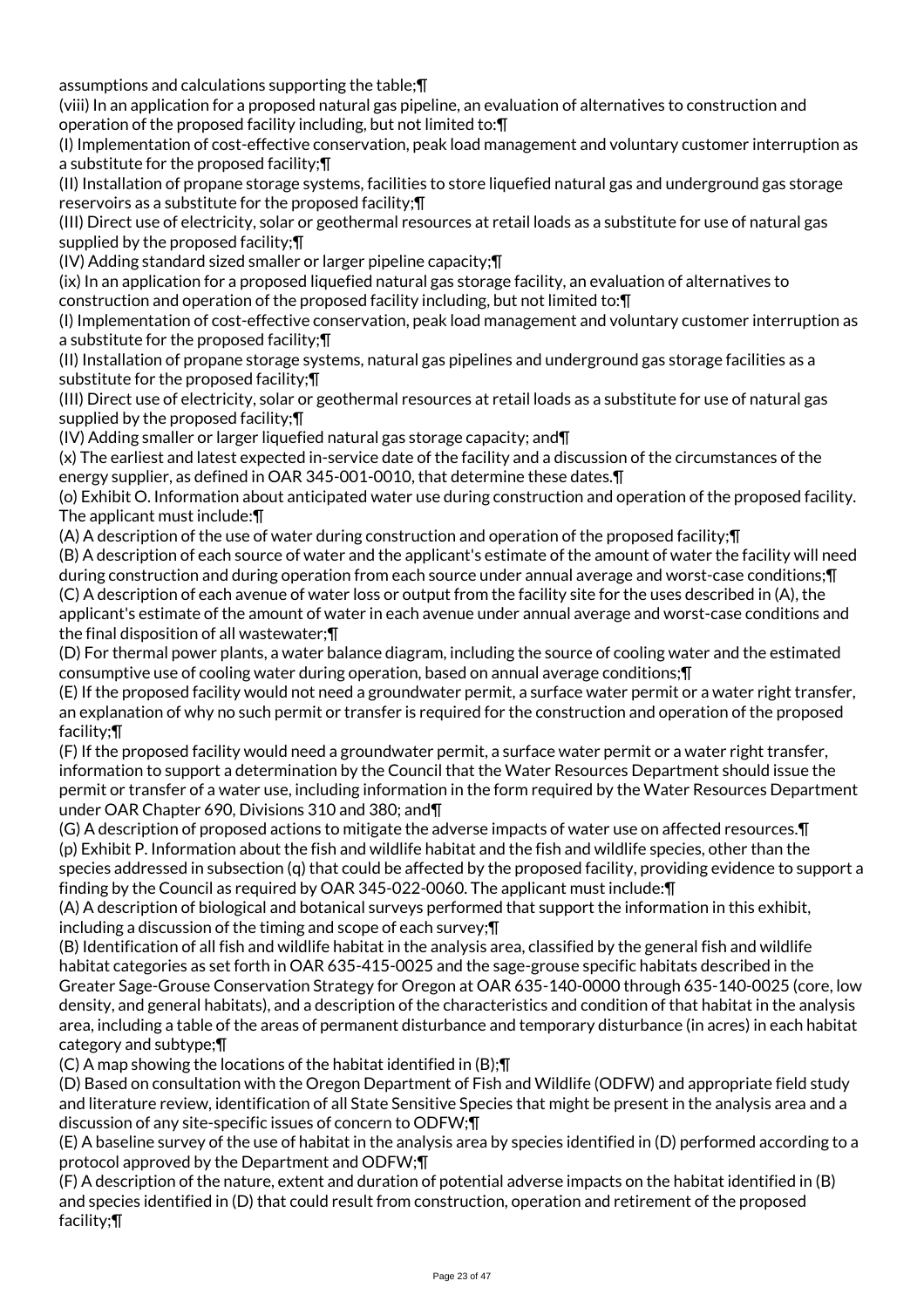(G) A description of any measures proposed by the applicant to avoid, reduce, or mitigate the potential adverse impacts described in (F) in accordance with the general fish and wildlife habitat mitigation goals and standards described in OAR 635-415-0025 and a description of any measures proposed by the applicant to avoid, minimize, and provide compensatory mitigation for the potential adverse impacts described in (F) in accordance with the sage-grouse specific habitat mitigation requirements described in the Greater Sage-Grouse Conservation Strategy for Oregon at OAR 635-140-0000 through 635-140-0025, and a discussion of how the proposed measures would achieve those goals and requirements; and¶

(H) A description of the applicant's proposed monitoring plans to evaluate the success of the measures described in (G).¶

(q) Exhibit Q. Information about threatened and endangered plant and animal species that may be affected by the proposed facility, providing evidence to support a finding by the Council as required by OAR 345-022-0070. The applicant must include:¶

(A) Based on appropriate literature and field study, identification of all threatened or endangered species listed under ORS 496.172(2) and ORS 564.105(2) that may be affected by the proposed facility;¶

(B) For each species identified under (A), a description of the nature, extent, locations and timing of its occurrence in the analysis area and how the facility might adversely affect it;¶

(C) For each species identified under (A), a description of measures proposed by the applicant, if any, to avoid or reduce adverse impact;¶

(D) For each plant species identified under (A), a description of how the proposed facility, including any mitigation measures, complies with the protection and conservation program, if any, that the Oregon Department of Agriculture has adopted under ORS 564.105(3);¶

(E) For each plant species identified under paragraph (A), if the Oregon Department of Agriculture has not adopted a protection and conservation program under ORS 564.105(3), a description of significant potential impacts of the proposed facility on the continued existence of the species and on the critical habitat of such species and evidence that the proposed facility, including any mitigation measures, is not likely to cause a significant reduction in the likelihood of survival or recovery of the species;¶

(F) For each animal species identified under (A), a description of significant potential impacts of the proposed facility on the continued existence of such species and on the critical habitat of such species and evidence that the proposed facility, including any mitigation measures, is not likely to cause a significant reduction in the likelihood of survival or recovery of the species; and¶

(G) The applicant's proposed monitoring program, if any, for impacts to threatened and endangered species.¶ (r) Exhibit R. An analysis of significant potential impacts of the proposed facility, if any, on scenic resources identified as significant or important in local land use plans, tribal land management plans and federal land management plans for any lands located within the analysis area, providing evidence to support a finding by the Council as required by OAR 345-022-0080, including:¶

(A) A list of the local, tribal and federal plans that address lands within the analysis area;¶

(B) Identification and description of the scenic resources identified as significant or important in the plans listed in (A), including a copy of the portion of the management plan that identifies the resource as significant or important;¶

(C) A description of significant potential adverse impacts to the scenic resources identified in (B), including, but not limited to, impacts such as:¶

(i) Loss of vegetation or alteration of the landscape as a result of construction or operation; and¶

(ii) Visual impacts of facility structures or plumes;¶

(D) The measures the applicant proposes to avoid, reduce or otherwise mitigate any significant adverse impacts;¶

(E) A map or maps showing the location of the scenic resources described under (B); and¶

(F) The applicant's proposed monitoring program, if any, for impacts to scenic resources.¶

(s) Exhibit S. Information about historic, cultural and archaeological resources. Information concerning the location of archaeological sites or objects may be exempt from public disclosure under ORS 192.345(11). The applicant must submit such information separately, clearly marked as "confidential," and shall request that the Department and the Council keep the information confidential to the extent permitted by law. The applicant must include information in Exhibit S or in confidential submissions providing evidence to support a finding by the Council as required by OAR 345-022-0090, including:¶

(A) Historic and cultural resources within the analysis area that have been listed, or would likely be eligible for listing, on the National Register of Historic Places;¶

(B) For private lands, archaeological objects, as defined in ORS 358.905(1)(a), and archaeological sites, as defined in ORS 358.905(1)(c), within the analysis area;¶

(C) For public lands, archaeological sites, as defined in ORS 358.905(1)(c), within the analysis area;¶

(D) The significant potential impacts, if any, of the construction, operation and retirement of the proposed facility on the resources described in paragraphs (A), (B) and (C) and a plan for protection of those resources that includes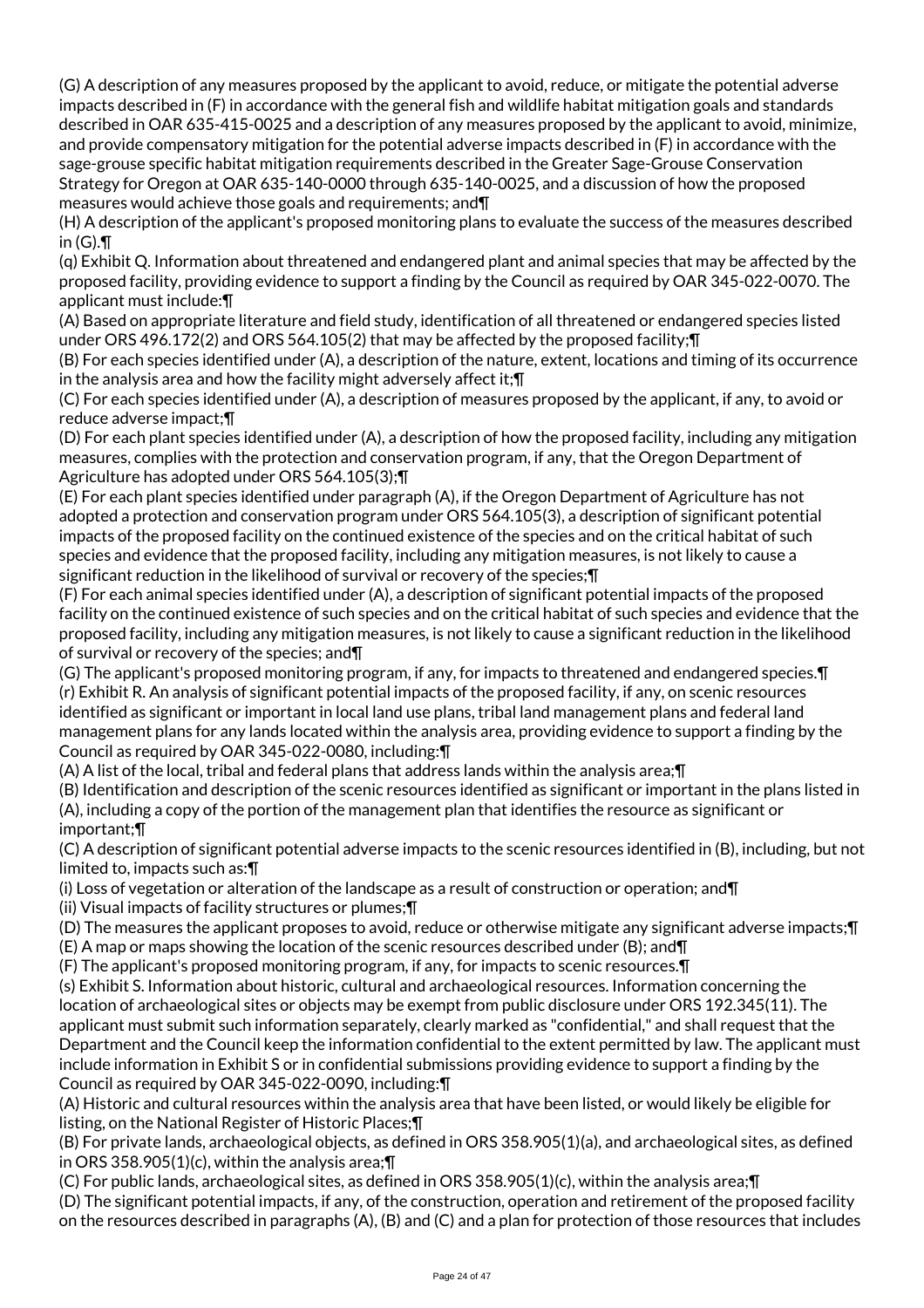at least the following:¶

(i) A description of any discovery measures, such as surveys, inventories, and limited subsurface testing work, recommended by the State Historic Preservation Officer or the National Park Service of the U.S. Department of Interior for the purpose of locating, identifying and assessing the significance of resources listed in paragraphs (A),  $(B)$  and  $(C)$ ;  $\P$ 

(ii) The results of the discovery measures described in subparagraph (i), together with an explanation by the applicant of any variations from the survey, inventory, or testing recommended;¶

(iii) A list of measures to prevent destruction of the resources identified during surveys, inventories and subsurface testing referred to in subparagraph (i) or discovered during construction; and¶

(E) The applicant's proposed monitoring program, if any, for impacts to historic, cultural and archaeological resources during construction and operation of the proposed facility.¶

(t) Exhibit T. Information about the impacts the proposed facility would have on important recreational opportunities in the analysis area, providing evidence to support a finding by the Council as required by OAR 345- 022-0100, including:¶

(A) A description of the recreational opportunities in the analysis area that includes information on the factors listed in OAR 345-022-0100(1) as a basis for identifying important recreational opportunities;¶

(B) A description of any significant potential adverse impacts to the important opportunities identified in (A) including, but not limited to:¶

(i) Direct or indirect loss of a recreational opportunity as a result of facility construction or operation;¶

(ii) Noise resulting from facility construction or operation;¶

(iii) Increased traffic resulting from facility construction or operation;¶

(iv) Visual impacts of facility structures or plumes;¶

(C) A description of any measures the applicant proposes to avoid, reduce or otherwise mitigate the significant adverse impacts identified in (B);¶

(D) A map of the analysis area showing the locations of important recreational opportunities identified in (A); and¶

(E) The applicant's proposed monitoring program, if any, for impacts to important recreational opportunities.¶ (u) Exhibit U. Information about significant potential adverse impacts of construction and operation of the proposed facility on the ability of public and private providers in the analysis area to provide the services listed in OAR 345-022-0110, providing evidence to support a finding by the Council as required by OAR 345-022-0110. The applicant must include:¶

(A) The important assumptions the applicant used to evaluate potential impacts;¶

(B) Identification of the public and private providers in the analysis area that would likely be affected;¶

(C) A description of any likely adverse impact to the ability of the providers identified in (B) to provide the services listed in OAR 345-022-0110;¶

(D) Evidence that adverse impacts described in (C) are not likely to be significant, taking into account any measures the applicant proposes to avoid, reduce or otherwise mitigate the impacts; and¶

(E) The applicant's proposed monitoring program, if any, for impacts to the ability of the providers identified in (B) to provide the services listed in OAR 345-022-0110.¶

(v) Exhibit V. Information about the applicant's plans to minimize the generation of solid waste and wastewater and to recycle or reuse solid waste and wastewater, providing evidence to support a finding by the Council as required by OAR 345-022-0120. The applicant must include:¶

(A) A description of the major types of solid waste and wastewater that construction, operation and retirement of the facility are likely to generate, including an estimate of the amount of solid waste and wastewater;¶ (B) A description of any structures, systems and equipment for management and disposal of solid waste,

wastewater and storm water;¶

(C) A discussion of any actions or restrictions proposed by the applicant to reduce consumptive water use during construction and operation of the facility;¶

(D) The applicant's plans to minimize, recycle or reuse the solid waste and wastewater described in (A);¶

(E) A description of any adverse impact on surrounding and adjacent areas from the accumulation, storage,

disposal and transportation of solid waste, wastewater and stormwater during construction and operation of the facility;¶

(F) Evidence that adverse impacts described in (D) are likely to be minimal, taking into account any measures the applicant proposes to avoid, reduce or otherwise mitigate the impacts; and¶

(G) The applicant's proposed monitoring program, if any, for minimization of solid waste and wastewater impacts.¶

(w) Exhibit W. Information about site restoration, providing evidence to support a finding by the Council as required by OAR 345-022-0050(1). The applicant must include:¶

(A) The estimated useful life of the proposed facility;¶

(B) Specific actions and tasks to restore the site to a useful, non-hazardous condition;¶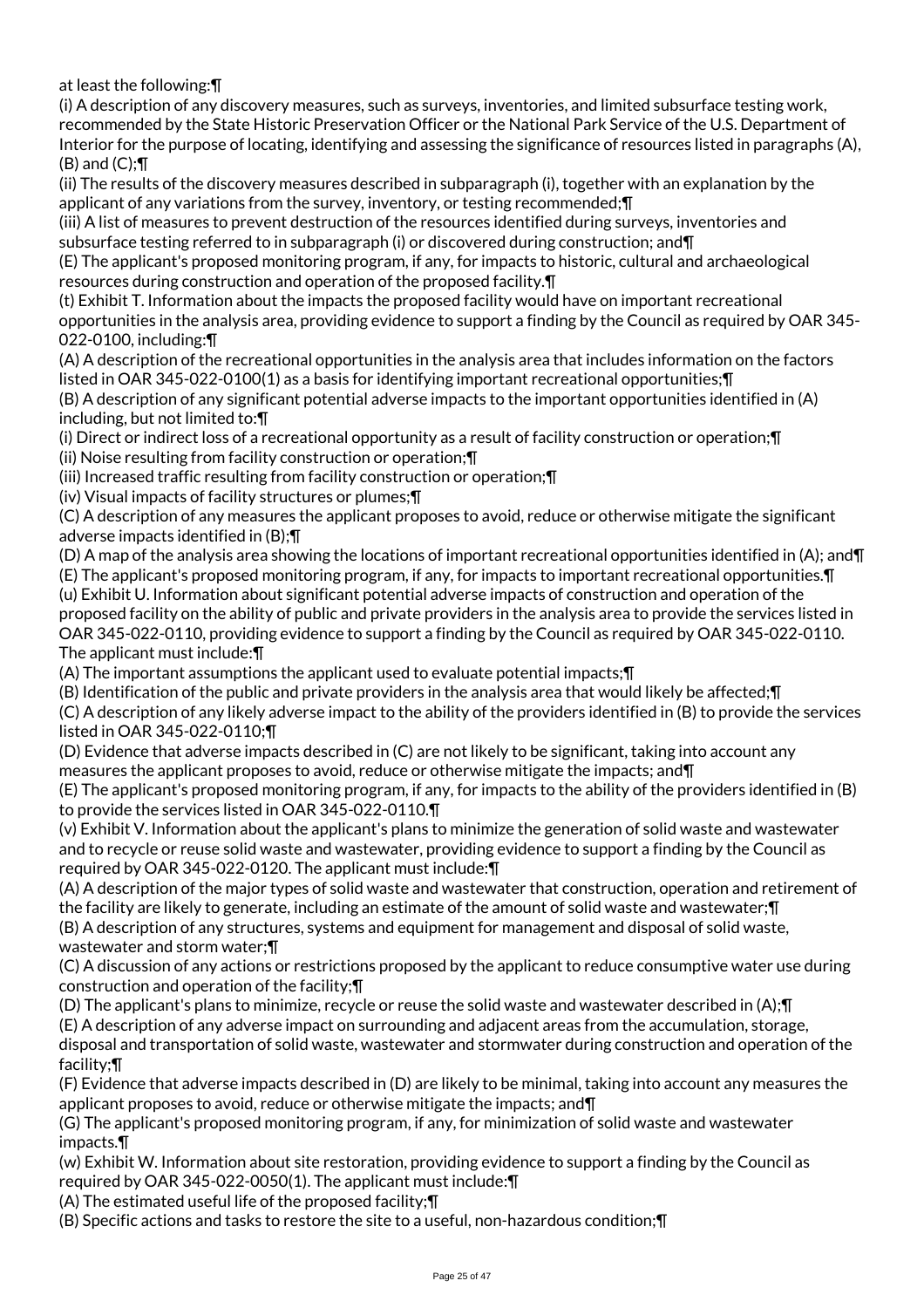(C) An estimate, in current dollars, of the total and unit costs of restoring the site to a useful, non-hazardous condition;¶

(D) A discussion and justification of the methods and assumptions used to estimate site restoration costs; and¶ (E) For facilities that might produce site contamination by hazardous materials, a proposed monitoring plan, such as periodic environmental site assessment and reporting, or an explanation why a monitoring plan is unnecessary.¶

(x) Exhibit X. Information about noise generated by construction and operation of the proposed facility, providing evidence to support a finding by the Council that the proposed facility complies with the Oregon Department of Environmental Quality's noise control standards in OAR 340-035-0035. The applicant must include:¶ (A) Predicted noise levels resulting from construction and operation of the proposed facility;¶

(B) An analysis of the proposed facility's compliance with the applicable noise regulations in OAR 340-035-0035, including a discussion and justification of the methods and assumptions used in the analysis;¶ (C) Any measures the applicant proposes to reduce noise levels or noise impacts or to address public complaints about noise from the facility;¶

(D) Any measures the applicant proposes to monitor noise generated by operation of the facility; and¶ (E) A list of the names and addresses of all owners of noise sensitive property, as defined in OAR 340-035-0015, within one mile of the proposed site boundary.¶

(y) Exhibit Y. If the facility is a base load gas plant, a non-base load power plant, or a nongenerating energy facility that emits carbon dioxide, a statement of the means by which the applicant elects to comply with the applicable carbon dioxide emissions standard under OAR 345-024-0560, 345-024-0600, or 345-024-0630 and information, showing detailed calculations, about the carbon dioxide emissions of the energy facility. The applicant may present the calculations in tabular form. The applicant must include the following information and calculations:¶ (A) Fuel cycle and usage including the maximum hourly fuel use at net electrical power output at average annual conditions for a base load gas plant and the maximum hourly fuel use at nominal electric generating capacity for a non-base load power plant or a base load gas plant with power augmentation technologies, as applicable;¶ (B) The gross capacity as estimated at the generator output terminals for each generating unit. For a base load gas plant, gross capacity is based on the average annual ambient conditions for temperature, barometric pressure and relative humidity. For a non-base load plant, gross capacity is based on the average temperature, barometric pressure and relative humidity at the site during the times of year when the facility is intended to operate. For a baseload gas plant with power augmentation, gross capacity in that mode is based on the average temperature, barometric pressure and relative humidity at the site during the times of year when the facility is intended to operate with power augmentation;¶

(C) A table showing a reasonable estimate of all on-site electrical loads and losses greater than 50 kilowatts, including losses from on-site transformers, plus a factor for incidental loads, that are required for the normal operation of the plant when the plant is at its designed full power operation;¶

(D) The maximum number of hours per year and energy content (Btu per year, higher heating value) of alternate fuel use;¶

(E) The total gross carbon dioxide emissions for 30 years, unless an applicant for a non-base load power plant or nongenerating energy facility proposes to limit operation to a shorter time;¶

(F) The gross carbon dioxide emissions rate expressed as:¶

(i) Pounds of carbon dioxide per kilowatt-hour of net electric power output for a base load gas plant, including operation with or without power augmentation, as appropriate, or for a non-base load power plant;¶ (ii) Pounds of carbon dioxide per horsepower hour for nongenerating facilities for which the output is ordinarily measured in horsepower; or¶

(iii) A rate comparable to pounds of carbon dioxide per kilowatt-hour of net electric power output for nongenerating facilities other than those measured in horsepower;¶

(G) The total excess carbon dioxide emissions for 30 years, unless an applicant for a non-base load power plant or a nongenerating energy facility proposes to limit operation to a shorter time;¶

(H) The excess carbon dioxide emissions rate, using the same measure as required for paragraph (F);¶

(I) The average annual site conditions, including temperature, barometric pressure and relative humidity, together with a citation of the source and location of the data collection devices: [41]

(J) For a non-base load power plant (or when using power augmentation), the average temperature, barometric pressure and relative humidity at the site during the times of the year when the facility is intended to operate, together with a citation of the source and location of the data collection devices;¶

(K) The annual fuel input in British thermal units, higher heating value, to the facility for each type of fuel the facility will use, assuming:¶

(i) For a base load gas plant, a 100-percent capacity factor on a new and clean basis and the maximum number of hours annually that the applicant proposes to use alternative fuels;¶

(ii) For a non-base load power plant, the applicant's proposed annual hours of operation on a new and clean basis,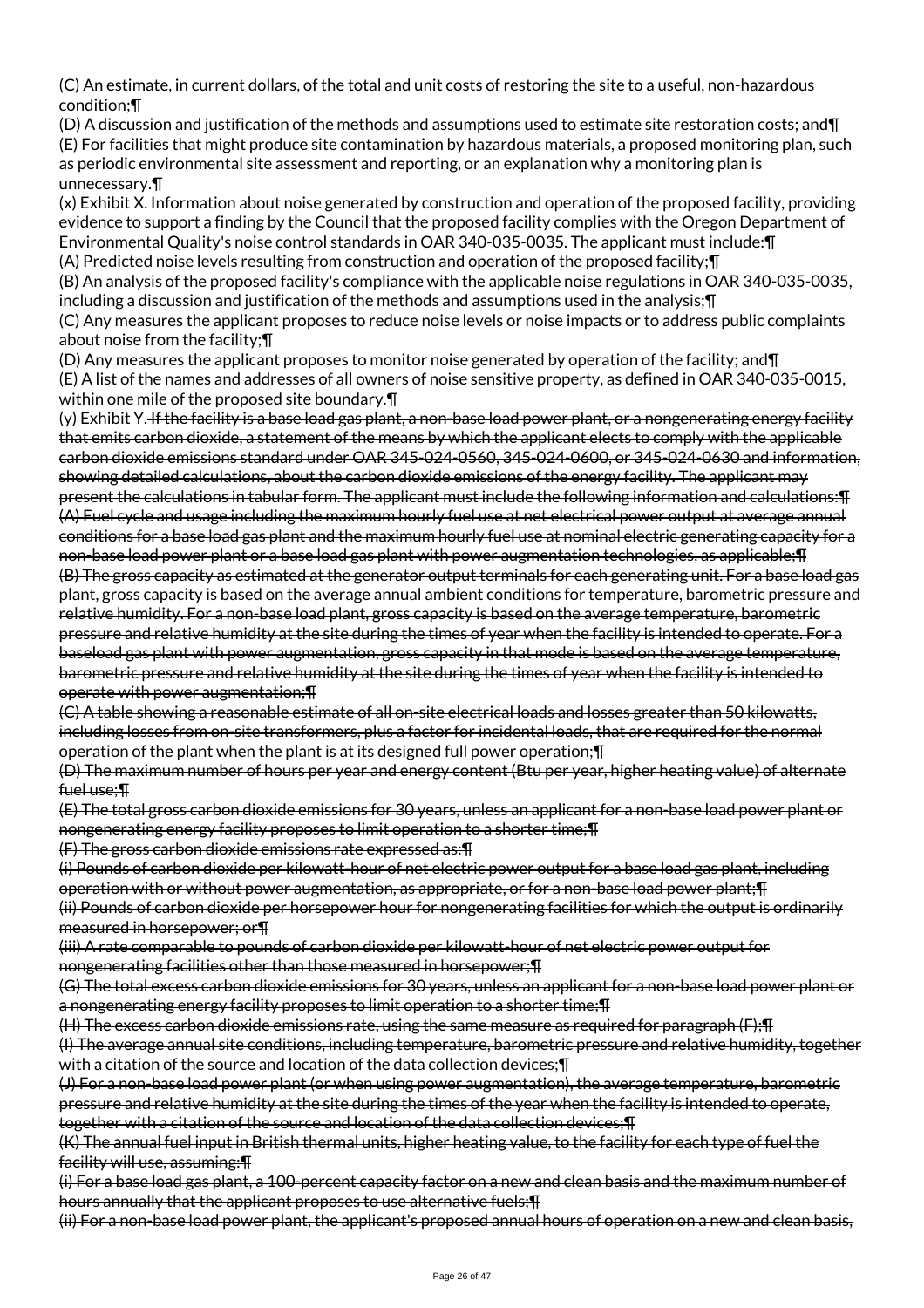the maximum number of hours annually that the applicant proposes to use alternative fuels and, if the calculation is based on an operational life of fewer than 30 years, the proposed operational life of the facility; [I]

(iii) For a nongenerating energy facility, the reasonably likely operation of the facility based on one year, 5-year, 15-year, and 30-year averages, unless an applicant proposes to limit operation to a shorter time;¶

(L) For each type of fuel a base load gas plant or a non-base load power plant will use, the estimated heat rate and capacity of the facility measured on a new and clean basis with no thermal energy to cogeneration, consistent with the data supplied in Exhibit B;¶

(M) For each type of fuel a nongenerating energy facility will use, the estimated efficiency and capacity of the facility with no thermal energy to cogeneration;¶

(N) If the facility provides thermal energy for cogeneration to lower its net carbon dioxide emissions rate:¶ (i) The estimated annual useful thermal energy available from the facility for non-electric processes, annual useful thermal energy used by non-electric processes, and annual thermal energy rejected as waste heat;¶

(ii) For a base load gas plant or non-base load power plant, the estimated annual net electric power output and annual fuel input in British thermal units higher heating value for the facility for each type of fuel the facility will use and the basis of such estimates;¶

(iii) A description of the non-electric thermal processes, the names and addresses of the persons intending to use the non-electric thermal energy, and a description and an estimate of the fuel displaced by cogeneration, including supporting assumptions;¶

(iv) A description of the products produced and thermal energy needed for production of the primary products made by the persons intending to use the non-electric thermal energy produced by the proposed facility, supported by fuel use and steam production records or estimates, if the production facility is new;¶ (v) The efficiency of each boiler that the thermal energy will displace;¶

(vi) For each boiler, the annual fossil fuel displaced in million Btu, higher heating value, by type of fuel that will be displaced by the thermal energy;¶

(vii) The annual carbon dioxide offset by the cogeneration host, using a rate of 117 pounds of carbon dioxide per million Btu of natural gas fuel (higher heating value) and a rate of 161 pounds of carbon dioxide per million Btu of distillate fuel (higher heating value);¶

(viii) The cumulative carbon dioxide offset by the steam host through the thirtieth year of facility operation, or for a shorter period if an applicant for a nongenerating facility proposes a shorter operational period; [1]

(ix) A copy of the contractual agreement between the applicant and the cogeneration host for the use of the thermal energy;¶

(x) A description of the guarantees of offsets that the applicant must provide for cogeneration projects, pursuant to OAR 345-024-0560(1) and 345-024-0600(1);¶

(xi) A proposed monitoring and evaluation plan and an independent verification plan, pursuant to subparagraphs  $(O)(xix)$  and  $(O)(xx);$  T

(xii) A copy of the instrument by which the certificate holder will transfer the offsets to the Council for it to hold in trust;¶

(O) If the applicant proposes to offset carbon dioxide emissions as described in OAR 345-024-0550(3), 345-024- 0560(2), 345-024-0590(3), 345-024-0600(2), 345-024-0620(3) or 345-024-0630(1):¶

(i) A description of each offset project;¶

(ii) A description of who will implement the offset project, including qualifications and experience;¶

(iii) Detailed estimates of the of carbon dioxide offset, measured in short tons, that the offset projects will achieve over the life of the project;¶

(iv) For each offset project, an explanation of how the applicant quantified its carbon dioxide estimates to a degree of certainty acceptable to the Council through a transparent and replicable calculation methodology;¶

(v) For each offset project, evidence that the offset project would not likely have been implemented if not for the applicant's activities or funding;¶

(vi) For each offset project, a description of a "Baseline" projection that does not include the proposed project and a "Project Case" projection that does. The historic Baseline must use reliable emissions data or pre-project data available for the most recent three years unless the applicant can demonstrate that a different period more closely represents historical operations or unless it can demonstrate that another method provides a more reasonable estimate. The applicant must show how the Baseline projection changes over time if changes from business-as-usual could be reasonably anticipated during the project life;¶

(vii) For each offset project, a description, in a transparent and realistic manner, of the assumptions and methodologies used to quantify the Baseline and the Project Case projections, including a description of key parameters and data sources. This must include a description of the formulae used to estimate carbon dioxide emissions or sequestration within the project boundary and a net change of carbon dioxide emissions or sequestration that occurs outside of the project boundary that is measurable and attributable to the project activity;¶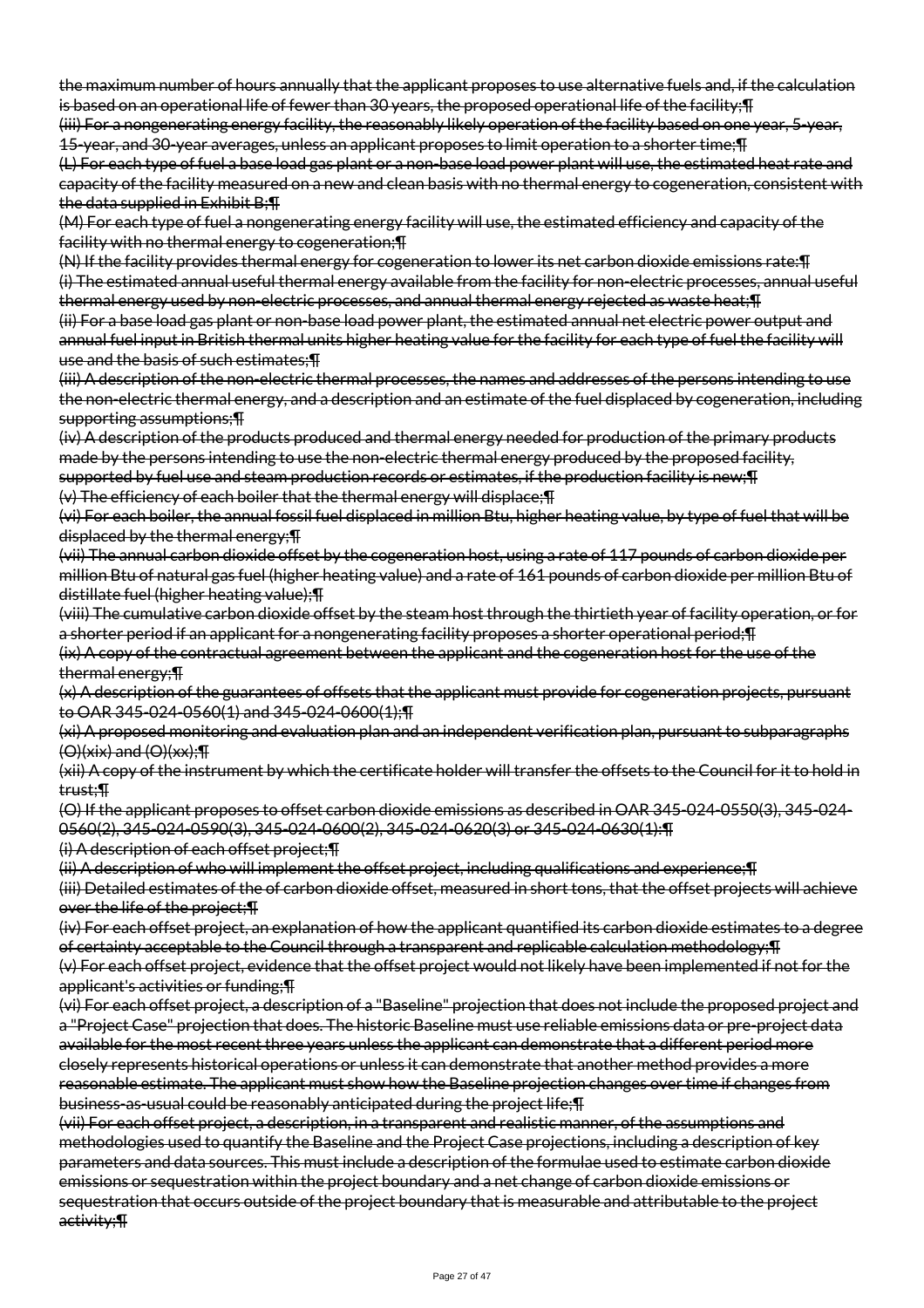(viii) For projects that avoid conventional electricity generation, a description of a Baseline that calculates the carbon dioxide emissions per kilowatt hour in two steps:¶

(I) For the first five years of operation, a description of the rate based on dispatch data or models or, absent that, a weighted average of all resources in a power pool except zero-fuel-cost or must-run facilities; and I

(II) A description of the rate for any subsequent years based on a group of similar facilities built within the prior five years or under construction in the electrical distribution region of the project or the three most recent plants built in the region, whichever rate is lower;¶

(ix) For projects that avoid conventional electricity generation, a description of avoided transmission and distribution losses, using average grid area or national losses;¶

(x) A description of any guarantee for offsets from projects that the applicant proposes pursuant to OAR 345-024- 0560(2), 345-024-0600(2), and 345-024-630(1), if the applicant chooses to offer a guarantee;¶

(xi) A description of the offset project boundary. The boundary must encompass all carbon dioxide emissions under the control of the project that are significant and reasonably attributable to the project activity. If the project is being conducted by one part of a corporation, the boundary must include the emissions and reductions of the whole corporate entity and the carbon dioxide emissions resulting from processes and facilities that are related to the project, with identification of subsidiaries that are affected by the project;¶

(xii) A description of significant risks and risk mitigation strategies, including an estimate of the range of uncertainty around the expected carbon dioxide offsets;¶

(xiii) For biological sequestration projects, an assessment of the risk of climate change to natural systems that are sequestering the carbon dioxide, including, if appropriate, the risks from forest fires, pest and other unplanned releases of carbon from sequestration;¶

(xiv) A description of whether the offset project will permanently avoid or displace emissions of carbon dioxide. If a project only temporarily sequesters carbon, an indication of the duration of sequestration or storage;¶ (xv) A description of the amount of funding the applicant will provide for each offset project it proposes;¶ (xvi) If the applicant anticipates that a project will have funding sources in addition to itself, identification of the sources of those funds, the amount of other funding that is required to implement a project, the amount of funds other parties have committed, and the risks of other funds not being available;¶

(xvii) If the applicant proposes that a project will have funding sources in addition to itself, a description of how ownership of the offsets will be allocated among the several funding sources;¶

(xviii) A copy of the instrument by which the certificate holder will transfer all the offsets to the Council for it to hold in trust;¶

(xix) A description of a transparent and replicable methodology for the applicant's monitoring and evaluation plan and for an independent verification plan, including:¶

(I) Procedures the applicant and the independent entity will employ;¶

(II) How the applicant will assure funds for ongoing monitoring, evaluation and verification;¶

(III) The time frame and frequency over which the applicant will conduct monitoring and evaluation and over which the independent entity will conduct verification, including the frequency of site visits, if applicable; [1] (IV) The reporting procedures and guidelines for the plans; and¶

(V) Whether the applicant has identified the independent entity that will perform the verification;¶

(xx) The monitoring and evaluation plan and the verification plan must identify the data needs and data quality with regard to accuracy, comparability, completeness and validity. It must include methodologies to be used for data collection, monitoring, storage, reporting and management, including quality assurance and quality control provisions. It must provide complete calculations used to calculate and estimate carbon dioxide emissions from activity within the project boundary. It must show any formulae and assumptions the applicant used to calculate offset project leakage;¶

(xxi) A description of reasonably likely, significant undesirable long-term environmental impacts from the implementation of an offset project; and¶

(P) If the applicant elects to comply with the applicable carbon dioxide emissions standard by using the monetary path under OAR 345-024-0560(3), 345-024-0600(3) or 345-024-0630(2), the applicant must include:¶ (i) A statement of the applicant's election to use the monetary path;¶

(ii) The amount of carbon dioxide reduction, in tons, for which the applicant is taking credit by using the monetary path;¶

(iii) The qualified organization to whom the applicant will provide offset funds and funds for the cost of selecting and contracting for offsets. The applicant must include evidence that the organization meets the definition of a qualified organization under OAR 345-001-0010. The applicant may identify an organization that has applied for, but has not received, an exemption from federal income taxation, but the Council will not find that the

organization is a qualified organization unless the organization is exempt from federal taxation under section 501(c)(3) of the Internal Revenue Code as amended and in effect on September 18, 2015; and¶

(iv) A statement of whether the applicant intends to provide a bond or letter of credit to secure the funds it must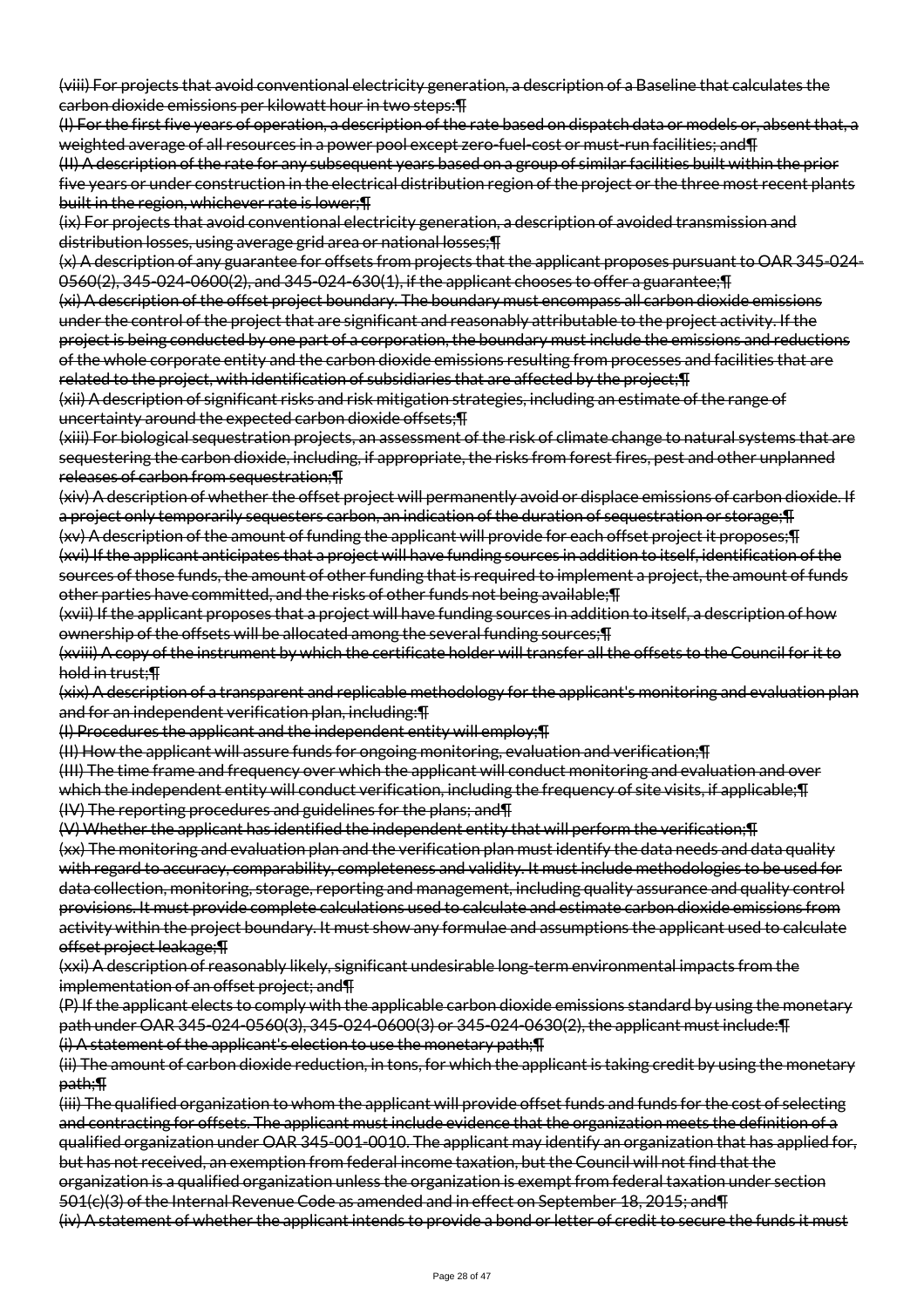provide to the qualified organization or whether it requests the option of providing either a bond or a letter of credit.¶

(z) Exhibit Z. If the proposed facility has an evaporative cooling tower, information about the cooling tower plume, including:¶

(A) The predicted size and frequency of occurrence of a visible plume and an assessment of its visual impact;¶ (B) The predicted locations and frequency of occurrence of ice formation on surfaces and ground level fogging and an assessment of significant potential adverse impacts, including, but not limited to, traffic hazards on public roads;¶

(C) The predicted locations and rates of deposition of solids released from the cooling tower (cooling tower drift) and an assessment of significant potential adverse impacts to soils, vegetation and other land uses; []

(D) Any measures the applicant proposes to reduce adverse impacts from the cooling tower plume or drift;¶ (E) The assumptions and methods used in the plume analysis; and¶

(F) The applicant's proposed monitoring program, if any, for cooling tower plume impacts.¶

(aaz) Exhibit AAZ. If the proposed energy facility is a transmission line or has, as a related or supporting facility, a transmission line of any size:¶

(A) Information about the expected electric and magnetic fields, including:¶

(i) The distance in feet from the proposed center line of each proposed transmission line to the edge of the rightof-way;¶

(ii) The type of each occupied structure, including but not limited to residences, commercial establishments, industrial facilities, schools, daycare centers and hospitals, within 200 feet on each side of the proposed center line of each proposed transmission line;¶

(iii) The approximate distance in feet from the proposed center line to each structure identified in (A);¶ (iv) At representative locations along each proposed transmission line, a graph of the predicted electric and magnetic fields levels from the proposed center line to 200 feet on each side of the proposed center line;¶ (v) Any measures the applicant proposes to reduce electric or magnetic field levels;¶

(vi) The assumptions and methods used in the electric and magnetic field analysis, including the current in amperes on each proposed transmission line;¶

(vii) The applicant's proposed monitoring program, if any, for actual electric and magnetic field levels; and¶ (B) An evaluation of alternate methods and costs of reducing radio interference likely to be caused by the transmission line in the primary reception area near interstate, U.S. and state highways.¶

(bbaa) Exhibit BBAA. Any other information that the Department requests in the project order or in a notification regarding expedited review.¶

(eebb) Exhibit CCBB. Identification, by legal citation, of all state statutes and administrative rules and local government ordinances containing standards or criteria that the proposed facility must meet for the Council to issue a site certificate, other than statutes, rules and ordinances identified in Exhibit E, and identification of the agencies administering those statutes, administrative rules and ordinances. The applicant must identify all statutes, administrative rules and ordinances that the applicant knows to be applicable to the proposed facility, whether or not identified in the project order. To the extent not addressed by other materials in the application, the applicant must include a discussion of how the proposed facility meets the requirements of the applicable statutes, administrative rules and ordinances.¶

 $(dd_{CC})$  Exhibit  $DDCC$ . If the proposed facility is a facility for which the Council has adopted specific standards, information about the facility providing evidence to support findings by the Council as required by the following rules:¶

(A) For wind energy facilities, OAR 345-024-0010 and 345-024-0015;¶

(B) For surface facilities related to underground gas storage reservoirs, OAR 345-024-0030, including information required by OAR 345-021-0020; and¶

(C) For any transmission line under Council jurisdiction, OAR 345-024-0090.¶

(D) For a fossil-fueled power plant or other facility that emits carbon dioxide, OAR 345-024-0500 to 345-024- 0720, including the information required by OAR 345-021-00.¶

(2) Documents prepared in connection with an environmental assessment or environmental impact statement for the proposed facility under the National Environmental Policy Act of 1970, if any, may contain some of the information required under section (1) of this rule. The applicant may copy relevant sections of such documents into the appropriate exhibits of the site certificate application. The applicant may otherwise submit full copies of those documents and include, in the appropriate exhibits of the site certificate application, cross-references to the relevant sections of those documents. The applicant may use such documents only to avoid duplication. The applicant must include additional information in the site certificate application as needed to meet the requirements of section (1) of this rule.¶

(3) The applicant must include a table of contents in the preliminary application identifying the location of each exhibit required by this rule.¶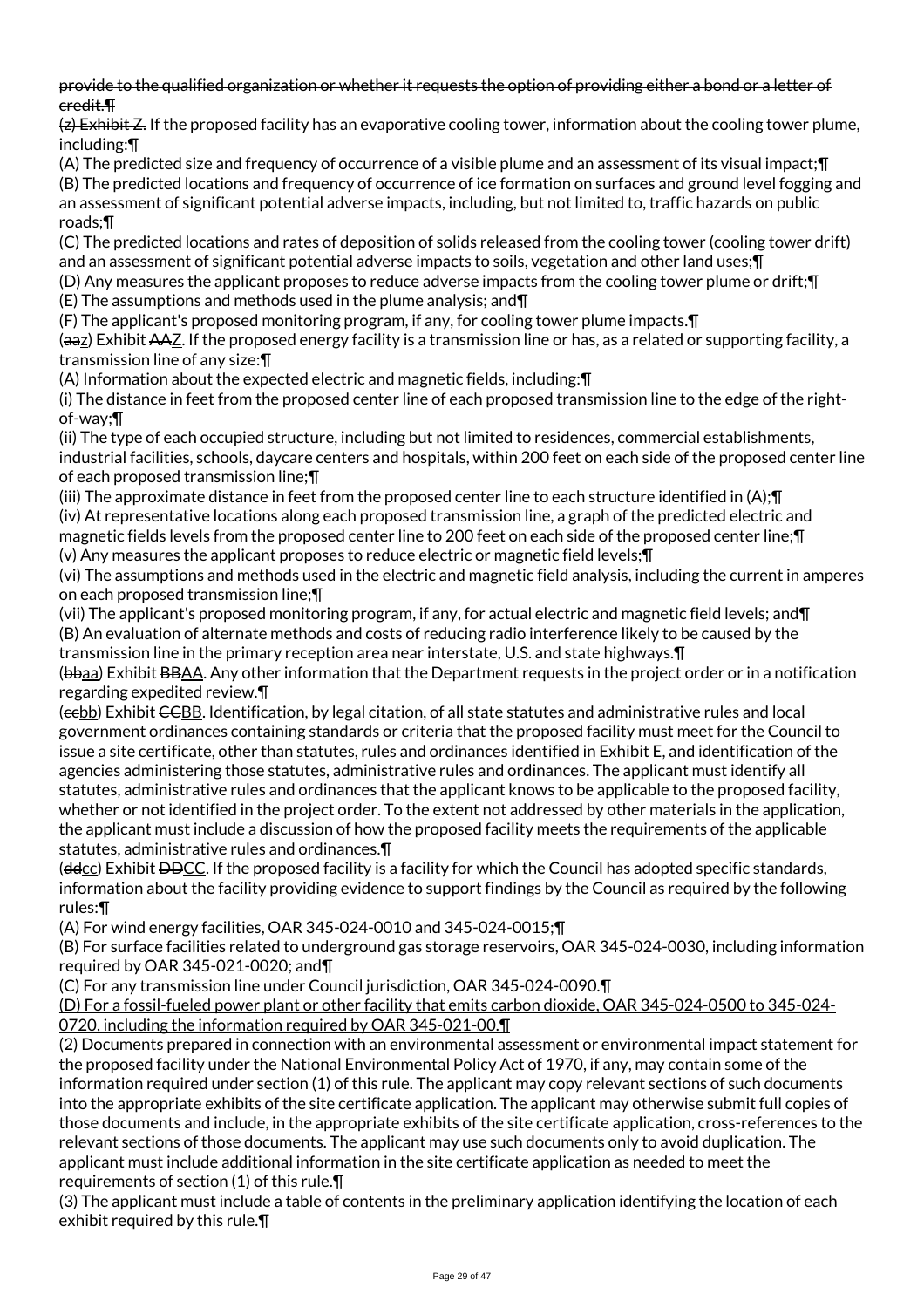(4) The applicant must submit, to the Department, an original and a copy of the printed preliminary application, and a non-copy-protected electronic version of the preliminary application in a format acceptable to the Department. The applicant must submit additional printed copies of the preliminary application to the Department upon request. The applicant must prepare and distribute additional copies of the application as required by OAR 345-021-0050.

Statutory/Other Authority: ORS 469.373, 469.470 Statutes/Other Implemented: ORS 469.350, 469.370, 469.413, 469.501, 469.503, 469.504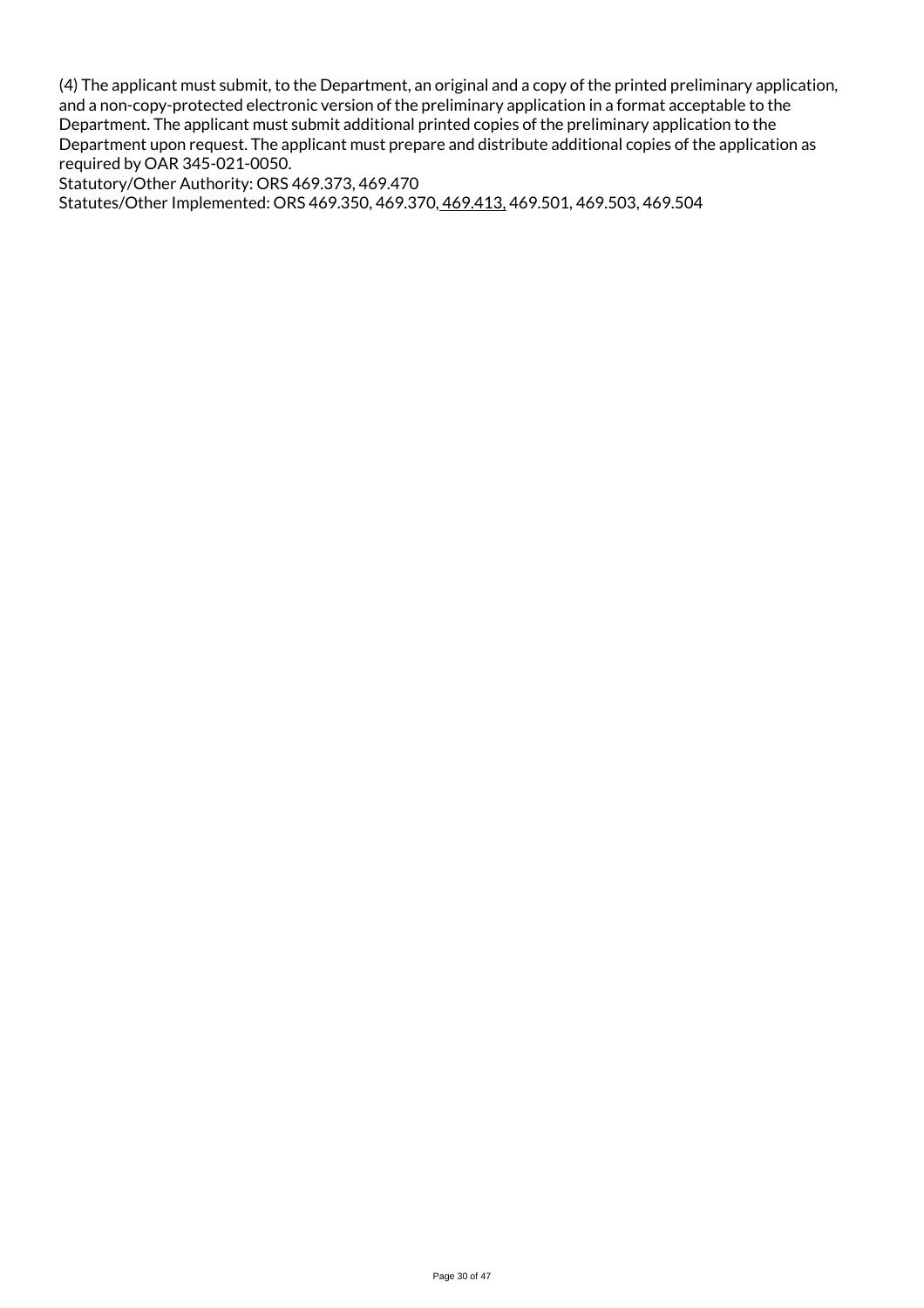## ADOPT: 345-021-0021

RULE SUMMARY: Replaces application requirements for fossil-fueled power plants and other carbon dioxide emitting facilities formerly located in OAR 345-021-0010(1)(y).

CHANGES TO RULE:

345-021-0021

Specific Application Requirements for Facilities that Emit Carbon Dioxide

In addition to the requirements of OAR 345-021-0010, in an application for a site certificate for a fossil-fueled power plant, or other facility that will emit carbon dioxide into the atmosphere, the application must include the following:¶

(1) A description of the means by which the applicant will comply with the applicable carbon dioxide emissions standard under OAR 345-024-0500.¶

(2) Information about the carbon dioxide emissions that are reasonable likely to result from the operation of the energy facility, including the following:¶

(a) The maximum hourly fuel use at:¶

(A) Net electrical power output at average annual conditions for a base load gas plant; or¶

(B) Nominal electric generating capacity for a non-base load power plant or a base load gas plant with power augmentation technologies;¶

(b) The gross capacity as estimated at the generator output terminals for each generating unit.¶ (A) For a base load gas plant, gross capacity must be estimated based on the average annual ambient conditions for temperature, barometric pressure and relative humidity at the site. For a baseload gas plant with power augmentation, gross capacity for power augmentation mode must be estimated separately based on the average temperature, barometric pressure and relative humidity at the site during the times of year when the facility is intended to operate with power augmentation; or¶

(B) For a non-base load plant, gross capacity must be estimated based on the average temperature, barometric pressure and relative humidity at the site during the times of year when the facility is intended to operate.¶ (c) A table showing a reasonable estimate of all on-site electrical loads and losses greater than 50 kilowatts, including losses from on-site transformers, plus a factor for incidental loads, that are required for the normal operation of the plant when the plant is at its designed full power operation;¶

(d) The maximum number of hours per year and energy content (Btu per year, higher heating value) of alternate fuel use;¶

(e) The total estimated gross carbon dioxide emissions for 30 years, unless an applicant for a non-base load power plant or nongenerating energy facility proposes to limit operation to a shorter time;¶

(f) The gross carbon dioxide emissions rate expressed as:¶

(A) Pounds of carbon dioxide per kilowatt-hour of net electric power output for a base load gas plant with power augmentations, the rate for plant operations with and without power augmentation must be reported separately;¶

(B) Pounds of carbon dioxide per horsepower hour for nongenerating facilities for which the output is ordinarily measured in horsepower; or¶

(C) A rate comparable to pounds of carbon dioxide per kilowatt-hour of net electric power output for nongenerating facilities other than those measured in horsepower;¶

(g) The total excess carbon dioxide emissions for 30 years, unless an applicant for a non-base load power plant or a nongenerating energy facility proposes to limit operation to a shorter time;¶

(h) The excess carbon dioxide emissions rate, using the same measure as required for subsection (f);¶ (i) The average annual site conditions, including temperature, barometric pressure and relative humidity, together

with a citation of the source and location of the data collection devices;¶

(i) For a non-base load power plant (or a base load power plant using power augmentation), the average temperature, barometric pressure and relative humidity at the site during the times of the year when the facility is intended to operate, together with a citation of the source and location of the data collection devices;¶ (k) The annual fuel input in British thermal units, higher heating value, to the facility for each type of fuel the

facility will use, assuming:¶

(A) For a base load gas plant, a 100-percent capacity factor on a new and clean basis and the maximum number of hours annually that the applicant proposes to use alternative fuels; [1]

(B) For a non-base load power plant, the applicant's proposed annual hours of operation on a new and clean basis, the maximum number of hours annually that the applicant proposes to use alternative fuels and, if the calculation is based on an operational life of fewer than 30 years, the proposed operational life of the facility;¶

(C) For a nongenerating energy facility, the reasonably likely operation of the facility based on one year, 5-year, 15-year, and 30-year averages, unless an applicant proposes to limit operation to a shorter time;¶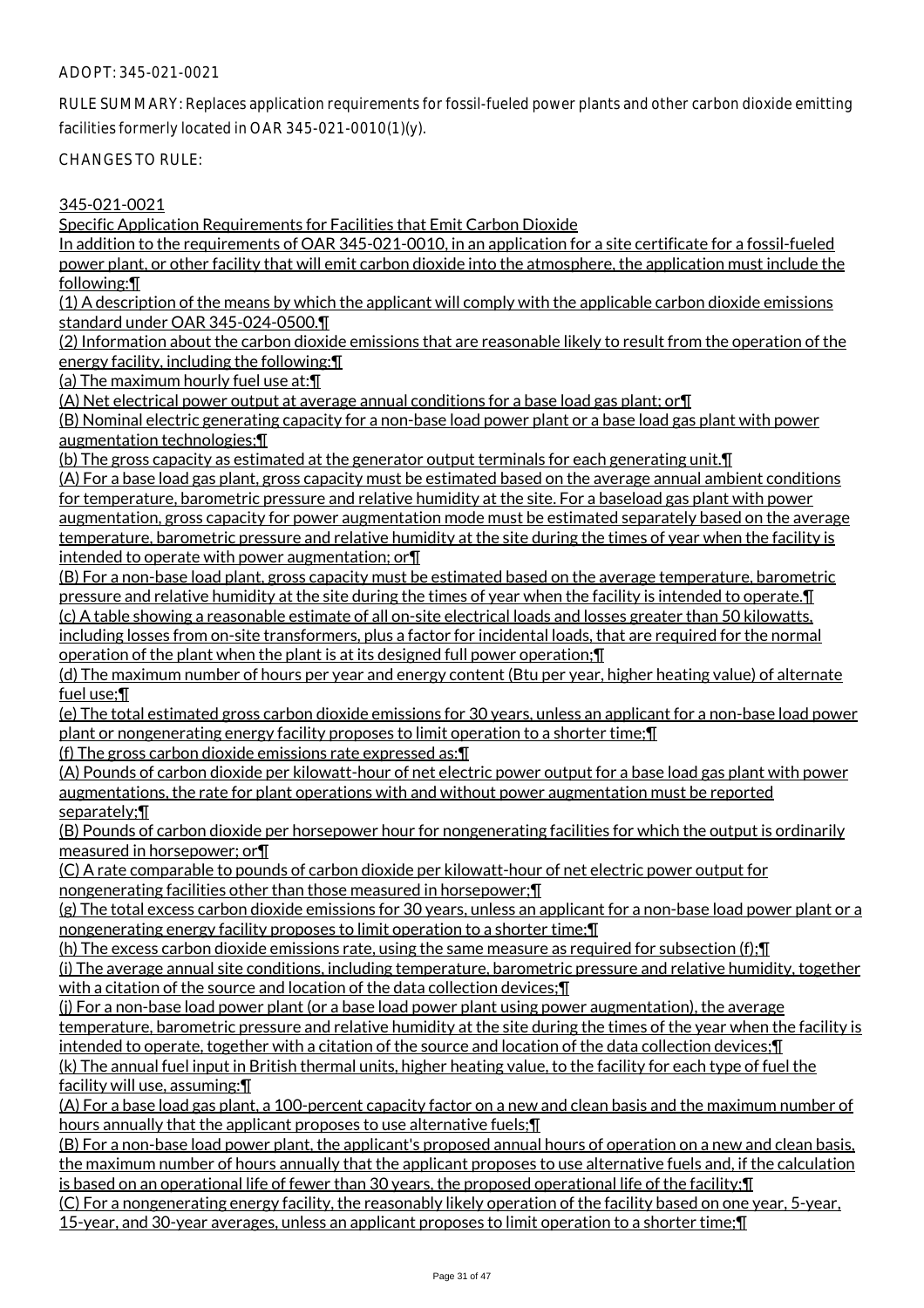(L) For each type of fuel a base load gas plant or a non-base load power plant will use, the estimated heat rate and capacity of the facility measured on a new and clean basis with no thermal energy to cogeneration, consistent with the data supplied in Exhibit B;¶

(m) For each type of fuel a nongenerating energy facility will use, the estimated efficiency and capacity of the facility with no thermal energy to cogeneration;¶

(n) If the facility provides thermal energy for cogeneration to lower its net carbon dioxide emissions rate:¶ (A) The estimated annual useful thermal energy available from the facility for non-electric processes, annual useful thermal energy used by non-electric processes, and annual thermal energy rejected as waste heat;¶

(B) For a base load gas plant or non-base load power plant, the estimated annual net electric power output and annual fuel input in British thermal units higher heating value for the facility for each type of fuel the facility will use and the basis of such estimates;¶

(C) A description of the non-electric thermal processes, the names and addresses of the persons intending to use the non-electric thermal energy, and a description and an estimate of the fuel displaced by cogeneration, including supporting assumptions;¶

(D) A description of the products produced and thermal energy needed for production of the primary products made by the persons intending to use the non-electric thermal energy produced by the proposed facility, supported by fuel use and steam production records or estimates, if the production facility is new; I

(E) The efficiency of each boiler that the thermal energy will displace;¶

(F) For each boiler, the annual fossil fuel displaced in million Btu, higher heating value, by type of fuel that will be displaced by the thermal energy;¶

(G) The annual carbon dioxide offset by the cogeneration host, using a rate of 117 pounds of carbon dioxide per million Btu of natural gas fuel (higher heating value) and a rate of 161 pounds of carbon dioxide per million Btu of distillate fuel (higher heating value);¶

(H) The cumulative carbon dioxide offset by the steam host through the thirtieth year of facility operation, or for a shorter period if an applicant for a nongenerating facility proposes a shorter operational period;¶

(I) A copy of the contractual agreement between the applicant and the cogeneration host for the use of the thermal energy;¶

(J) A description of the guarantees of offsets that the applicant must provide for cogeneration projects, pursuant to OAR 345-024-0560(1) and 345-024-0600(1);¶

(K) A proposed monitoring and evaluation plan and an independent verification plan, pursuant to paragraphs (o)(S) and (T);¶

(L) A copy of the instrument by which the certificate holder will transfer the offsets to the Council for it to hold in trust;¶

(o) If the applicant proposes to offset carbon dioxide emissions as described in OAR 345-024-0550(3), 345-024- 0560(2), 345-024-0590(3), 345-024-0600(2), 345-024-0620(3) or 345-024-0630(1):¶

(A) A description of each offset project;¶

(B) A description of who will implement the offset project, including qualifications and experience;¶ (C) Detailed estimates of the of carbon dioxide offset, measured in short tons, that the offset projects will achieve over the life of the project;¶

(D) For each offset project, an explanation of how the applicant quantified its carbon dioxide estimates to a degree of certainty acceptable to the Council through a transparent and replicable calculation methodology;¶ (E) For each offset project, evidence that the offset project would not likely have been implemented if not for the applicant's activities or funding;¶

(F) For each offset project, a description of a "Baseline" projection that does not include the proposed project and a "Project Case" projection that does. The historic Baseline must use reliable emissions data or pre-project data available for the most recent three years unless the applicant can demonstrate that a different period more closely represents historical operations or unless it can demonstrate that another method provides a more reasonable estimate. The applicant must show how the Baseline projection changes over time if changes from business-as-usual could be reasonably anticipated during the project life;¶

(G) For each offset project, a description, in a transparent and realistic manner, of the assumptions and methodologies used to quantify the Baseline and the Project Case projections, including a description of key parameters and data sources. This must include a description of the formulae used to estimate carbon dioxide emissions or sequestration within the project boundary and a net change of carbon dioxide emissions or sequestration that occurs outside of the project boundary that is measurable and attributable to the project activity;¶

(H) For projects that avoid conventional electricity generation, a description of a Baseline that calculates the carbon dioxide emissions per kilowatt hour in two steps:¶

(i) For the first five years of operation, a description of the rate based on dispatch data or models or, absent that, a weighted average of all resources in a power pool except zero-fuel-cost or must-run facilities; and¶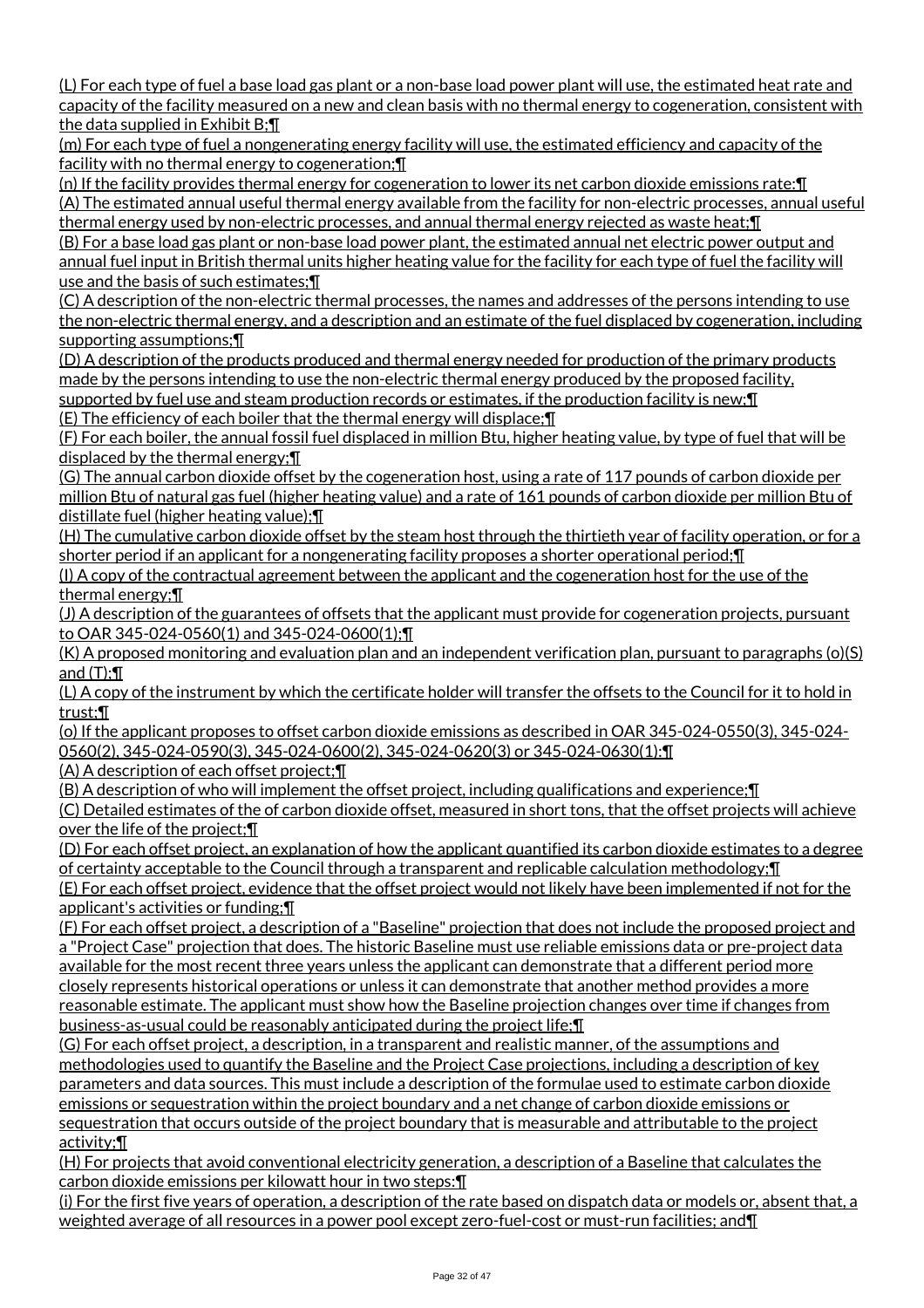(ii) A description of the rate for any subsequent years based on a group of similar facilities built within the prior five years or under construction in the electrical distribution region of the project or the three most recent plants built in the region, whichever rate is lower;¶

(I) For projects that avoid conventional electricity generation, a description of avoided transmission and distribution losses, using average grid area or national losses;¶

(J) A description of any guarantee for offsets from projects that the applicant proposes pursuant to OAR 345-024- 0560(2), 345-024-0600(2), and 345-024-630(1), if the applicant chooses to offer a guarantee;¶

(K) A description of the offset project boundary. The boundary must encompass all carbon dioxide emissions under the control of the project that are significant and reasonably attributable to the project activity. If the project is being conducted by one part of a corporation, the boundary must include the emissions and reductions of the whole corporate entity and the carbon dioxide emissions resulting from processes and facilities that are related to the project, with identification of subsidiaries that are affected by the project;¶

(L) A description of significant risks and risk mitigation strategies, including an estimate of the range of uncertainty around the expected carbon dioxide offsets;¶

(M) For biological sequestration projects, an assessment of the risk of climate change to natural systems that are sequestering the carbon dioxide, including, if appropriate, the risks from forest fires, pest and other unplanned releases of carbon from sequestration;¶

(N) A description of whether the offset project will permanently avoid or displace emissions of carbon dioxide. If a project only temporarily sequesters carbon, an indication of the duration of sequestration or storage;¶

(O) A description of the amount of funding the applicant will provide for each offset project it proposes;¶ (P) If the applicant anticipates that a project will have funding sources in addition to itself, identification of the sources of those funds, the amount of other funding that is required to implement a project, the amount of funds other parties have committed, and the risks of other funds not being available;¶

(Q) If the applicant proposes that a project will have funding sources in addition to itself, a description of how ownership of the offsets will be allocated among the several funding sources;¶

(R) A copy of the instrument by which the certificate holder will transfer all the offsets to the Council for it to hold in trust;¶

(S) A description of a transparent and replicable methodology for the applicant's monitoring and evaluation plan and for an independent verification plan, including:¶

(i) Procedures the applicant and the independent entity will employ;¶

(ii) How the applicant will assure funds for ongoing monitoring, evaluation and verification;¶

(iii) The time frame and frequency over which the applicant will conduct monitoring and evaluation and over which the independent entity will conduct verification, including the frequency of site visits, if applicable; **T** 

(iv) The reporting procedures and guidelines for the plans; and¶

(v) Whether the applicant has identified the independent entity that will perform the verification;¶

(T) The monitoring and evaluation plan and the verification plan must identify the data needs and data quality with regard to accuracy, comparability, completeness and validity. It must include methodologies to be used for data collection, monitoring, storage, reporting and management, including quality assurance and quality control provisions. It must provide complete calculations used to calculate and estimate carbon dioxide emissions from activity within the project boundary. It must show any formulae and assumptions the applicant used to calculate offset project leakage;¶

(U) A description of reasonably likely, significant undesirable long-term environmental impacts from the implementation of an offset project; and¶

(p) If the applicant elects to comply with the applicable carbon dioxide emissions standard by using the monetary path under OAR 345-024-0560(3), 345-024-0600(3) or 345-024-0630(2), the applicant must include:¶ (A) A statement of the applicant's election to use the monetary path;¶

(B) The amount of carbon dioxide reduction, in tons, for which the applicant is taking credit by using the monetary path;¶

(C) The qualified organization to whom the applicant will provide offset funds and funds for the cost of selecting and contracting for offsets. The applicant must include evidence that the organization meets the definition of a qualified organization under OAR 345-001-0010. The applicant may identify an organization that has applied for, but has not received, an exemption from federal income taxation, but the Council will not find that the organization is a qualified organization unless the organization is exempt from federal taxation under section 501(c)(3) of the Internal Revenue Code as amended and in effect on September 18, 2015; and¶

(D) A statement of whether the applicant intends to provide a bond or letter of credit to secure the funds it must provide to the qualified organization or whether it requests the option of providing either a bond or a letter of credit.

Statutory/Other Authority: ORS 469.470

Statutes/Other Implemented: ORS 469.413, 469.501, 469.503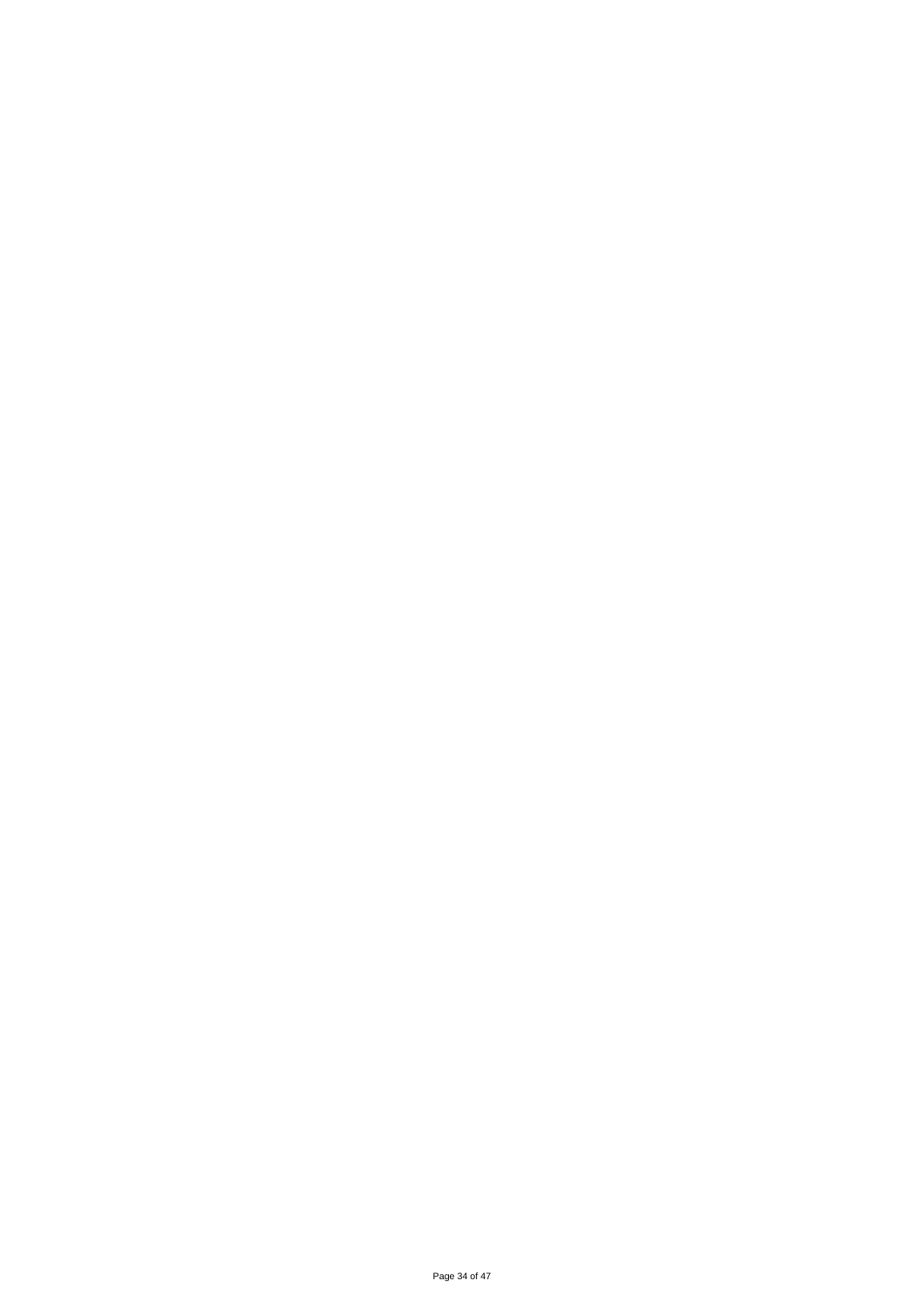RULE SUMMARY: Implements standards for new fossil-fueled power plants enacted by HB 2021 (2021). Clarifies standard for non-generating facilities that will emit carbon dioxide.

CHANGES TO RULE:

### 345-024-0500

General Standards for Fossil-Fueled Power Plants and Energy Facilities that Emit Carbon Dioxide To issue a site certificate(1) Notwithstanding OAR 345-024-0503 through 345-024-0720, to issue a site certificate for a fossil-fueled power plant on or after September 25, 2021, the Council must find that the energy facility complies with any applicable carbon dioxide emissions standard adopted by the Council or enacted by statute. The Council shall adopt standards for fossil-fueled power plants and may adopt carbon dioxide emission standards for owill only generate electricity in a manner that does not emit greenhouse gasses into the atmosphere.¶

(2) To issue a site certificate for a nongenerating facility that will emit carbon dioxide into the atmosphere, the Council must find that ther energy facilities that emit carbon dioxidey complies with the carbon dioxide emissions standard under OAR 345-024-0620.

Statutory/Other Authority: ORS 469.470

Statutes/Other Implemented: ORS 469.413(1), 469.501, 469.503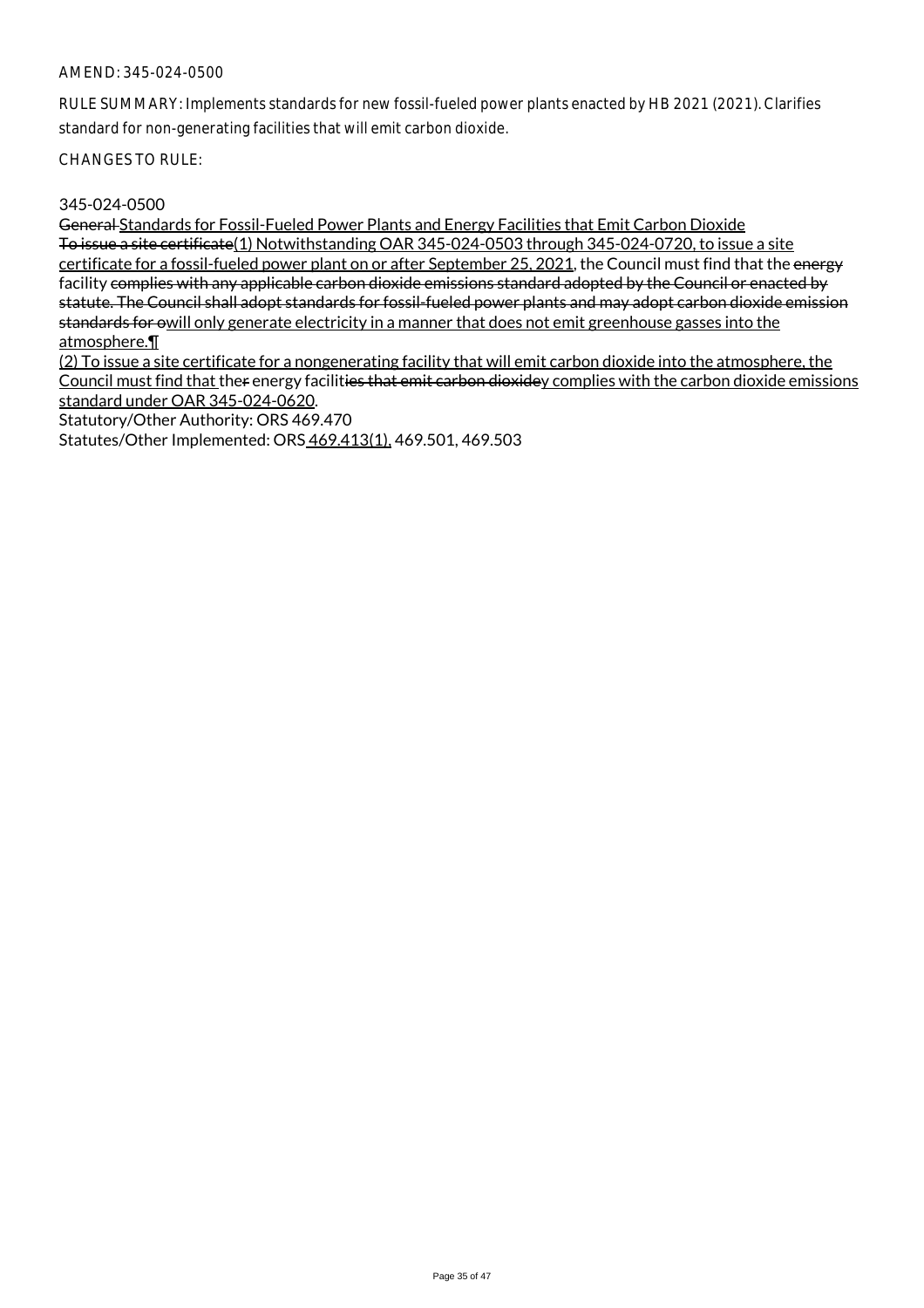#### ADOPT: 345-024-0503

RULE SUMMARY: Replaces definitions related to carbon dioxide standards formerly located in OAR 345-001-0010.

CHANGES TO RULE:

## 345-024-0503

Definitions for OAR 345-024-0500 to 345-024-0720

In OAR 345-024-0500 to 345-024-0720, unless the context requires otherwise terms have the meaning provided in ORS 469.300, 469.503(2)(e) and the following definitions:¶

(1) "Gross carbon dioxide emissions" as defined in ORS 469.503(2)(e). The Council must measure the gross carbon dioxide emissions of a fossil-fueled power plant on a new and clean basis. For nongenerating energy facilities that emit carbon dioxide, the Council must measure the gross carbon dioxide emissions as described in OAR 345-024- 0620(1).¶

(2) "Natural gas-fired facility" means an energy facility that is intended to be fueled by natural gas except for infrequent periods when the natural gas supply is interrupted, during which an alternate fuel may be used. Such alternate fuel use may not exceed 10 percent of expected fuel use in British thermal units, higher heating value on an annual basis.¶

(3) "New and clean basis" means the average carbon dioxide emissions rate per hour and net electric power output of the energy facility, without degradation. The site certificate holder must determine the new and clean basis:¶ (a) By a 100-hour test at full power that the site certificate holder completes during the first 12 months of commercial operation of the energy facility, unless the Council specifies a different testing period for a non-base load power plant (or power augmentation) or a nongenerating energy facility. A 100-hour test performed for purposes of the certificate holder's commercial acceptance of the facility may suffice in lieu of testing after beginning commercial operation;¶

(b) With the results adjusted for the average annual site condition for temperature, barometric pressure and relative humidity and use of alternative fuels unless the Council specifies that the results for a non-base load power plant (or power augmentation) or a nongenerating energy facility be adjusted for the average temperature, barometric pressure and relative humidity at the site during the times of the year when the facility is intended to operate;¶

(c) Using a rate of 117 pounds of carbon dioxide per million Btu of natural gas fuel (higher heating value); and,¶ (d) Using a rate of 161 pounds of carbon dioxide per million Btu of distillate fuel (higher heating value), if such fuel use is proposed by the applicant.¶

(e) Notwithstanding subsection (a) and including subsections (b) through (d), for a facility that employs major power generating equipment that has previously been used, the new and clean basis means the average carbon dioxide emissions rate and net electric power output for the first use of the equipment at the site, as determined by historical data from the previous usage or by testing on site.¶

(4) "Non-base load power plant" means a fossil-fueled generating facility that is limited by the site certificate to an average number of hours of operation per year of not more than 6,600 hours. For a non-base load power plant designed to operate at variable loads, the facility's annual hours of operation are determined by dividing the actual annual electric output of the facility in megawatt-hours by the facility's nominal electric generating capacity in megawatts. The Council will assume a 30-year life for the plants for purposes of determining gross carbon dioxide emissions, unless the applicant requests and the Council approves a shorter operational life in the site certificate. If the Council approves a shorter operational life, the certificate holder must operate the facility for no longer than the approved operational life or, before the expiration of the approved operational life, must request an amendment of the site certificate to extend the operational life.¶

(5) "Offset funds" means the amount of funds determined by the Council to satisfy the applicable carbon dioxide emissions standard pursuant to OAR 345-024-0560(3), 345-024-0600(3) or 345-024-0630(2) and (4).¶ (6) "Power augmentation" means technologies that increase the capacity and the heat rate of the plant above the capacity and heat rate of the base load gas plant. These include, but are not limited to, duct burning and some forms of steam augmentation.

Statutory/Other Authority: ORS 469.470

Statutes/Other Implemented: ORS 469.413, 469.501, 469.503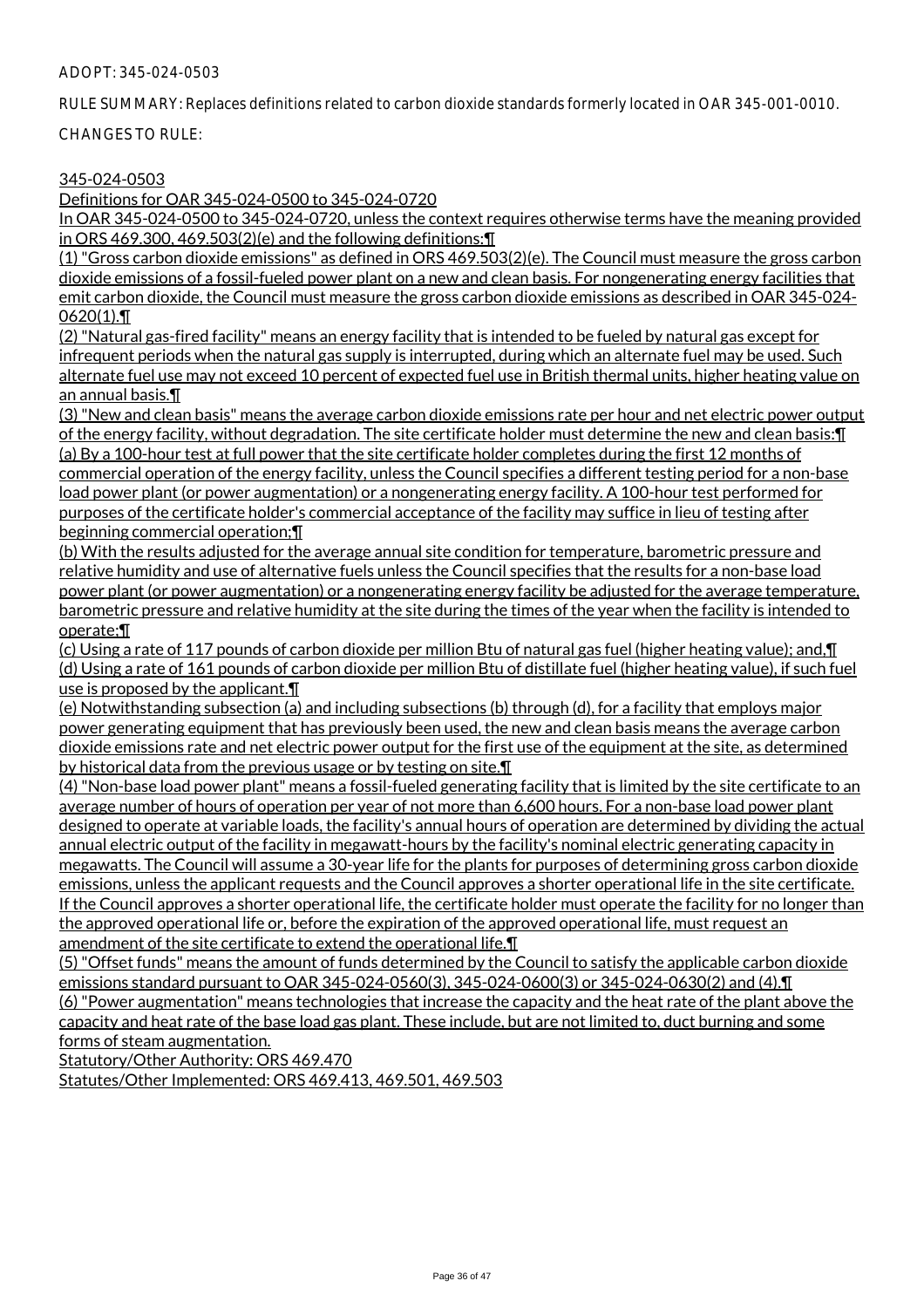#### REPEAL: 345-024-0510

RULE SUMMARY: Repeals OAR 345-024-0510. Principles for the adoption of new standards for fossil-fueled power plants are provided in ORS 469.503(2)(b).

CHANGES TO RULE:

#### 345-024-0510

Principles for the Adoption of New Standards for Fossil-Fueled Power Plants

The council shall adopt carbon dioxide emissions standards for fossil-fueled power plants by rule. In adopting or amending such carbon dioxide emissions standards, the Council shall consider and balance at least the following principles. In the rule-making record, the Council shall include findings on these principles:¶

(1) Promote facility fuel efficiency;¶

(2) Promote efficiency in the resource mix;¶

(3) Reduce net carbon dioxide emissions;¶

(4) Promote cogeneration that reduces net carbon dioxide emissions;¶

(5) Promote innovative technologies and creative approaches to mitigating, reducing or avoiding carbon dioxide emissions;¶

(6) Minimize transaction costs;¶

(7) Include an alternative process that separates decisions on the form and implementation of offsets from the final decision on granting a site certificate;¶

(8) Allow either the applicant or third parties to implement offsets;¶

(9) Be attainable and economically achievable for various types of power plants;¶

(10) Promote public participation in the selection and review of offsets;¶

(11) Promote prompt implementation of offset projects;¶

(12) Provide for monitoring and evaluation of the performance of offsets;¶

(13) Promote reliability of the regional electric system.

Statutory/Other Authority: ORS 469.470, 469.503

Statutes/Other Implemented: ORS 469.503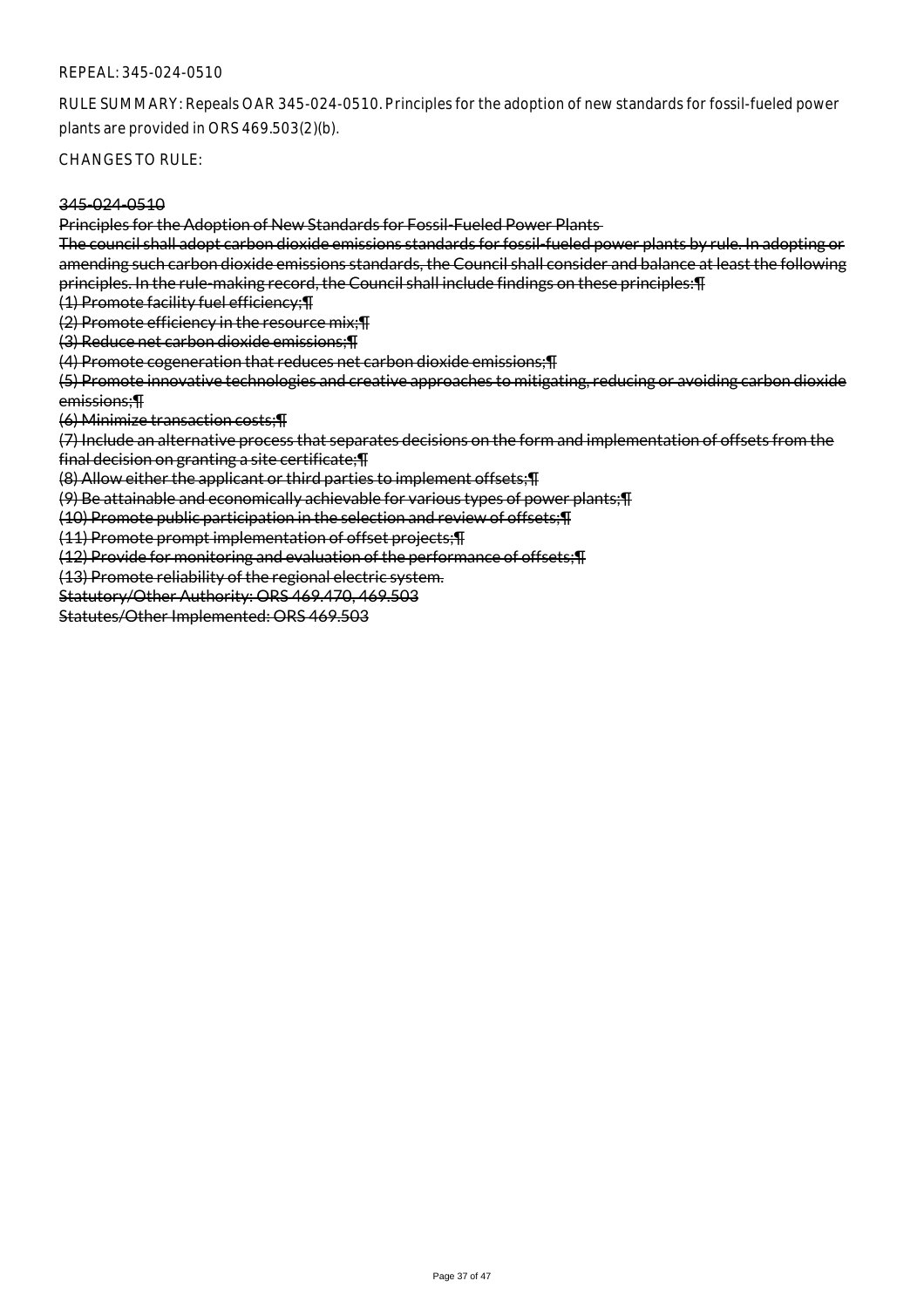RULE SUMMARY: Resets carbon dioxide standard for base-load power plants to 17 percent below the rate of carbon dioxide emissions per kilowatt hour of net electric output for the most efficient stand-alone combined cycle, combustion turbine, natural gas-fired energy facility that is commercially demonstrated and operating in the United States. NOTE: The rate 0.574 pounds of carbon dioxide per kilowatt hour is based on manufacturer specifications for the combined cycle configuration at the Dania Beach Clean Energy Center in Broward County, Florida. This rate will be revised based on test data for this facility or another facility, as available at the time the Council adopts permanent rules.

### $CHANGFS TO RIIF$

#### 345-024-0550

Standard for Base Load Gas Plants ¶

To issue a site certificate for a base load gas plant, the Council must find that the net carbon dioxide emissions rate of the proposed facility does not exceed 0.61574 pounds of carbon dioxide per kilowatt- hour of net electric power output, with carbon dioxide emissions and net electric power output measured on a new and clean basis. For a base load gas plant designed with power augmentation technology as defined in OAR 345-0<del>01-0010</del>24-0503, the Council shall apply the standard for a non-base load power plant, as described in OAR 345-024-0590, to the incremental carbon dioxide emissions from the designed operation of the power augmentation technology. The Council shall determine whether the base load carbon dioxide emissions standard is met as follows:¶ (1) The Council shall determine the gross carbon dioxide emissions that are reasonably likely to result from the operation of the proposed energy facility. The Council shall base such determination on the proposed design of the energy facility. The Council shall adopt site certificate conditions to ensure that the predicted carbon dioxide emissions are not exceeded on a new and clean basis.¶

(2) For any remaining emissions reduction necessary to meet the applicable standard, the applicant may elect to use any of the means described in OAR 345-024-0560, or any combination thereof. The Council shall determine the amount of carbon dioxide or other greenhouse gas emissions reduction that is reasonably likely to result from the applicant's offsets and whether the resulting net carbon dioxide emissions meet the applicable carbon dioxide emissions standard. The amount of greenhouse gas emissions means the pounds of carbon dioxide and the carbon dioxide equivalent of other greenhouse gases. For methane, one pound of methane is equivalent to 25 pounds of carbon dioxide. For nitrous oxide, one pound of nitrous oxide is equivalent to 298 pounds of carbon dioxide.¶ (3) If the applicant elects to comply with the standard using the means described in OAR 345-024-0560(2), the Council shall determine the amount of greenhouse gas emissions reduction that is reasonably likely to result from each of the proposed offsets. In making this determination, the Council shall not allow credit for offsets that have already been allocated or awarded credit for greenhouse gas emissions reduction in another regulatory setting. The fact that an applicant or other parties involved with an offset may derive benefits from the offset other than the reduction of greenhouse gas emissions is not, by itself, a basis for withholding credit for an offset. The Council shall base its determination of the amount of greenhouse gas emission reduction on the following criteria and as provided in OAR 345-024-0680:¶

(a) The degree of certainty that the predicted quantity of greenhouse gas emissions reduction will be achieved by the offset.¶

(b) The ability of the Council to determine the actual quantity of greenhouse gas emissions reduction resulting from the offset, taking into consideration any proposed measurement, monitoring and evaluation of mitigation measure performance.¶

(c) The extent to which the reduction of greenhouse gas emissions would occur in the absence of the offsets.¶ (4) Before beginning construction, the certificate holder shall notify the Department of Energy in writing of its final selection of a gas turbine vendor and shall submit a written design information report to the Department sufficient to verify the facility's designed new and clean heat rate and its nominal electric generating capacity at average annual site conditions for each fuel type. In the report, the certificate holder shall include the proposed limits on the annual average number of hours of facility operation on distillate fuel oil, if applicable. In the site certificate, the Council may specify other information to be included in the report. The Department shall use the information the certificate holder provides in the report as the basis for calculating, according to the site certificate, the amount of greenhouse gas emissions reductions the certificate holder must provide under OAR 345-024-0560.

Statutory/Other Authority: ORS 469.470, ORS 469.501, ORS 469.503 Statutes/Other Implemented: ORS 469.501, ORS 469.503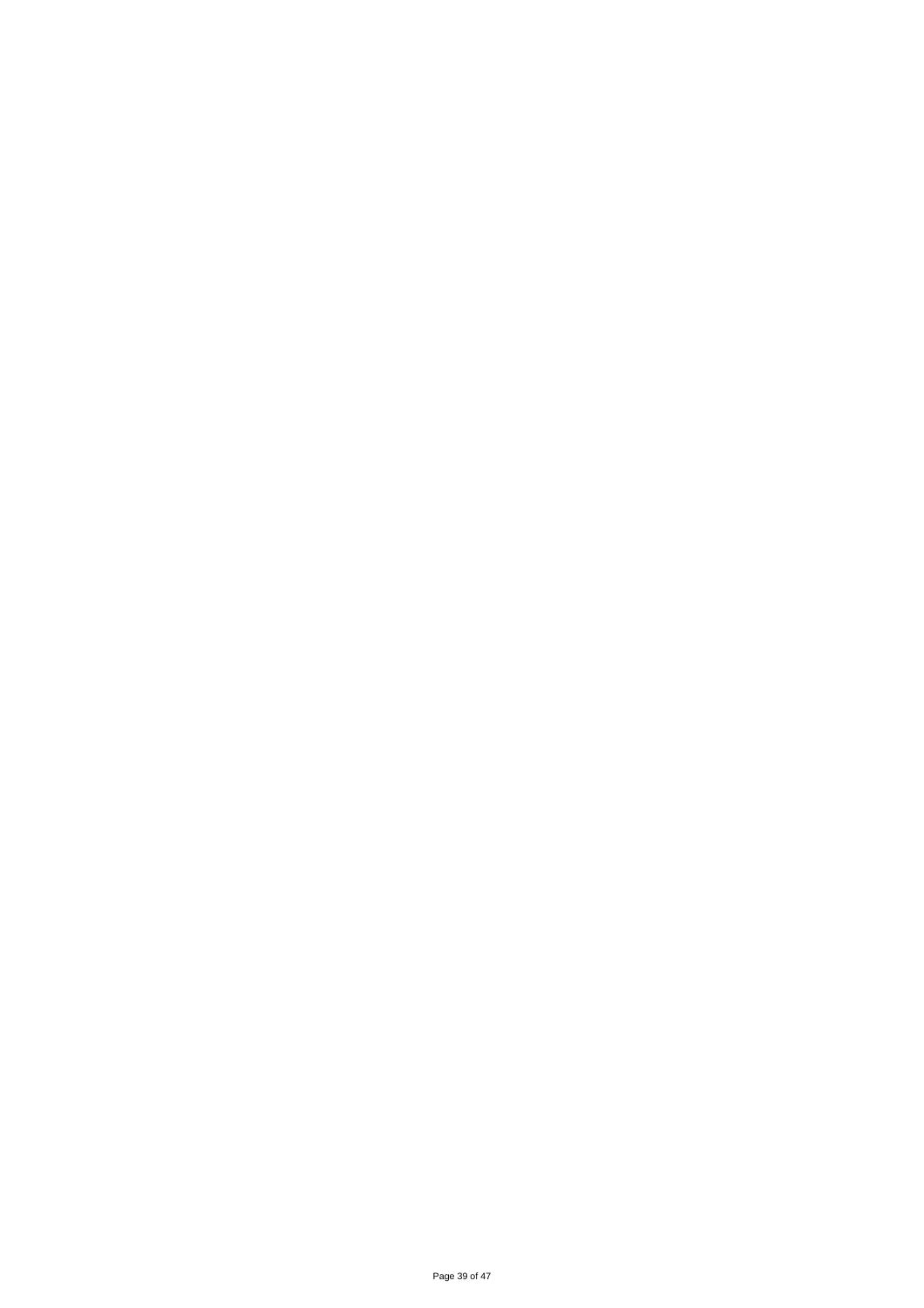RULE SUMMARY: Lowers heat rate based on data used to reset carbon dioxide emissions standard for base load gas plants. This rate may be amended based on data available at the time Council adopts permanent rule. See note under OAR 345-024-0550.

CHANGES TO RULE:

### 345-024-0570

Modification of the Standard for Base Load Gas Plants ¶

The Council may by rule modify the carbon dioxide emissions standard for base load gas plants in OAR 345-024- 0550 if the Council finds that the most efficient stand-alone combined cycle, combustion turbine, natural gas-fired energy facility that is commercially demonstrated and operating in the United States has a net heat rate of less than 6,3215,907 Btu per kilowatt hour higher heating value adjusted to ISO conditions. In modifying the carbon dioxide emission standard, the Council shall determine the rate of carbon dioxide emissions per kilowatt hour of net electric output of such energy facility, adjusted to ISO conditions and reset the carbon dioxide emissions standard at 17 percent below this rate.

Statutory/Other Authority: ORS 469.470, ORS 469.501, ORS 469.503 Statutes/Other Implemented: ORS 469.501, ORS 469.503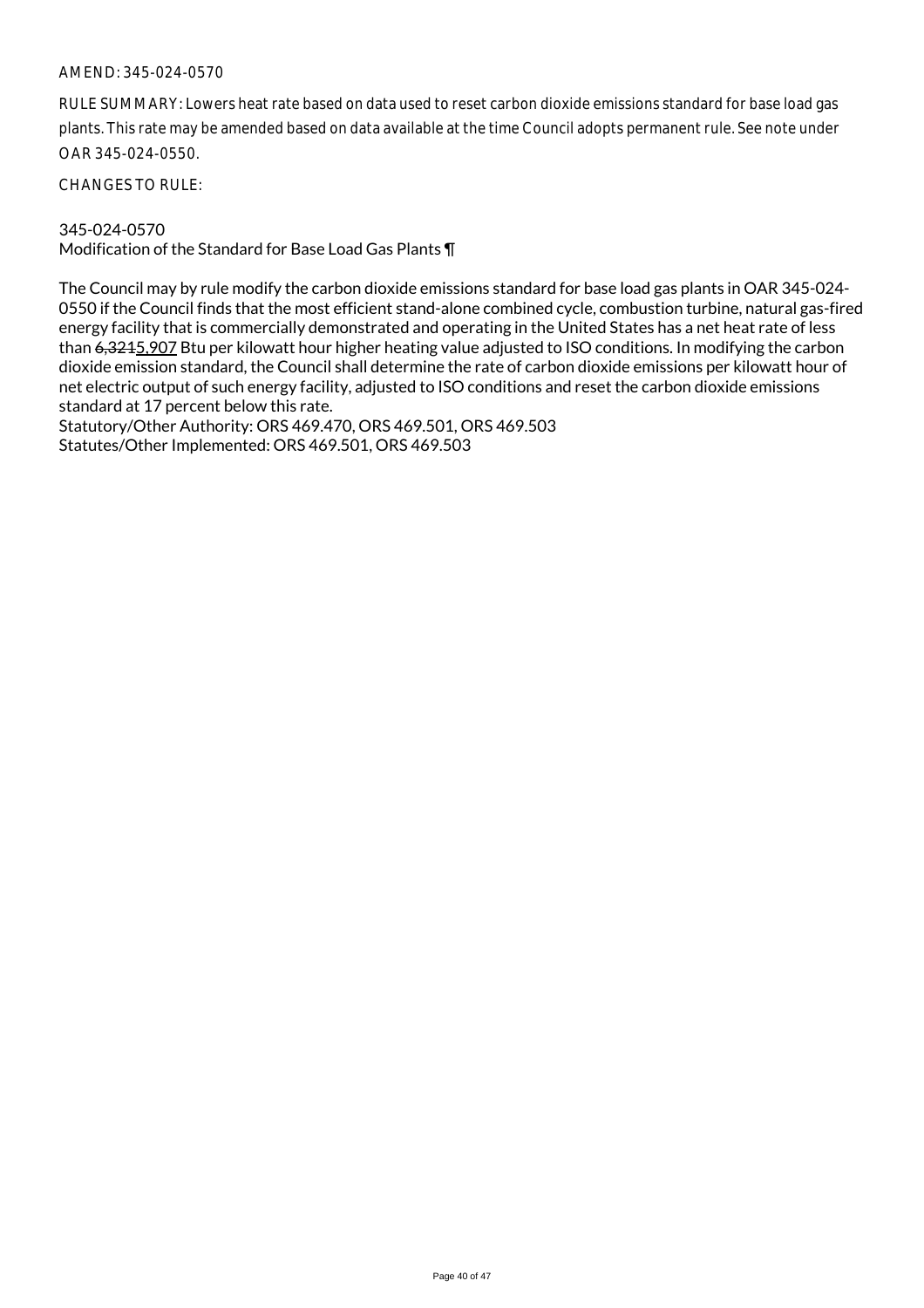RULE SUMMARY: Increases monetary offset rate for carbon dioxide emissions by fifty percent based on empirical evidence of the costs of offsets. Note: Members of the public are encouraged to submit data or views regarding the cost of offsets and whether or not the proposed monetary offset rate will be economically achievable with the modified rate for natural gas-fired power plants.

CHANGES TO RULE:

345-024-0580 Monetary Offset Rate ¶

The monetary offset rate is \$2.854.27 per ton of carbon dioxide emissions. Statutory/Other Authority: ORS 469.470, 469.503 Statutes/Other Implemented: ORS 469.503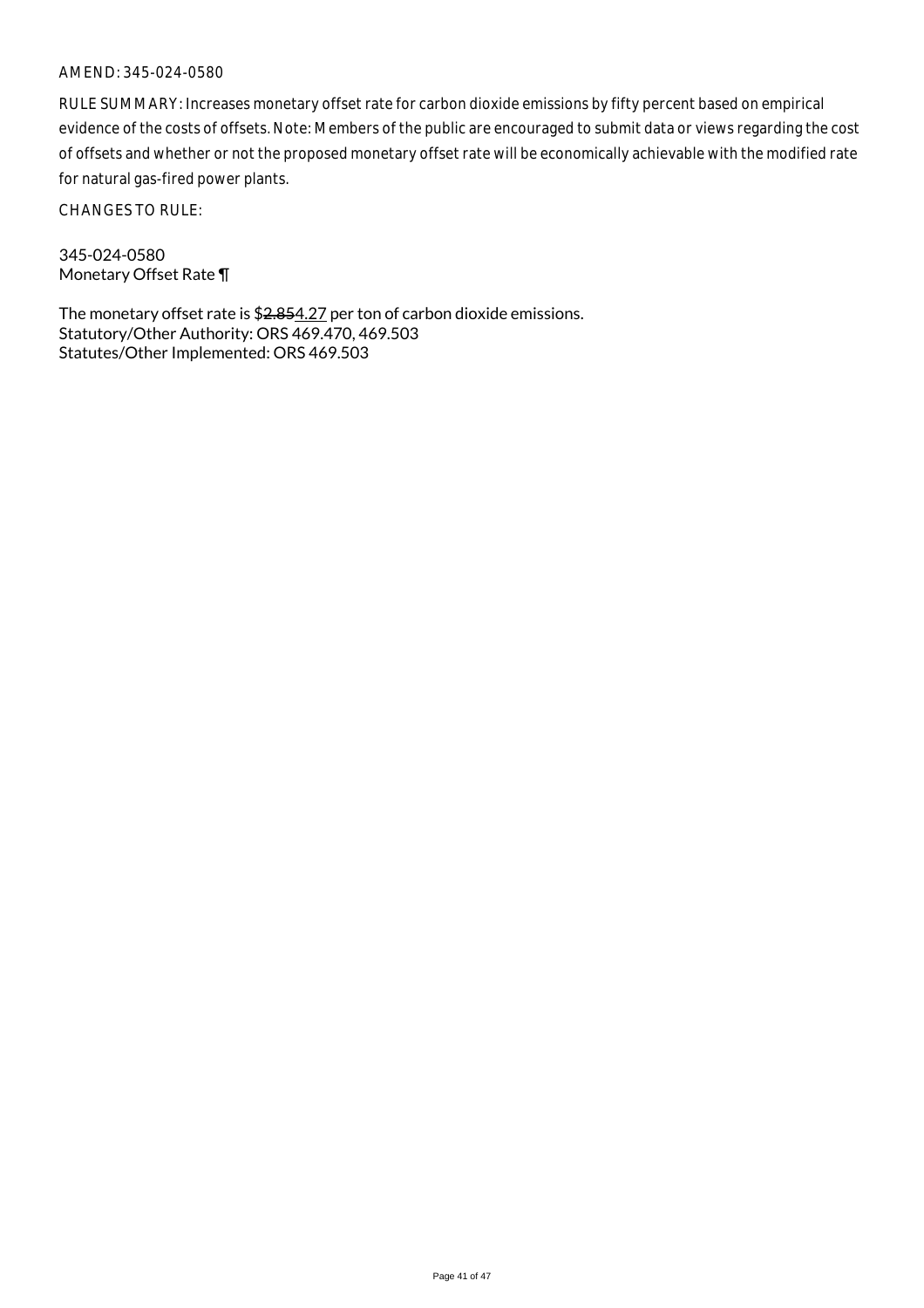RULE SUMMARY: Resets carbon dioxide emissions standard for non-base load power plants to be consistent with proposed changes to OAR 345-024-0550. This rate may change based on data available at the time the Council adopts permanent rules. See note under OAR 345-024-0550 for additional information.

CHANGES TO RULE:

#### 345-024-0590

Standard for Non-Base Load Power Plants ¶

To issue a site certificate for a non-base load power plant, the Council must find that the net carbon dioxide emissions rate of the proposed facility does not exceed 0.61574 pounds of carbon dioxide per kilowatt-hour of net electric power output, with carbon dioxide emissions and net electric power output measured on a new and clean basis. For a base load gas plant designed with power augmentation technology as defined in OAR 345-001-0010, the Council shall apply this standard to the incremental carbon dioxide emissions from the designed operation of the power augmentation technology. The Council shall determine whether the carbon dioxide emissions standard is met as follows:¶

(1) The Council shall determine the gross carbon dioxide emissions that are reasonably likely to result from the operation of the proposed energy facility. The Council shall base such determination on the proposed design of the energy facility, the limitation on the hours of generation for each fuel type and the average temperature, barometric pressure and relative humidity at the site during the times of the year when the facility is intended to operate. For a base load gas plant designed with power augmentation technology, the Council shall base its determination of the incremental carbon dioxide emissions on the proposed design of the facility, the proposed limitation on the hours of generation using the power augmentation technology and the average temperature, barometric pressure and relative humidity at the site during the times of the year when the facility is intended to operate with power augmentation technology. The Council shall adopt site certificate conditions to ensure that the predicted carbon dioxide emissions are not exceeded on a new and clean basis; however, the Council may modify the parameters of the new and clean basis to accommodate average conditions at the times when the facility is intended to operate and technical limitations, including operational considerations, of a non-base load power plant or power augmentation technology or for other cause.¶

(2) For any remaining emissions reduction necessary to meet the applicable standard, the applicant may elect to use any of the means described in OAR 345-024-0600 or any combination thereof. The Council shall determine the amount of carbon dioxide or other greenhouse gas emissions reduction that is reasonably likely to result from the applicant's offsets and whether the resulting net carbon dioxide emissions meet the applicable carbon dioxide emissions standard. The amount of greenhouse gas emissions means the pounds of carbon dioxide and the carbon dioxide equivalent of other greenhouse gases. For methane, one pound of methane is equivalent to 25 pounds of carbon dioxide. For nitrous oxide, one pound of nitrous oxide is equivalent to 298 pounds of carbon dioxide.¶ (3) If the applicant elects to comply with the standard using the means described in OAR 345-024-0600(2), the Council shall determine the amount of greenhouse gas emissions reduction that is reasonably likely to result from each of the proposed offsets. In making this determination, the Council shall not allow credit for offsets that have already been allocated or awarded credit for greenhouse gas emissions reduction in another regulatory setting. The fact that an applicant or other parties involved with an offset may derive benefits from the offset other than the reduction of greenhouse gas emissions is not, by itself, a basis for withholding credit for an offset. The Council shall base its determination of the amount of greenhouse gas emission reduction on the following criteria and as provided in OAR 345-024-0680:¶

(a) The degree of certainty that the predicted quantity of greenhouse gas emissions reduction will be achieved by the offset.¶

(b) The ability of the Council to determine the actual quantity of greenhouse gas emissions reduction resulting from the offset, taking into consideration any proposed measurement, monitoring and evaluation of mitigation measure performance.¶

(c) The extent to which the reduction of greenhouse gas emissions would occur in the absence of the offsets.¶ (4) Before beginning construction, the certificate holder shall notify the Department of Energy in writing of its final selection of an equipment vendor and shall submit a written design information report to the Department sufficient to verify the facility's designed new and clean heat rate and its nominal electric generating capacity at average annual site conditions for each fuel type. For a base load gas plant designed with power augmentation technology, the certificate holder shall include in the report information sufficient to verify the facility's designed new and clean heat rate, tested under parameters the Council orders pursuant to section (1), and the nominal electric generating capacity at average site conditions during the intended use for each fuel type from the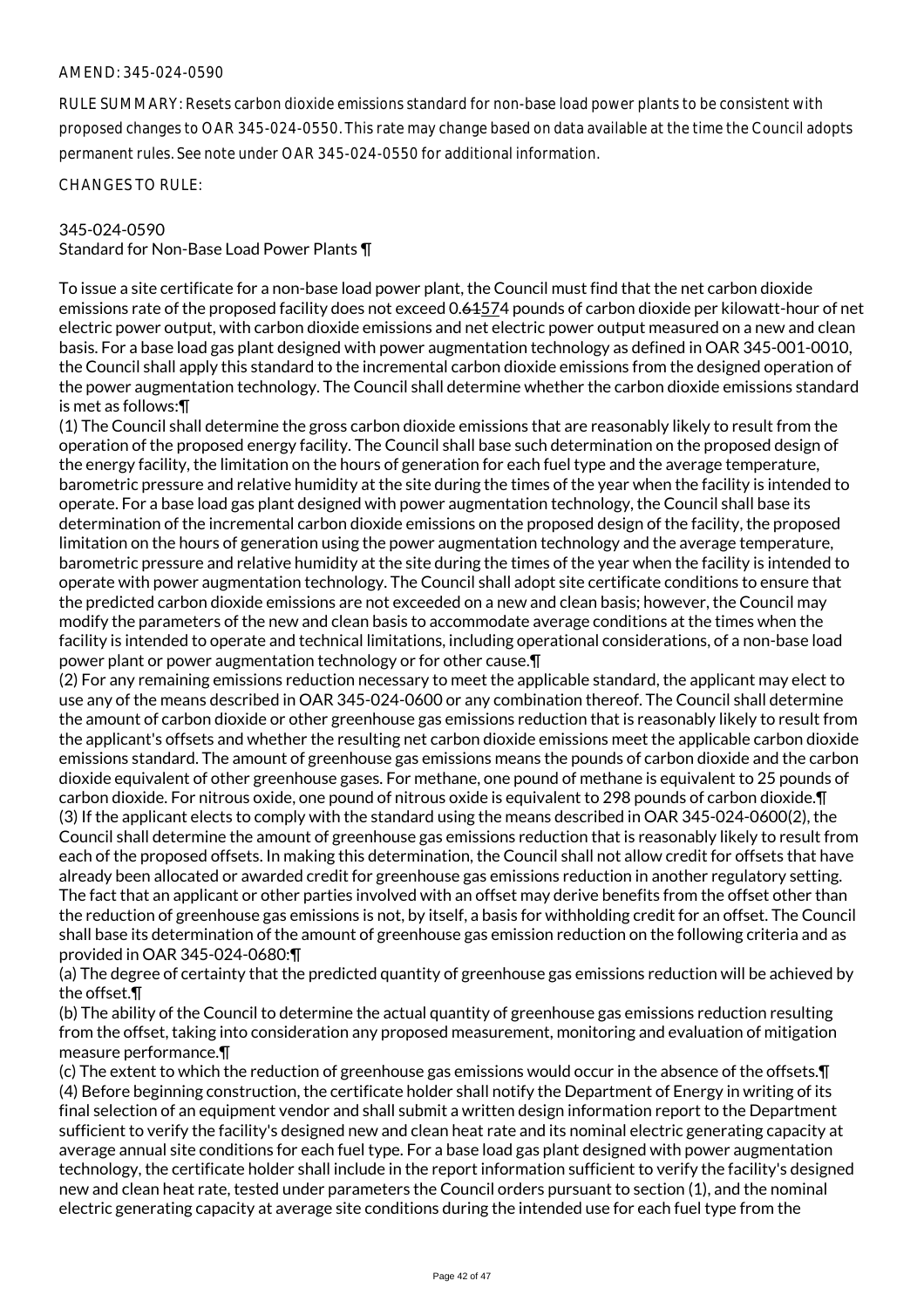operation of the proposed facility using the power augmentation technology. The certificate holder shall include the proposed limit on the annual average number of hours for each fuel used, if applicable. The certificate holder shall include the proposed total number of hours of operation for all fuels, subject to the limitation that the total annual average number of hours of operation per year is not more than 6,600 hours. In the site certificate, the Council may specify other information to be included in the report. The Department shall use the information the certificate holder provides in the report as the basis for calculating, according to the site certificate, the gross carbon dioxide emissions from the facility and the amount of greenhouse gas emissions reductions the certificate holder must provide under OAR 345-024-0600.¶

(5)(a) Every five years after commencing commercial operation, the certificate holder shall report to the Council the facility's actual gross carbon dioxide emissions. The certificate holder shall calculate actual gross carbon dioxide emissions using the new and clean heat rate and the actual hours of operation on each fuel during the fiveyear period or shall report to the Council the actual measured or calculated carbon dioxide emissions as reported to either the Oregon Department of Environmental Quality or the U.S. Environmental Protection Agency pursuant to a mandatory carbon dioxide emissions reporting requirement.¶

(b) The certificate holder shall specify its election of method used to measure or calculate carbon dioxide emissions in the notification report described at section (4) of this rule. That election, once made, shall apply for each five year period unless the site certificate is amended to allow a different election. If the certificate holder calculates actual carbon dioxide emissions using the new and clean heat rate and the actual hours of operation, the certificate holder shall also report to the Council the facility's actual annual hours of operation by fuel type. If the actual gross carbon dioxide emissions exceed the projected gross carbon dioxide emissions for the five-year period calculated under section (4), the certificate holder shall offset any excess emissions for that period and shall offset estimated future excess carbon dioxide emissions using the monetary path as described in OAR 345- 024-0600(3) and (4) or as approved by the Council.¶

(6) For a base load gas plant designed with power augmentation technology, every five years after commencing commercial operation, the certificate holder shall report to the Council the facility's actual hours of operation using the power augmentations technology for each fuel type. If the actual gross carbon dioxide emissions, calculated using the new and clean heat rate, tested under parameters the Council orders pursuant to section (1), and the actual hours of operation using the power augmentation technology on each fuel during the five-year period exceed the projected gross carbon dioxide emissions for the five-year period calculated under section (4), the certificate holder shall offset any excess emissions for that period and shall offset estimated future excess carbon dioxide emissions using the monetary path as described in OAR 345-024-0600(3) and (4) or as approved by the Council.

Statutory/Other Authority: ORS 469.470, ORS 469.501, ORS 469.503 Statutes/Other Implemented: ORS 469.501, ORS 469.503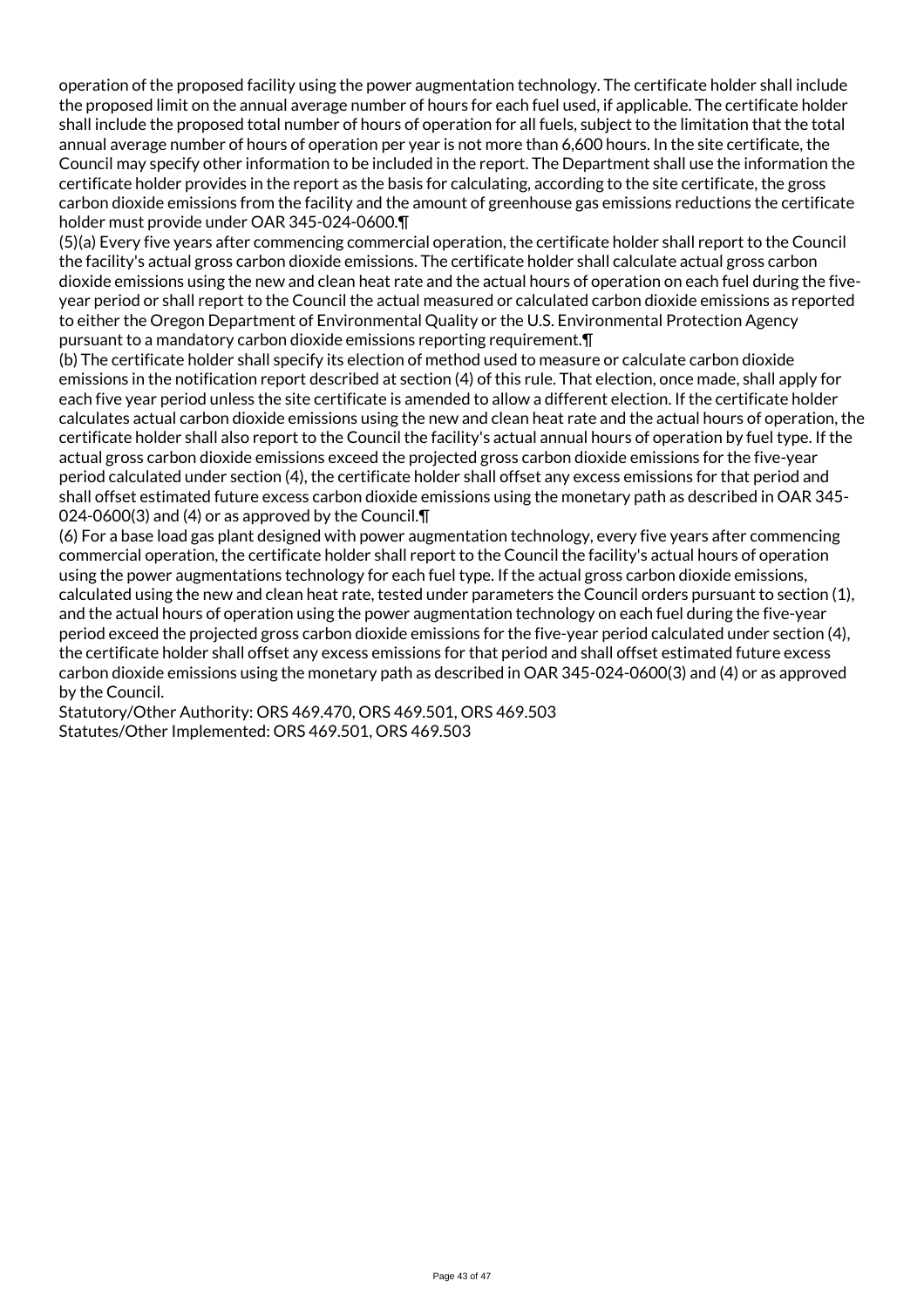RULE SUMMARY: Modifies standard for nongenerating facilities that emit carbon dioxide to be consistent with proposed changes to OAR 345-024-0550. This rate may be revised based on data available at the time the Council adopts permanent rules. See note under OAR 345-024-0550 for additional information.

CHANGES TO RULE:

#### 345-024-0620

Standard for Nongenerating Energy Facilities ¶

To issue a site certificate for a nongenerating energy facility that emits carbon dioxide, the Council must find that the net carbon dioxide emissions rate of the proposed facility does not exceed 0.4528 pounds of carbon dioxide per horsepower hour. The Council shall determine whether the carbon dioxide emissions standard is met as follows:¶

(1) The Council shall determine the gross carbon dioxide emissions that are reasonably likely to result from the operation of the proposed energy facility. The Council shall base such determination on the proposed design of the energy facility. In determining gross carbon dioxide emissions for a nongenerating facility, the Council shall calculate carbon dioxide emissions for a 30-year period unless the applicant requests, and the Council adopts in the site certificate, a different period. The Council shall determine gross carbon dioxide emissions based on its findings of the reasonably likely operation of the energy facility. The Council shall use a rate of 117 pounds of carbon dioxide per million Btu of natural gas fuel (higher heating value) and a rate of 161 pounds of carbon dioxide per million Btu of distillate fuel (higher heating value), if the applicant proposes to use such fuel. If the applicant proposes to use any other fossil fuel, the Council shall adopt by rule an appropriate carbon dioxide content rate for the fuel.¶

(2) For any remaining emissions reduction necessary to meet the applicable standard, the applicant may elect to use any of the means described in OAR 345-024-0630 or any combination thereof. The Council shall determine the amount of carbon dioxide or other greenhouse gas emissions reduction that is reasonably likely to result from the applicant's offsets and whether the resulting net carbon dioxide emissions meet the applicable carbon dioxide emissions standard. The amount of greenhouse gas emissions means the pounds of carbon dioxide and the carbon dioxide equivalent of other greenhouse gases. For methane, one pound of methane is equivalent to 25 pounds of carbon dioxide. For nitrous oxide, one pound of nitrous oxide is equivalent to 298 pounds of carbon dioxide.¶ (3) If the applicant elects to comply with the standard using the means described in OAR 345-024-0630(1), the Council shall determine the amount of greenhouse gas emissions reduction that is reasonably likely to result from each of the proposed offsets. In making this determination, the Council shall not allow credit for offsets that have already been allocated or awarded credit for greenhouse gas emissions reduction in another regulatory setting. The fact that an applicant or other parties involved with an offset may derive benefits from the offset other than the reduction of greenhouse gas emissions is not, by itself, a basis for withholding credit for an offset. The Council shall base its determination of the amount of greenhouse gas emission reduction on the following criteria and as provided in OAR 345-024-0680:¶

(a) The degree of certainty that the predicted quantity of greenhouse gas emissions reduction will be achieved by the offset.¶

(b) The ability of the Council to determine the actual quantity of greenhouse gas emissions reduction resulting from the offset, taking into consideration any proposed measurement, monitoring and evaluation of mitigation measure performance.¶

(c) The extent to which the reduction of greenhouse gas emissions would occur in the absence of the offsets.¶ (4) Before beginning construction, the certificate holder shall notify the Department of Energy in writing of its final selection of an equipment manufacturer and shall submit a written design information report to the Department sufficient to verify the facility's designed rate of fuel use and its nominal capacity for each fuel type. In the site certificate, the Council may specify other information to be included in the report. The Department shall use the information the certificate holder provides in the report as the basis for calculating, according to the site certificate, the amount of greenhouse gas emissions reductions the certificate holder must provide under OAR 345-024-0630.¶

(5) In the site certificate, the Council shall specify the schedule by which the certificate holder shall provide offsets. In the schedule, the Council shall specify the amount and timing of offsets the certificate holder must provide to an offset credit account. In determining the amount and timing of offsets, the Council may consider the estimate of total offsets that may be required for the facility and the minimum amount of offsets needed for effective offset projects. The Department shall maintain the record of the offset credit account. Statutory/Other Authority: ORS 469.470, ORS 469.501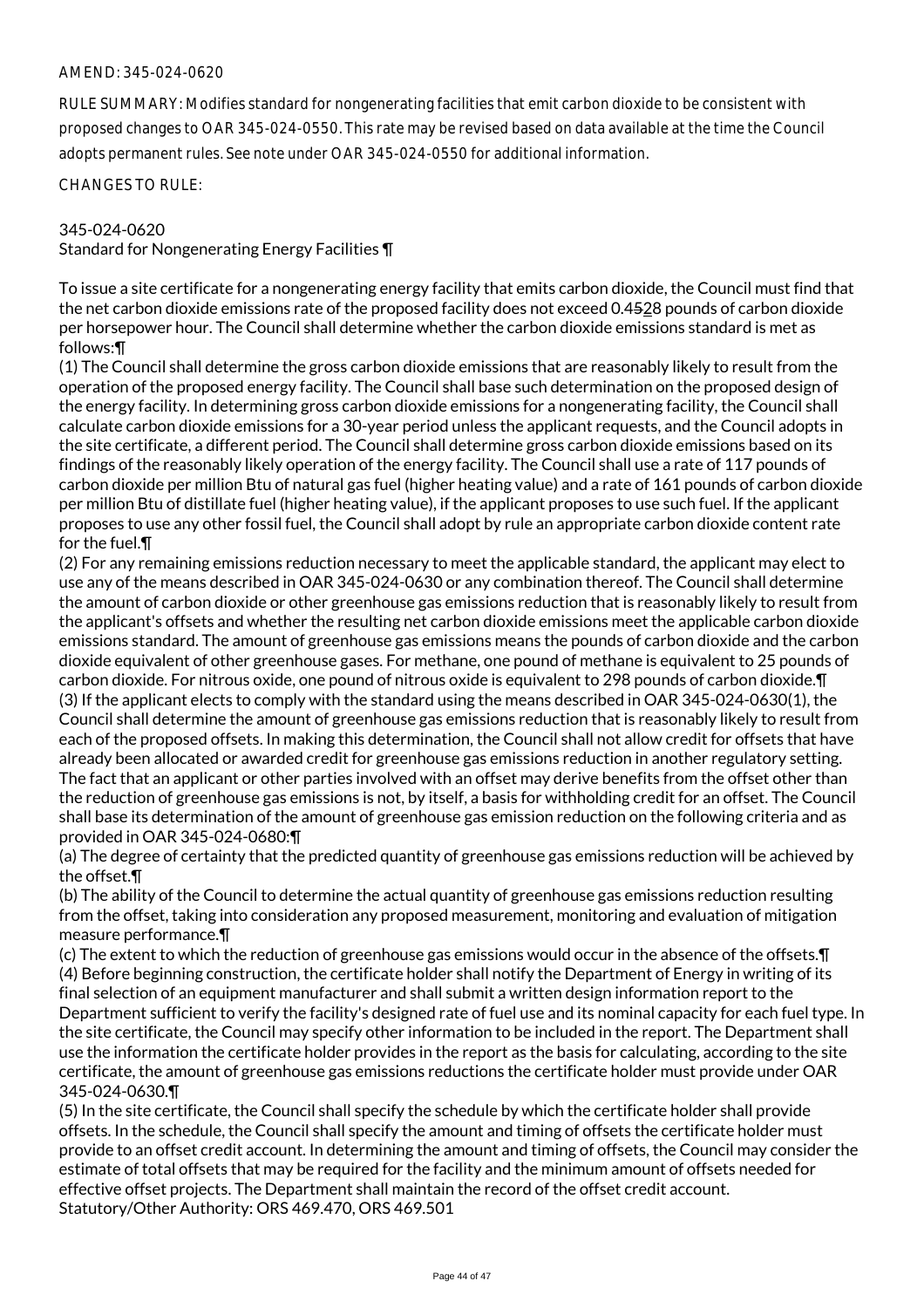Statutes/Other Implemented: ORS 469.501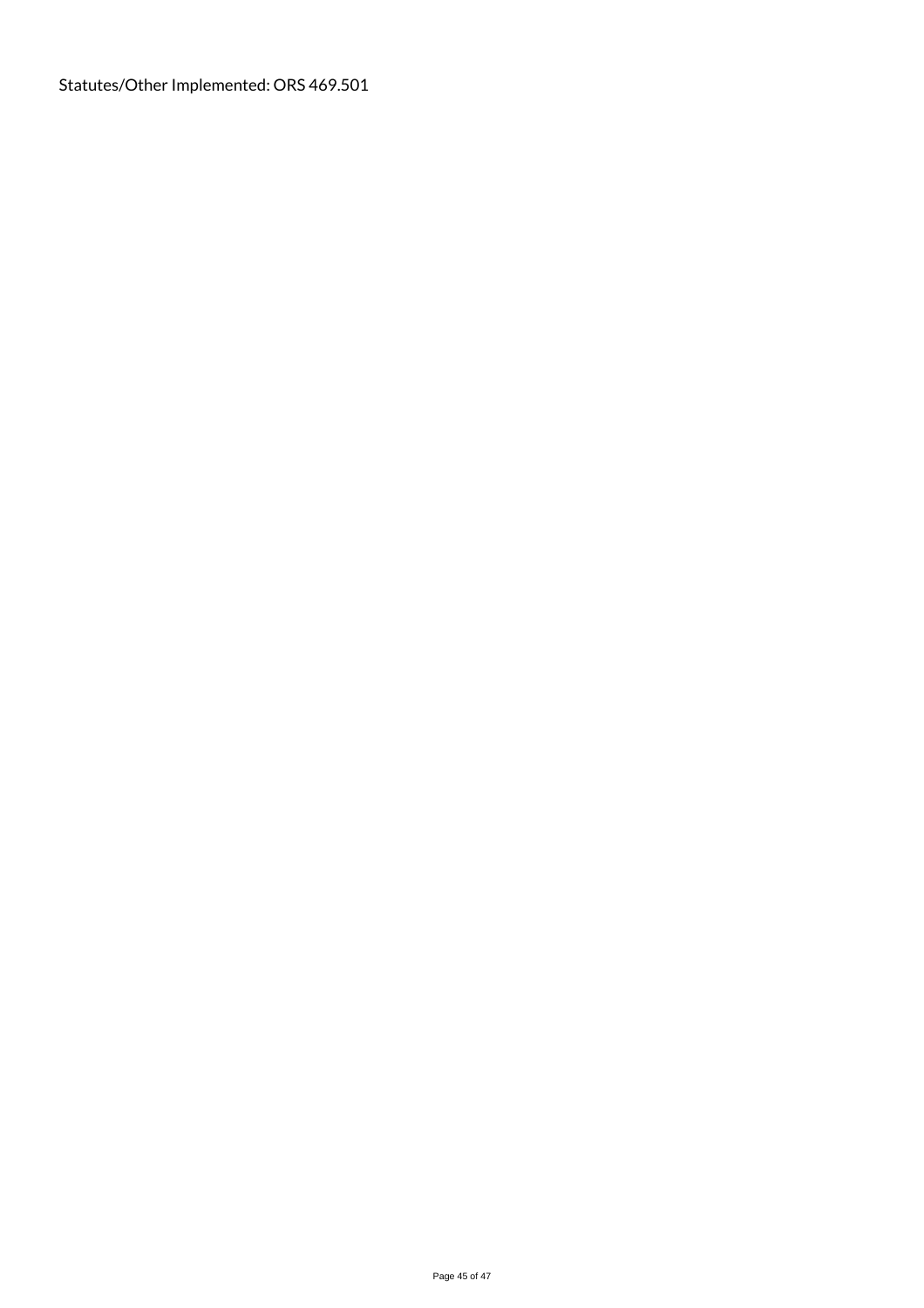RULE SUMMARY: Clarifies conditions that must be included in site certificate for fossil fueled power plant or other facility that will emit carbon dioxide.

CHANGES TO RULE:

345-025-0010 Site-Specific Conditions ¶

The Council may include the following conditions, as appropriate, in the site certificate:¶

(1) If the facility uses coal, the certificate holder must take all necessary steps to ensure that surface and groundwater are not contaminated by run off or seepage associated with coal or ash storage, transport or disposal. The certificate holder must handle coal and ash so as to minimize the likelihood of coal dust and ash being windblown and causing an environmental or public health problem. If the certificate holder permanently disposes of ash on the facility site, the certificate holder must cover the ash with a layer of topsoil and revegetate the area.¶ (2) If the energy facility or related or supporting facility is a natural gas pipeline, the certificate holder must submit to the Department copies of all incident reports involving the pipeline required under 49 CFR Sec. 191.15.¶ (3) If the facility includes any pipeline under Council jurisdiction:¶

(a) The certificate holder must design, construct and operate the pipeline in accordance with the requirements of the U.S. Department of Transportation as set forth in Title 49, Code of Federal Regulations, Part 192, in effect on August 15, 2011; and¶

(b) The certificate holder must develop and implement a program using the best available practicable technology to monitor the proposed pipeline to ensure protection of public health and safety.¶

(4) If the facility includes any transmission line under Council jurisdiction:¶

(a) The certificate holder must design, construct, and operate the transmission line in accordance with the requirements of the 2012 Edition of the National Electrical Safety Code approved on June 3, 2011, by the American National Standards Institute; and¶

(b) The certificate holder must develop and implement a program that provides reasonable assurance that all fences, gates, cattle guards, trailers, or other objects or structures of a permanent nature that could become inadvertently charged with electricity are grounded or bonded throughout the life of the line.¶

(5) If the proposed energy facility is a pipeline or a transmission line or has, as a related or supporting facility, a pipeline or transmission line, the Council must specify an approved corridor in the site certificate and must allow the certificate holder to construct the pipeline or transmission line anywhere within the corridor, subject to the conditions of the site certificate. If the applicant has analyzed more than one corridor in its application for a site certificate, the Council may, subject to the Council's standards, approve more than one corridor.¶

(6) If the facility is a surface facility related to an underground gas storage reservoir, the Council must, in the site certificate, specify the site boundary and total permitted daily throughput of the facility.¶

(7) If the facility is subject to a carbon dioxide emissions standard adopted by the Council or enacted by statute, the Council must include in the site certificate appropriate conditions as described in OAR 345-024-0550, 345- 024-0560, 345-024-0590, 345-024-0600, 345-024-0620, 345-024-0630 and 345-024-07100 to 345-024- 0720.¶

[Publications: Publications referenced are available from the agency.] Statutory/Other Authority: ORS 469.470

Statutes/Other Implemented: ORS 469.401, 469.413, 469.501, 469.503